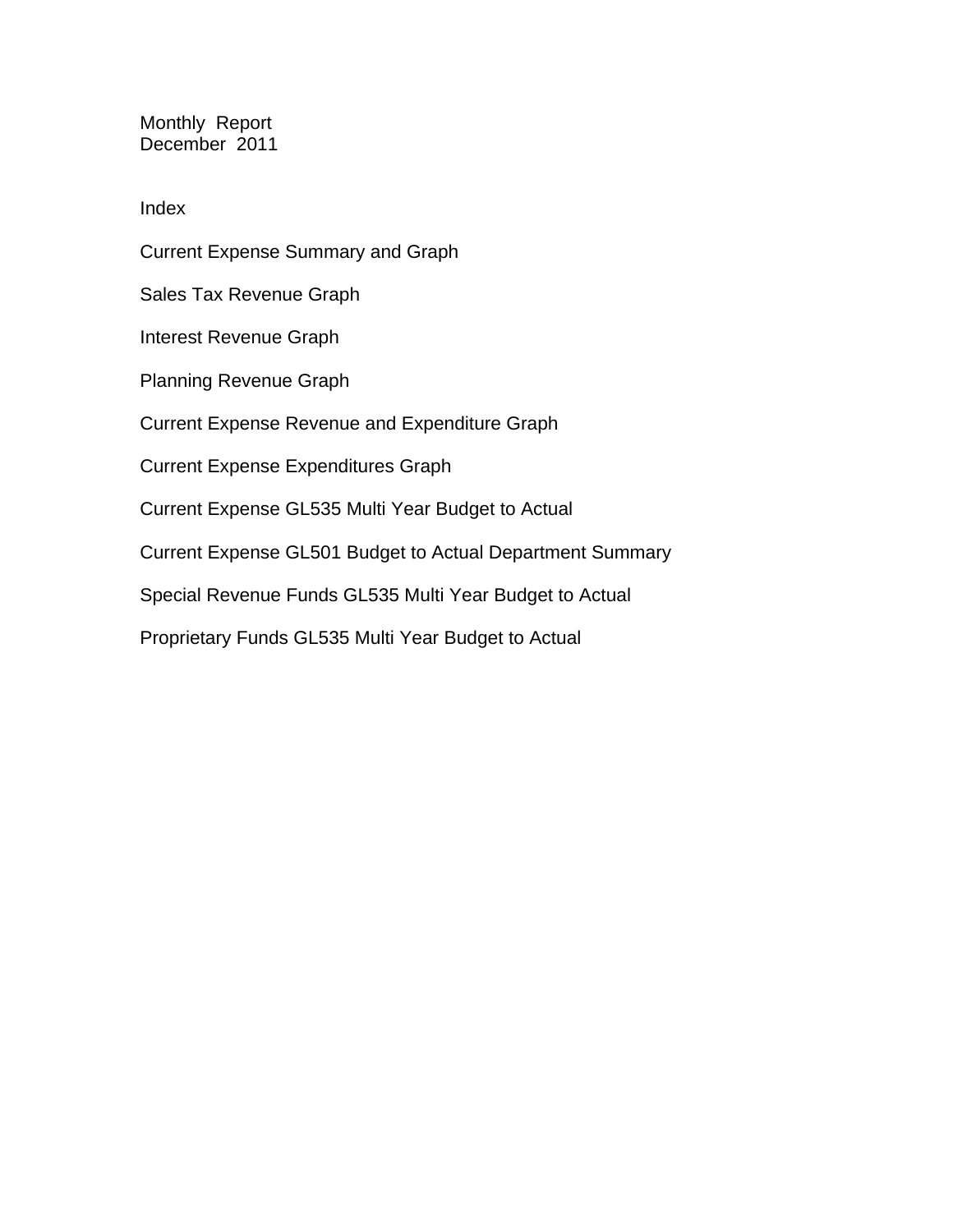| CURRENT EXPENSE Thousands (000's) |                |                     |                         |               |         |            |                         |               |         |            |                         |               |
|-----------------------------------|----------------|---------------------|-------------------------|---------------|---------|------------|-------------------------|---------------|---------|------------|-------------------------|---------------|
|                                   |                | <b>Current Year</b> |                         |               |         | 2010       |                         |               |         | 2009       |                         |               |
|                                   | Current        | <b>YTD</b>          | <b>Budget</b>           | % VS          | Current | <b>YTD</b> | <b>Budget</b>           | % VS          | Current | <b>YTD</b> | <b>Budget</b>           | % VS          |
|                                   | Actual         | Actual              | Net of Beg.<br>Fund Bal | <b>Budget</b> | Actual  | Actual     | Net of Beg.<br>Fund Bal | <b>Budget</b> | Actual  | Actual     | Net of Beg.<br>Fund Bal | <b>Budget</b> |
| Revenue                           |                |                     |                         |               |         |            |                         |               |         |            |                         |               |
| <b>Property Tax</b>               | 49             | 7,306               | 7,437                   | 98%           | 165     | 7,059      | 7,368                   | 96%           | 139     | 7,044      | 6.844                   | 103%          |
| Sales Tax                         | 320            | 4,125               | 4,111                   | 100%          | 267     | 4,161      | 4,326                   | 96%           | 285     | 4,151      | 4,593                   | 90%           |
| <b>Planning and Community</b>     | 70             | 1,419               | 1,363                   | 104%          | 154     | 1,525      | 1.229                   | 124%          | 137     | 1,238      | 1.032                   | 120%          |
| Interest - Investment             | 60             | 276                 | 350                     | 79%           | 37      | 315        | 550                     | 57%           | (548)   | 173        | 529                     | 33%           |
| Other                             | 400            | 5,629               | 5,327                   | 106%          | 1,823   | 6,919      | 5,171                   | 134%          | (889)   | 3,904      | 5,134                   | 76%           |
| Subtotal                          | 899            | 18,755              | 18,588                  | 101%          | 2,446   | 19,979     | 18,644                  | 107%          | (876)   | 16,510     | 18,132                  | 91%           |
| Intergovernmental (Grants)        | 99             | 864                 | 937                     | 92%           | 325     | 1,104      | 807                     | 137%          | 312     | 1,890      | 1,710                   | 111%          |
| Total                             | 998            | 19,619              | 19,525                  | 100%          | 2,771   | 21,083     | 19,451                  | 108%          | (564)   | 18,400     | 19,842                  | 93%           |
| Interfund Transfers-In            | $\blacksquare$ | 1.879               | 1,879                   | 100%          | 120     | 2.068      | 1,948                   | 106%          | 373     | 2,032      | 1.785                   | 114%          |
| Use of Beg Fund Balance           |                |                     | 150                     | 0%            |         |            | 1,210                   | 0%            |         |            | 2,825                   | 0%            |
| <b>Total Revenue</b>              | 998            | 21,498              | 21,554                  | 100%          | 2,891   | 23,151     | 22,609                  | 102%          | (191)   | 20,432     | 24,452                  | 84%           |
| Expenditures                      |                |                     |                         |               |         |            |                         |               |         |            |                         |               |
| Expenditures                      | 1,441          | 18,728              | 19,891                  | 94%           | 1,877   | 20,426     | 21,347                  | 96%           | 1,938   | 21,891     | 23,384                  | 94%           |
| Interfund Transfers-Out           |                | 1,205               | 1,663                   | 72%           | 80      | 1,440      | 1,262                   | 114%          | 98      | 1,029      | 1.068                   | 96%           |
| <b>Total Expenditures</b>         | 1,441          | 19,933              | 21,554                  | 92%           | 1,957   | 21,866     | 22,609                  | 97%           | 2,036   | 22,920     | 24,452                  | 94%           |
| <b>Net Current Expense</b>        | (443)          | 1,565               | 0                       |               | 934     | 1,285      | 0                       |               | (2,227) | (2,488)    | 0                       |               |





H:\Accounting\Monthly Reports\2011 Mo Report\12 Dec 2011\1211 Dec 2011.xls 1/21/2012 1:03 PM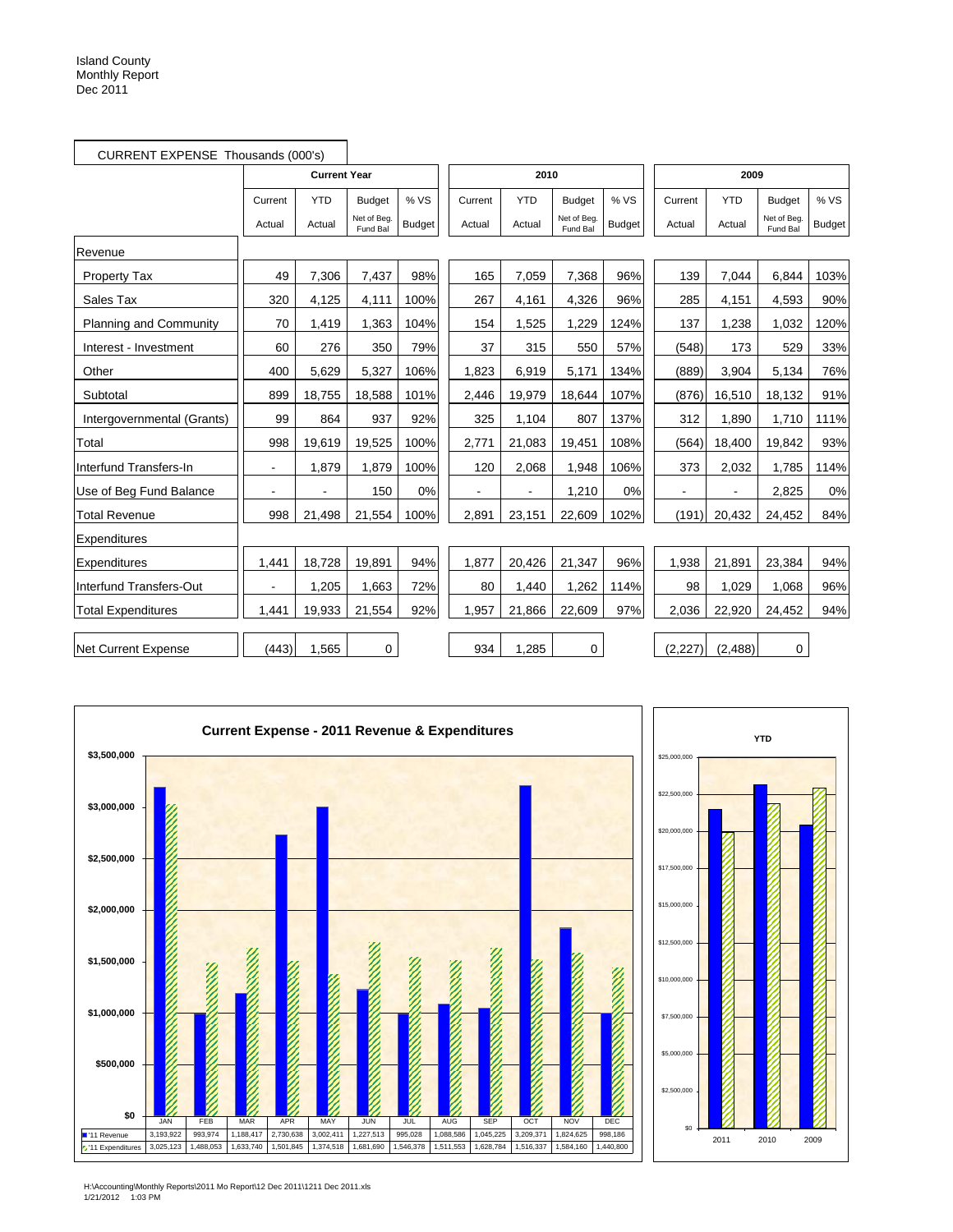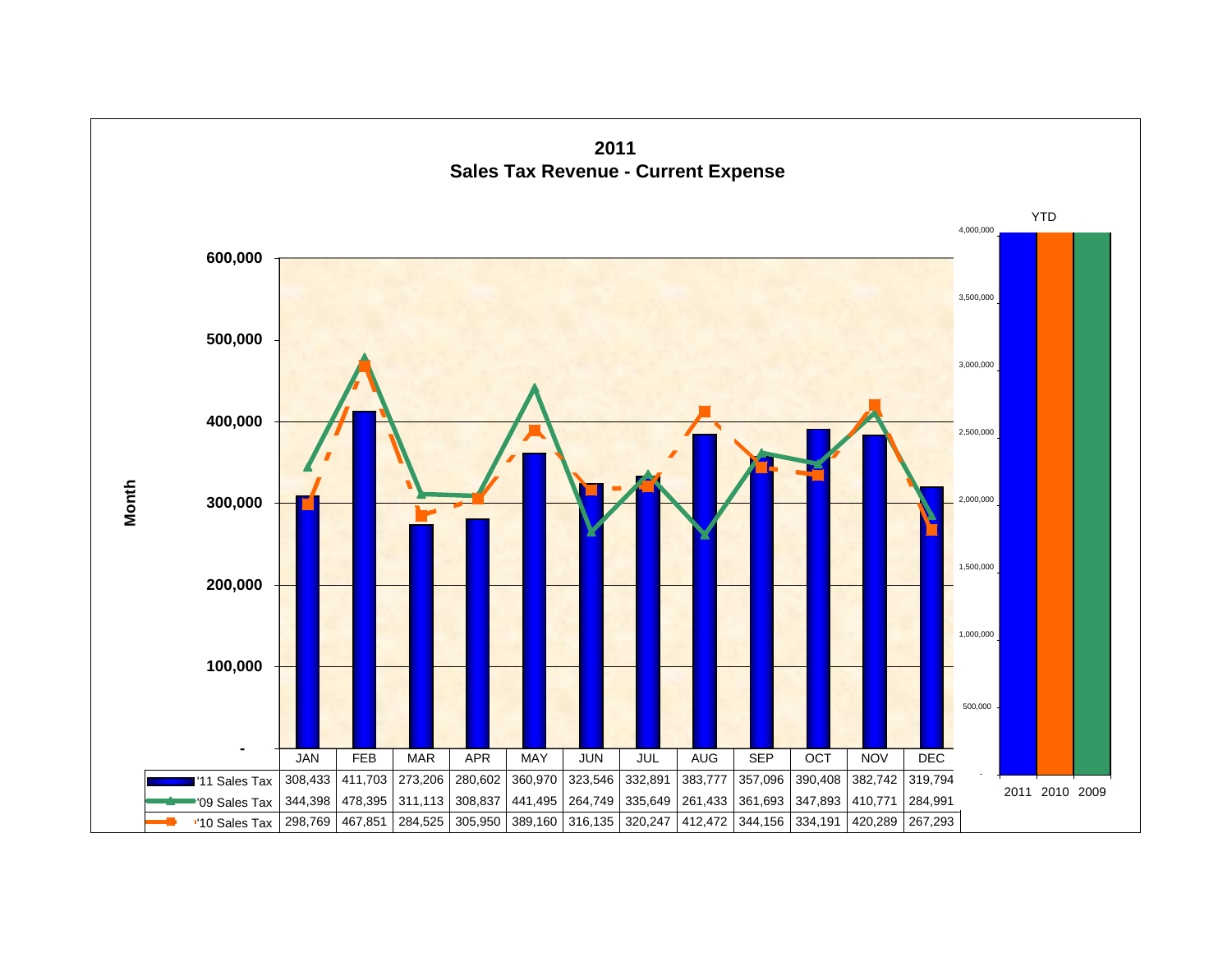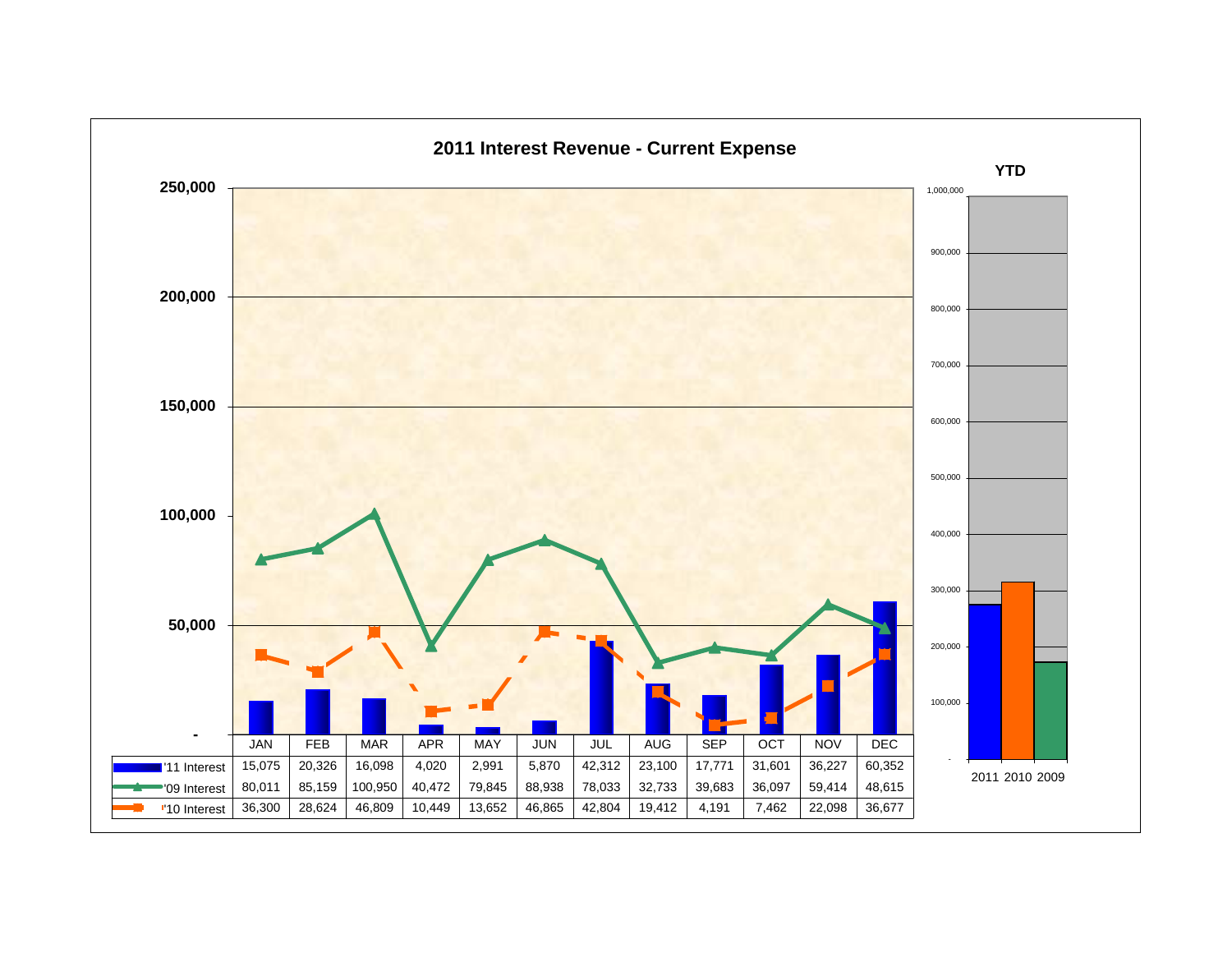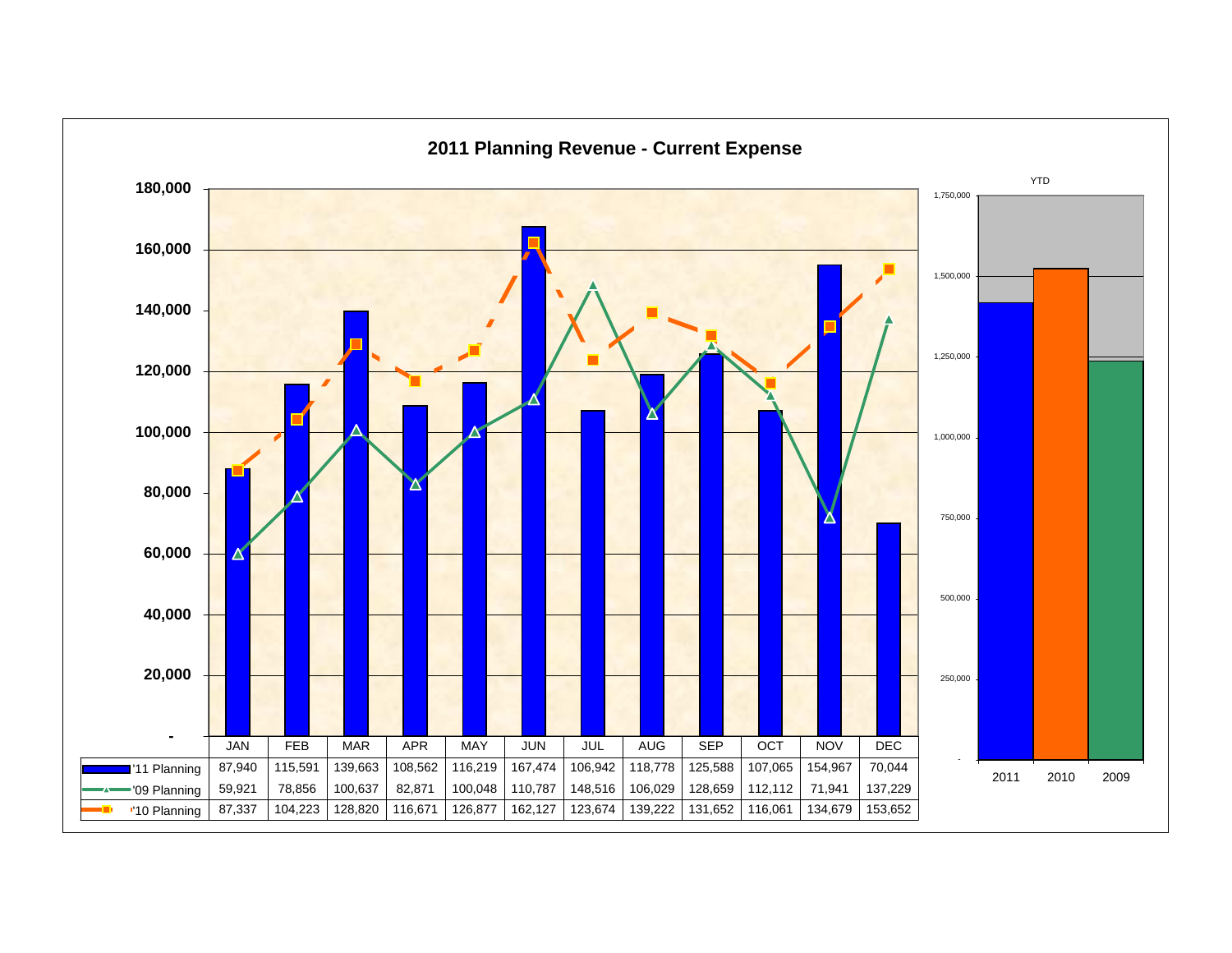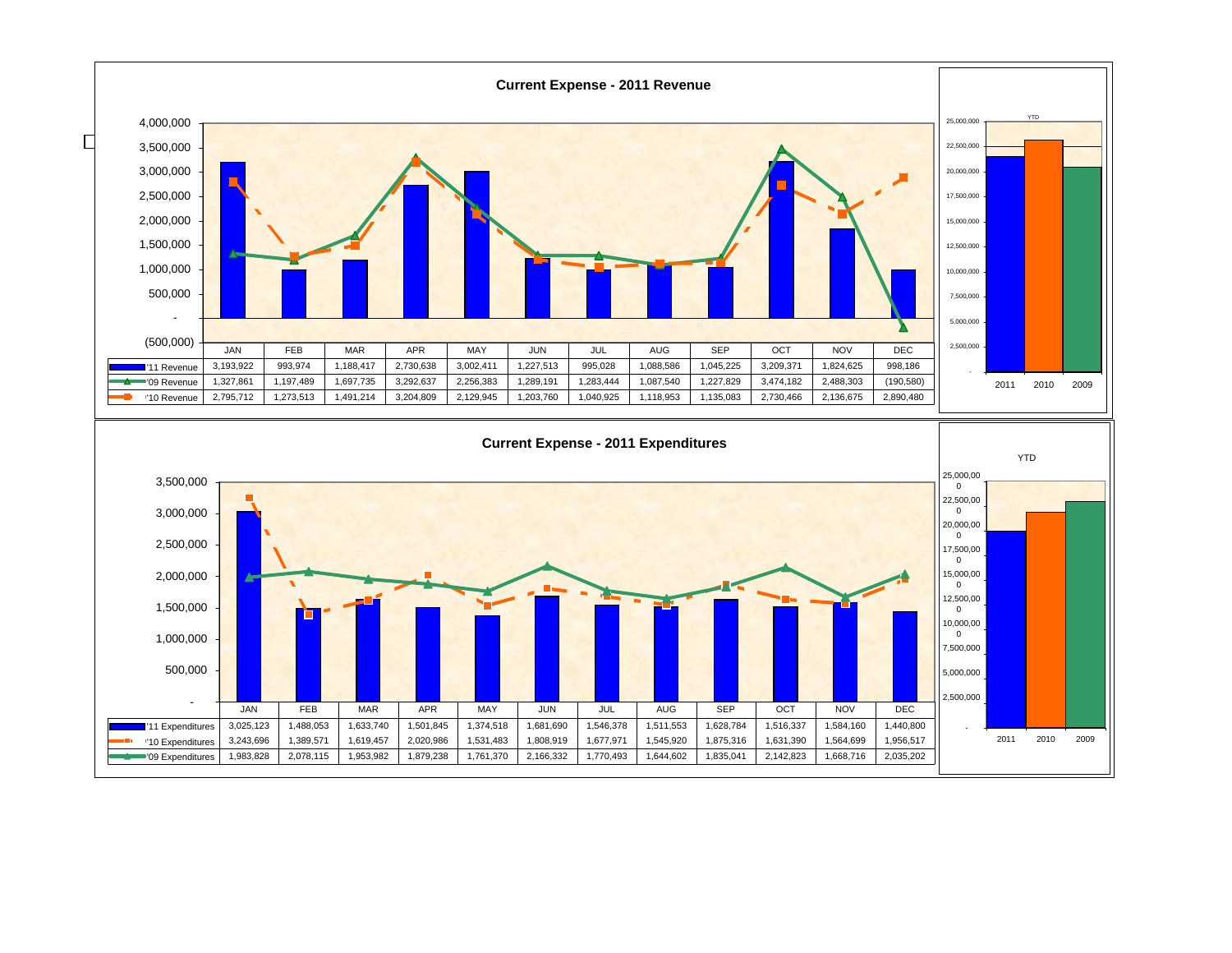

H:\Accounting\Monthly Reports\2011 Mo Report\12 Dec 2011\1211 Dec 2011.xls 1/21/2012 1:06 PM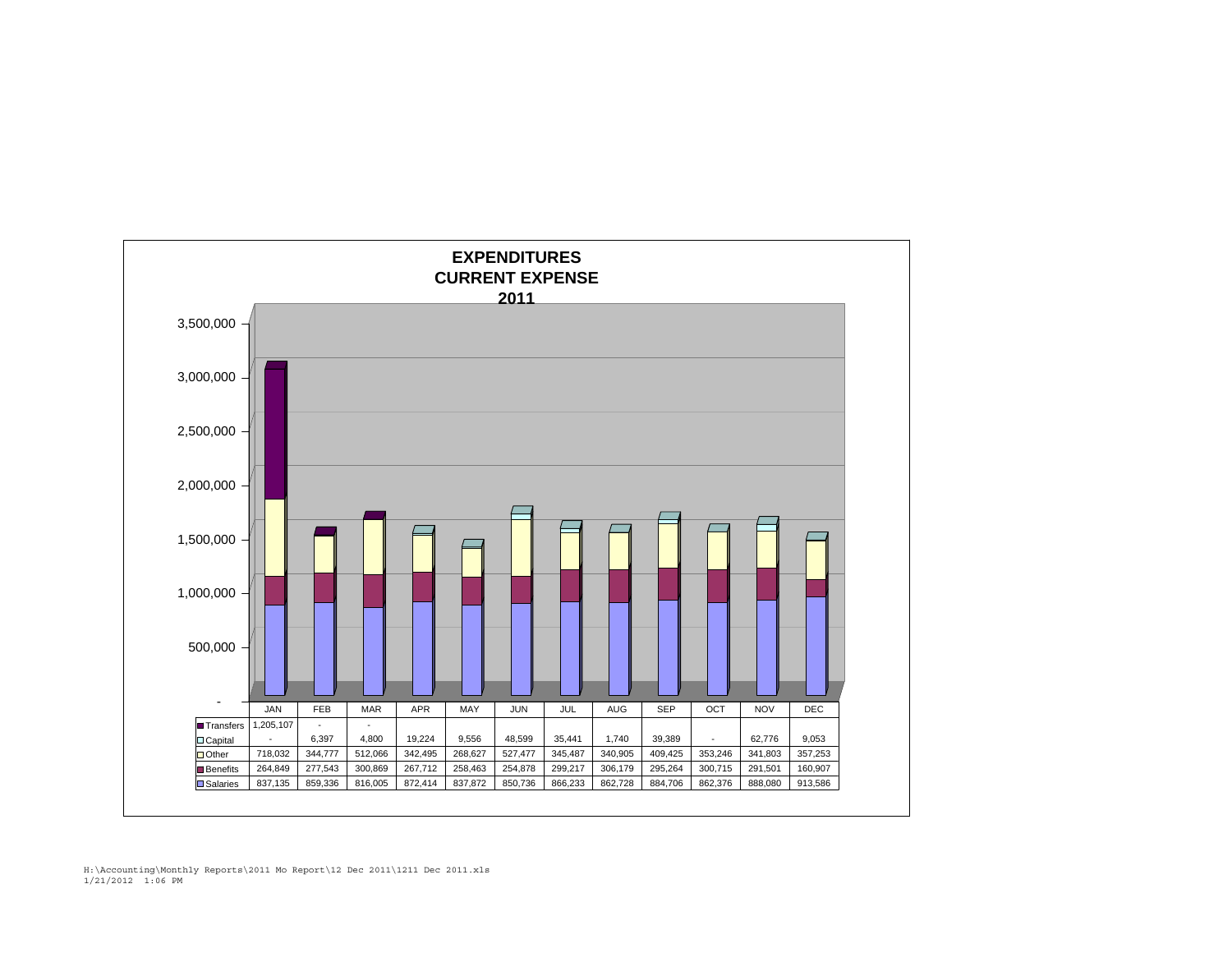|                              |                                    |                 |                    | 2011             | 2011<br>Month  | 2011<br>Year to | 2011<br><b>Encumbered</b> | 2011             |         |
|------------------------------|------------------------------------|-----------------|--------------------|------------------|----------------|-----------------|---------------------------|------------------|---------|
|                              | <b>Prior Years to Date Actuals</b> |                 |                    | Approved         | to Date $@$    | Date $@$        | Amount @                  | Balance @        | Percent |
| <b>Object</b>                | <b>Description</b>                 | 2009            | 2010               | <b>Budget</b>    | 12/31/2011     | 12/31/2011      | 12/31/2011                | 12/31/2011       | YTD.    |
| <b>CURRENT EXPENSE (001)</b> |                                    |                 |                    |                  |                |                 |                           |                  |         |
| USE OF FUND BALANCE          |                                    | 0.00            | 0.00               | 185.250.00       | 0.00           | 0.00            | 0.00                      | 185.250.00       | 0 %     |
| <b>REVENUES</b>              |                                    | 16.509.819.80   | 19.979.532.69      | 18,436,440.00    | 899.561.76     | 18,754,609.08   | 0.00                      | (318, 169.08)    | 102 %   |
| <b>GRANT REVENUES</b>        |                                    | 1.889.732.35    | 1.103.863.29       | 1.040.041.00     | 98.624.15      | 864.287.30      | 0.00                      | 175.753.70       | 83 %    |
| <b>EXPENDITURES</b>          |                                    | (21,891,146.00) | (20, 425, 513, 33) | (19.918, 124.00) | (1,440,799.64) | (18,727,875.91) | (24, 702.89)              | (1, 165, 545.20) | 94 %    |
| <b>TRANSFERS IN</b>          |                                    | 2.032.464.68    | 2.068.139.54       | 1.919.000.00     | 0.00           | 1.879.000.00    | 0.00                      | 40.000.00        | 98 %    |
| <b>TRANSFERS OUT</b>         |                                    | (1,028,594.40)  | (1.440.411.77)     | (1,662,607.00)   | 0.00           | (1,205,107.00)  | 0.00                      | (457,500.00)     | 72 %    |
| Net CURRENT EXPENSE (001)    |                                    | (2,487,723.57)  | 1,285,610.42       | 0.00             | (442, 613.73)  | 1.564.913.47    | (24, 702.89)              | (1,540,210.58)   |         |
| <b>Grand Total All Funds</b> |                                    | (2,487,723.57)  | 1,285,610.42       | 0.00             | (442.613.73)   | 1,564,913.47    | (24, 702.89)              | (1,540,210.58)   |         |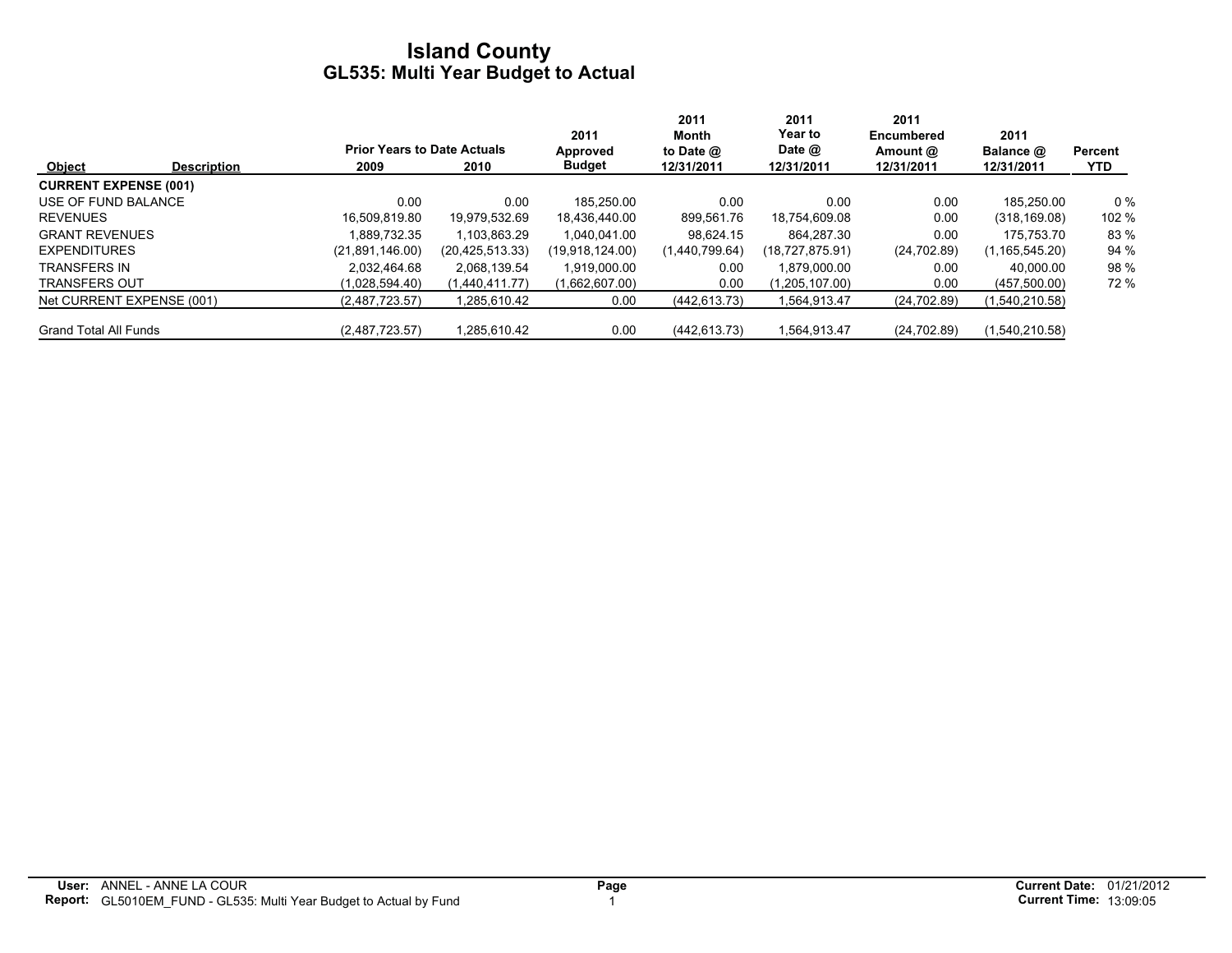|                                                       |                |                |              | <b>Report Date: 12/31/2011</b> |                       |  |  |
|-------------------------------------------------------|----------------|----------------|--------------|--------------------------------|-----------------------|--|--|
| <b>Group - Description</b>                            | <b>Budget</b>  | Actual         | Encumbrance  | <b>Balance</b>                 | Percent<br><b>YTD</b> |  |  |
| Dept: 11 PUBLIC WORKS                                 |                |                |              |                                |                       |  |  |
| Revenue                                               |                |                |              |                                |                       |  |  |
| 31 TAXES                                              | 0.00           | 0.00           | 0.00         | 0.00                           | 0.00                  |  |  |
| 34 CHARGES FOR GOODS & SERVICES                       | 5,060.00       | 31,635.23      | 0.00         | (26, 575.23)                   | 625.20                |  |  |
| <b>36 MISCELLANEOUS REVENUES</b>                      | 4,000.00       | 5,188.86       | 0.00         | (1, 188.86)                    | 129.72                |  |  |
| 39 OTHER FINANCING SOURCES                            | 40,000.00      | 5,586.14       | 0.00         | 34,413.86                      | 13.96                 |  |  |
| <b>Revenue Total:</b>                                 | 49,060.00      | 42,410.23      | 0.00         | 6,649.77                       | 86.44                 |  |  |
| <b>Expenditures</b>                                   |                |                |              |                                |                       |  |  |
| 10 SALARIES & BENEFITS                                | 136,184.00     | 117,110.73     | 0.00         | 19,073.27                      | 85.99                 |  |  |
| 20 MAINTENANCE & OPERATIONS                           | 57,415.00      | 72,732.24      | 0.00         | (15,317.24)                    | 126.67                |  |  |
| <b>30 INTERGOVERMENT</b><br><b>40 CAPITAL</b>         | 0.00<br>0.00   | 780.03<br>0.00 | 0.00<br>0.00 | (780.03)<br>0.00               | 0.00                  |  |  |
| <b>Expenditure Total:</b>                             | 193,599.00     | 190,623.00     | 0.00         | 2,976.00                       | 0.00<br>98.46         |  |  |
| <b>Dept Total:</b>                                    | (144, 539.00)  | (148, 212.77)  | $0.00\,$     | 3,673.77                       |                       |  |  |
|                                                       |                |                |              |                                |                       |  |  |
| <b>Dept: 13 HUMAN SERVICES</b><br><b>Expenditures</b> |                |                |              |                                |                       |  |  |
| 20 MAINTENANCE & OPERATIONS                           | 158,445.00     | 139,808.33     | 0.00         | 18,636.67                      | 88.23                 |  |  |
| <b>Expenditure Total:</b>                             | 158,445.00     | 139,808.33     | 0.00         | 18,636.67                      | 88.23                 |  |  |
| <b>Dept Total:</b>                                    | (158, 445.00)  | (139, 808.33)  | 0.00         | (18, 636.67)                   |                       |  |  |
| Dept: 14 PUBLIC HEALTH<br>Revenue                     |                |                |              |                                |                       |  |  |
| 33 INTERGOVERMENTAL REVENUES                          | 0.00           | 0.00           | 0.00         | 0.00                           | 0.00                  |  |  |
| 39 OTHER FINANCING SOURCES                            | 0.00           | 0.00           | 0.00         | 0.00                           | 0.00                  |  |  |
| <b>Revenue Total:</b>                                 | 0.00           | 0.00           | 0.00         | 0.00                           | 0.00                  |  |  |
| <b>Expenditures</b>                                   |                |                |              |                                |                       |  |  |
| 10 SALARIES & BENEFITS                                | 0.00           | 0.00           | 0.00         | 0.00                           | 0.00                  |  |  |
| 20 MAINTENANCE & OPERATIONS                           | 0.00           | 0.00           | 0.00         | 0.00                           | 0.00                  |  |  |
| 40 CAPITAL                                            | 0.00           | 0.00           | 0.00         | 0.00                           | 0.00                  |  |  |
| <b>Expenditure Total:</b>                             | 0.00           | 0.00           | 0.00         | 0.00                           | 0.00                  |  |  |
| <b>Dept Total:</b>                                    | 0.00           | 0.00           | 0.00         | 0.00                           |                       |  |  |
| Dept: 20 ASSESSOR<br>Revenue                          |                |                |              |                                |                       |  |  |
| 34 CHARGES FOR GOODS & SERVICES                       | 0.00           | 8,060.96       | 0.00         | (8,060.96)                     | 0.00                  |  |  |
| 36 MISCELLANEOUS REVENUES                             | 0.00           | 12,687.52      | 0.00         | (12, 687.52)                   | 0.00                  |  |  |
| <b>Revenue Total:</b>                                 | 0.00           | 20,748.48      | 0.00         | (20,748.48)                    | 0.00                  |  |  |
| <b>Expenditures</b>                                   |                |                |              |                                |                       |  |  |
| 10 SALARIES & BENEFITS                                | 954,182.00     | 904,511.54     | 0.00         | 49,670.46                      | 94.79                 |  |  |
| 20 MAINTENANCE & OPERATIONS                           | 71,300.00      | 58,925.01      | 0.00         | 12,374.99                      | 82.64                 |  |  |
| 40 CAPITAL                                            | 0.00           | 11,538.62      | 0.00         | (11, 538.62)                   | 0.00                  |  |  |
| <b>Expenditure Total:</b>                             | 1,025,482.00   | 974,975.17     | 0.00         | 50,506.83                      | 95.07                 |  |  |
| <b>Dept Total:</b>                                    | (1,025,482.00) | (954, 226.69)  | 0.00         | (71, 255.31)                   |                       |  |  |
| Dept: 21 AUDITOR<br>Revenue                           |                |                |              |                                |                       |  |  |
| 32 LICENSES & PERMITS                                 | 4,000.00       | 5,431.35       | 0.00         | (1,431.35)                     | 135.78                |  |  |

**Report:** GL5000EM\_SUM\_DEPT - GL501: Budget to Actual - Depa 1

**Page**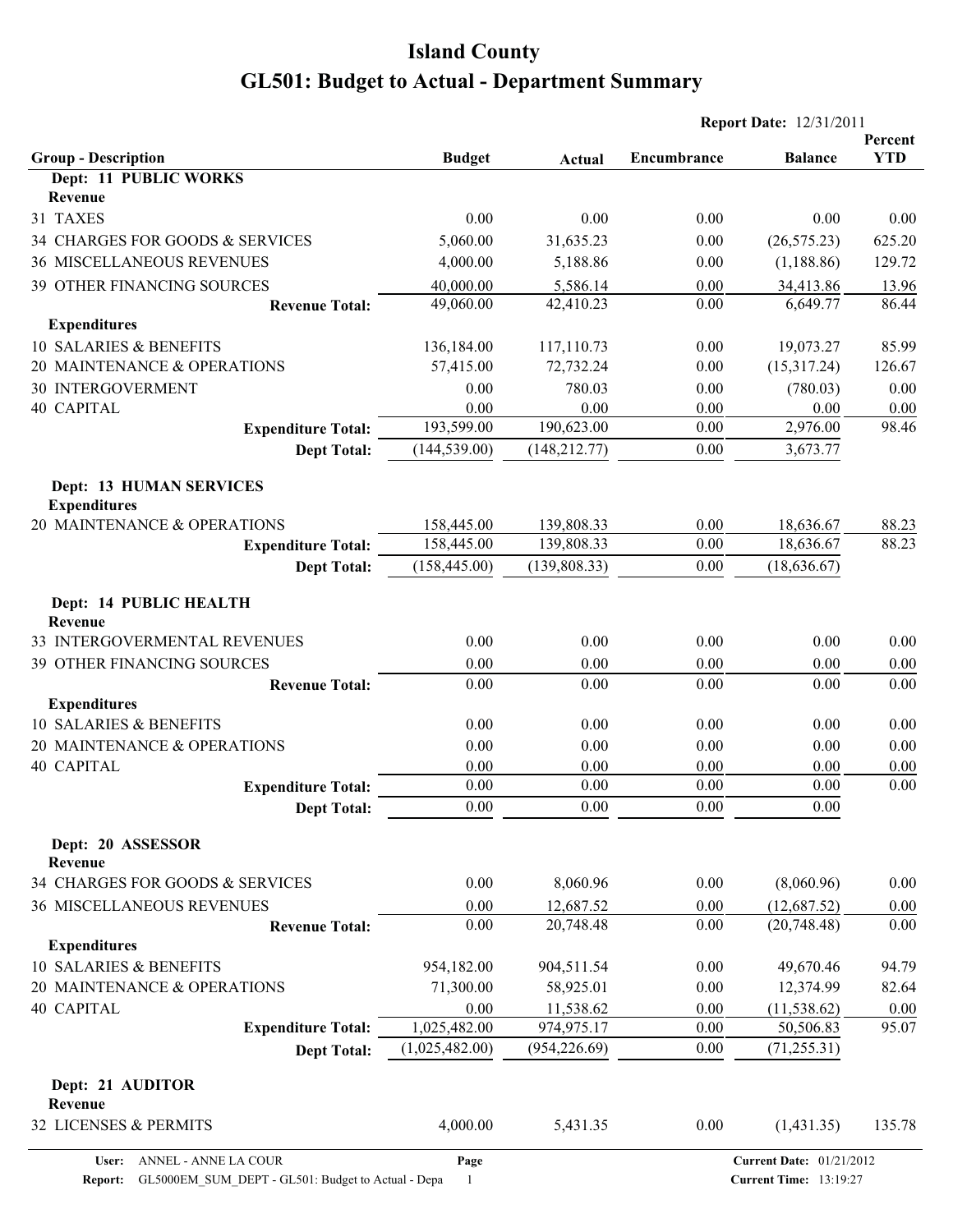|                                                               |                      |                      |              | <b>Report Date: 12/31/2011</b> |                       |
|---------------------------------------------------------------|----------------------|----------------------|--------------|--------------------------------|-----------------------|
|                                                               |                      |                      | Encumbrance  |                                | Percent<br><b>YTD</b> |
| <b>Group - Description</b><br>34 CHARGES FOR GOODS & SERVICES | <b>Budget</b>        | Actual               |              | <b>Balance</b>                 |                       |
|                                                               | 597,500.00           | 575,677.44           | 0.00         | 21,822.56                      | 96.34                 |
| 36 MISCELLANEOUS REVENUES                                     | 300.00<br>601,800.00 | 731.57<br>581,840.36 | 0.00<br>0.00 | (431.57)<br>19,959.64          | 243.85<br>96.68       |
| <b>Revenue Total:</b><br><b>Expenditures</b>                  |                      |                      |              |                                |                       |
| 10 SALARIES & BENEFITS                                        | 675,465.00           | 622,443.01           | 0.00         | 53,021.99                      | 92.15                 |
| 20 MAINTENANCE & OPERATIONS                                   | 83,288.00            | 73,457.61            | 0.00         | 9,830.39                       | 88.19                 |
| <b>Expenditure Total:</b>                                     | 758,753.00           | 695,900.62           | 0.00         | 62,852.38                      | 91.71                 |
| <b>Dept Total:</b>                                            | (156,953.00)         | (114,060.26)         | 0.00         | (42, 892.74)                   |                       |
|                                                               |                      |                      |              |                                |                       |
| Dept: 24 CLERK<br>Revenue                                     |                      |                      |              |                                |                       |
| 33 INTERGOVERMENTAL REVENUES                                  | 55,000.00            | 89,819.26            | 0.00         | (34,819.26)                    | 163.30                |
| 34 CHARGES FOR GOODS & SERVICES                               | 228,000.00           | 211,963.09           | 0.00         | 16,036.91                      | 92.96                 |
| 35 FINES & PENALTIES                                          | 56,848.00            | 59,518.32            | 0.00         | (2,670.32)                     | 104.69                |
| <b>36 MISCELLANEOUS REVENUES</b>                              | 6,000.00             | 12,696.75            | 0.00         | (6,696.75)                     | 211.61                |
|                                                               |                      |                      |              |                                |                       |
| <b>38 NONREVENUES</b>                                         | 0.00                 | 269.81               | 0.00         | (269.81)                       | 0.00                  |
| 39 OTHER FINANCING SOURCES                                    | 9,000.00             | 9,000.00             | 0.00         | 0.00                           | 100.00                |
| <b>Revenue Total:</b><br><b>Expenditures</b>                  | 354,848.00           | 383, 267. 23         | 0.00         | (28, 419.23)                   | 108.00                |
| 10 SALARIES & BENEFITS                                        | 371,338.00           | 348,141.21           | 0.00         | 23,196.79                      | 93.75                 |
| 20 MAINTENANCE & OPERATIONS                                   | 31,500.00            | 37,331.56            | 0.00         | (5,831.56)                     | 118.51                |
| <b>Expenditure Total:</b>                                     | 402,838.00           | 385,472.77           | 0.00         | 17,365.23                      | 95.68                 |
| <b>Dept Total:</b>                                            | (47,990.00)          | (2,205.54)           | 0.00         | (45, 784.46)                   |                       |
|                                                               |                      |                      |              |                                |                       |
| Dept: 25 COMMISSIONERS                                        |                      |                      |              |                                |                       |
| Revenue                                                       |                      |                      |              |                                |                       |
| 34 CHARGES FOR GOODS & SERVICES                               | 400.00               | 312.03               | 0.00         | 87.97                          | 78.00                 |
| <b>36 MISCELLANEOUS REVENUES</b>                              | 7,846.00             | 6,868.26             | 0.00         | 977.74                         | 87.53                 |
| <b>Revenue Total:</b>                                         | 8,246.00             | 7,180.29             | 0.00         | 1,065.71                       | 87.07                 |
| <b>Expenditures</b>                                           |                      |                      |              |                                |                       |
| 10 SALARIES & BENEFITS                                        | 572,573.00           | 561,390.66           | 0.00         | 11,182.34                      | 98.04                 |
| 20 MAINTENANCE & OPERATIONS                                   | 59,750.00            | 45,043.37            | $0.00\,$     | 14,706.63                      | 75.38                 |
| <b>Expenditure Total:</b>                                     | 632,323.00           | 606,434.03           | 0.00         | 25,888.97                      | 95.90                 |
| <b>Dept Total:</b>                                            | (624, 077.00)        | (599, 253.74)        | 0.00         | (24, 823.26)                   |                       |
| <b>Dept: 26 CENTRAL SERVICES</b>                              |                      |                      |              |                                |                       |
| Revenue                                                       |                      |                      |              |                                |                       |
| 31 TAXES                                                      | 0.00                 | 0.00                 | 0.00         | 0.00                           | 0.00                  |
| <b>36 MISCELLANEOUS REVENUES</b>                              | 0.00                 | 0.00                 | 0.00         | 0.00                           | 0.00                  |
| 39 OTHER FINANCING SOURCES                                    | 0.00                 | 0.00                 | 0.00         | 0.00                           | 0.00                  |
| <b>Revenue Total:</b>                                         | 0.00                 | 0.00                 | 0.00         | 0.00                           | 0.00                  |
| <b>Expenditures</b>                                           |                      |                      |              |                                |                       |
| 10 SALARIES & BENEFITS                                        | 476,117.00           | 403,894.44           | 0.00         | 72,222.56                      | 84.83                 |
| 20 MAINTENANCE & OPERATIONS                                   | 375,744.00           | 347,240.83           | 24,702.89    | 3,800.28                       | 98.98                 |
| <b>40 CAPITAL</b>                                             | 157,000.00           | 166,861.34           | 0.00         | (9,861.34)                     | 106.28                |
| <b>60 DEBT SERVICE</b>                                        | 0.00                 | 0.00                 | 0.00         | 0.00                           | 0.00                  |
| <b>Expenditure Total:</b>                                     | 1,008,861.00         | 917,996.61           | 24,702.89    | 66,161.50                      | 93.44                 |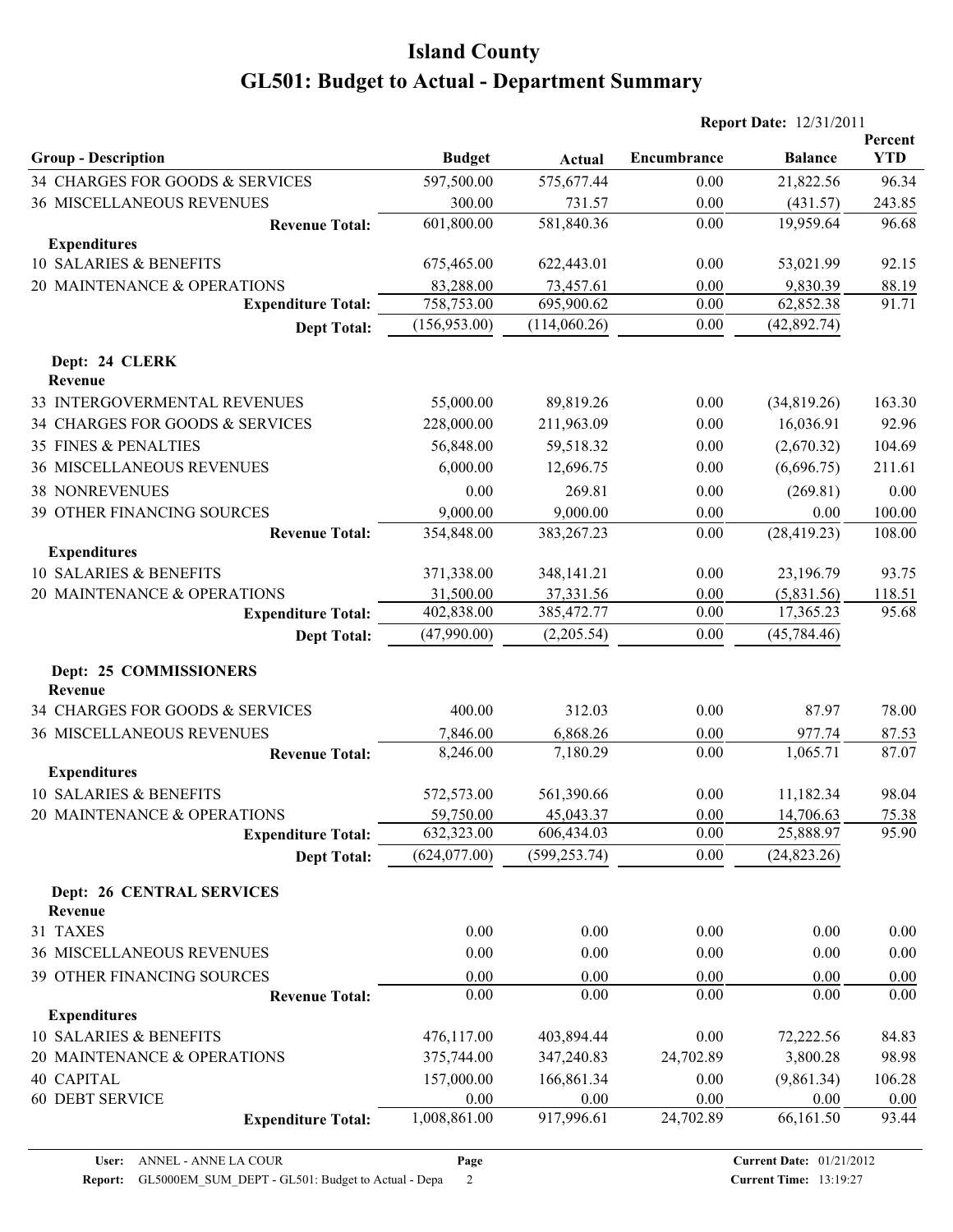| <b>Group - Description</b><br><b>Dept Total:</b> | <b>Budget</b><br>(1,008,861.00) | Actual        |              |                | Percent    |
|--------------------------------------------------|---------------------------------|---------------|--------------|----------------|------------|
|                                                  |                                 |               |              |                |            |
|                                                  |                                 |               | Encumbrance  | <b>Balance</b> | <b>YTD</b> |
|                                                  |                                 | (917, 996.61) | (24, 702.89) | (66, 161.50)   |            |
| Dept: 27 CORONER                                 |                                 |               |              |                |            |
| Revenue                                          |                                 |               |              |                |            |
| 33 INTERGOVERMENTAL REVENUES                     | 20,000.00                       | 19,422.70     | 0.00         | 577.30         | 97.11      |
| <b>Revenue Total:</b>                            | 20,000.00                       | 19,422.70     | 0.00         | 577.30         | 97.11      |
| <b>Expenditures</b>                              |                                 |               |              |                |            |
| 10 SALARIES & BENEFITS                           | 144,192.00                      | 144,963.26    | 0.00         | (771.26)       | 100.53     |
| 20 MAINTENANCE & OPERATIONS                      | 68,925.00                       | 98,055.87     | 0.00         | (29, 130.87)   | 142.26     |
| <b>Expenditure Total:</b>                        | 213,117.00                      | 243,019.13    | 0.00         | (29,902.13)    | 114.03     |
| <b>Dept Total:</b>                               | (193, 117.00)                   | (223, 596.43) | 0.00         | 30,479.43      |            |
| Dept: 28 FACILITIES & MAINTENANCE<br>Revenue     |                                 |               |              |                |            |
| 34 CHARGES FOR GOODS & SERVICES                  | 40,000.00                       | 67,214.88     | 0.00         | (27, 214.88)   | 168.03     |
| <b>Revenue Total:</b>                            | 40,000.00                       | 67,214.88     | 0.00         | (27, 214.88)   | 168.03     |
| <b>Expenditures</b>                              |                                 |               |              |                |            |
| 10 SALARIES & BENEFITS                           | 557,191.00                      | 550,850.27    | 0.00         | 6,340.73       | 98.86      |
| 20 MAINTENANCE & OPERATIONS                      | 422,750.00                      | 375,974.42    | 0.00         | 46,775.58      | 88.93      |
| <b>Expenditure Total:</b>                        | 979,941.00                      | 926,824.69    | 0.00         | 53,116.31      | 94.57      |
| <b>Dept Total:</b>                               | (939, 941.00)                   | (859, 609.81) | 0.00         | (80, 331.19)   |            |
| Dept: 29 DISTRICT COURT<br>Revenue               |                                 |               |              |                |            |
| 33 INTERGOVERMENTAL REVENUES                     | 259,860.00                      | 248,673.24    | 0.00         | 11,186.76      | 95.69      |
| 34 CHARGES FOR GOODS & SERVICES                  | 233,500.00                      | 189,103.30    | 0.00         | 44,396.70      | 80.98      |
| 35 FINES & PENALTIES                             | 531,300.00                      | 505,721.16    | 0.00         | 25,578.84      | 95.18      |
| <b>36 MISCELLANEOUS REVENUES</b>                 | 10,000.00                       | 20,867.26     | 0.00         | (10, 867.26)   | 208.67     |
| <b>38 NONREVENUES</b>                            | 0.00                            | 51.81         | 0.00         | (51.81)        | 0.00       |
| <b>Revenue Total:</b>                            | 1,034,660.00                    | 964,416.77    | 0.00         | 70,243.23      | 93.21      |
| <b>Expenditures</b>                              |                                 |               |              |                |            |
| 10 SALARIES & BENEFITS                           | 833,082.00                      | 829,711.98    | 0.00         | 3,370.02       | 99.59      |
| 20 MAINTENANCE & OPERATIONS                      | 91,010.00                       | 81,248.94     | 0.00         | 9,761.06       | 89.27      |
| <b>Expenditure Total:</b>                        | 924,092.00                      | 910,960.92    | 0.00         | 13,131.08      | 98.57      |
| <b>Dept Total:</b>                               | 110,568.00                      | 53,455.85     | 0.00         | 57,112.15      |            |
| Dept: 36 MISCELLANEOUS<br>Revenue                |                                 |               |              |                |            |
| 33 INTERGOVERMENTAL REVENUES                     | 25,000.00                       | 25,000.00     | 0.00         | 0.00           | 100.00     |
| 36 MISCELLANEOUS REVENUES                        | 0.00                            | 122.98        | 0.00         | (122.98)       | $0.00\,$   |
| <b>Revenue Total:</b>                            | 25,000.00                       | 25,122.98     | 0.00         | (122.98)       | 100.49     |
| <b>Expenditures</b>                              |                                 |               |              |                |            |
| 10 SALARIES & BENEFITS                           | 82,000.00                       | 72,152.69     | 0.00         | 9,847.31       | 87.99      |
| 20 MAINTENANCE & OPERATIONS                      | 151,570.00                      | 127,577.42    | 0.00         | 23,992.58      | 84.17      |
| 30 INTERGOVERMENT                                | 69,417.00                       | 69,416.50     | 0.00         | 0.50           | 100.00     |
| <b>Expenditure Total:</b>                        | 302,987.00                      | 269,146.61    | 0.00         | 33,840.39      | 88.83      |
| <b>Dept Total:</b>                               | (277, 987.00)                   | (244, 023.63) | $0.00\,$     | (33,963.37)    |            |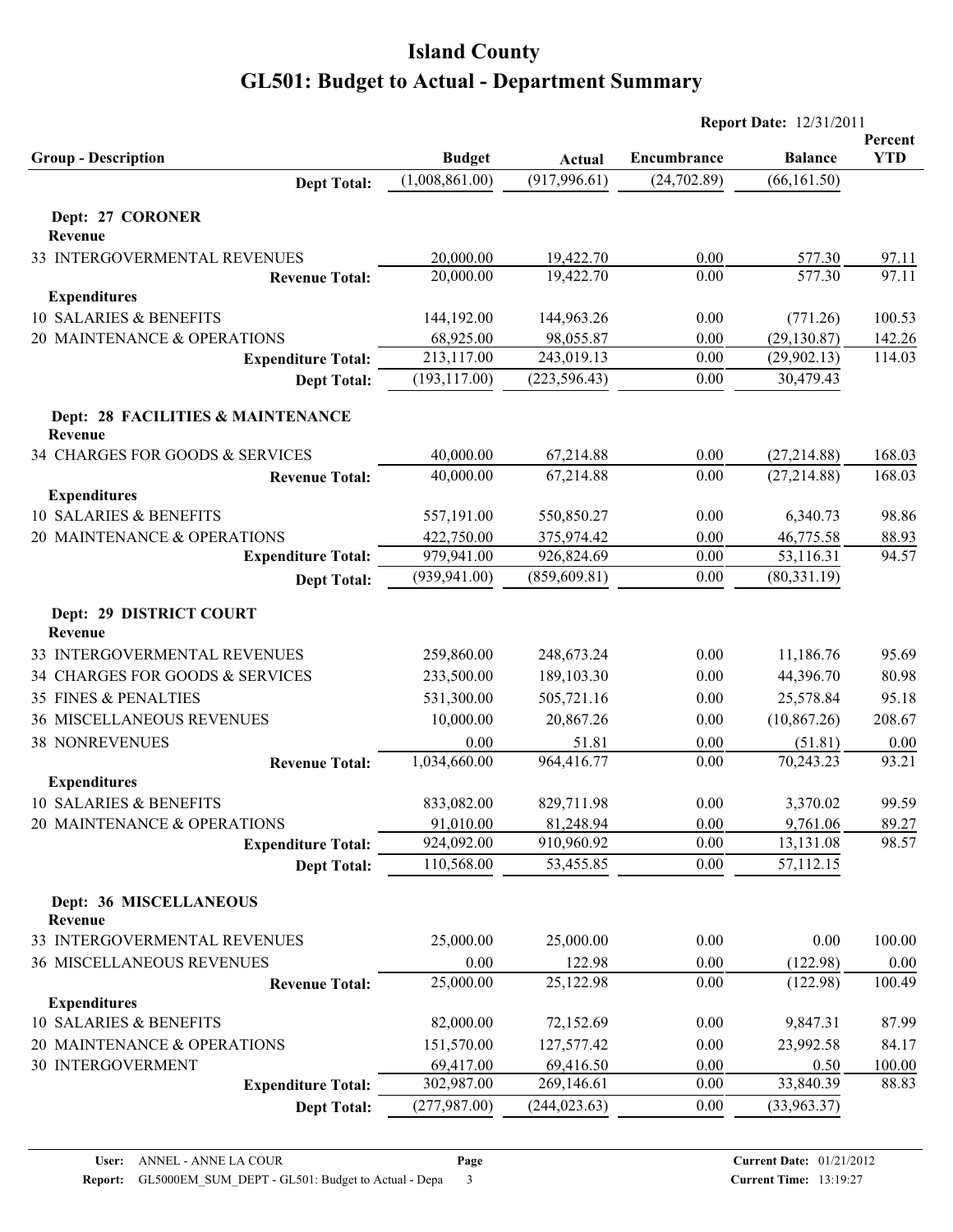|                                  |                      |                      | <b>Report Date: 12/31/2011</b> |                    |                       |  |
|----------------------------------|----------------------|----------------------|--------------------------------|--------------------|-----------------------|--|
| <b>Group - Description</b>       | <b>Budget</b>        |                      | Encumbrance                    | <b>Balance</b>     | Percent<br><b>YTD</b> |  |
| Dept: 39 PROSECUTING ATTORNEY    |                      | Actual               |                                |                    |                       |  |
| Revenue                          |                      |                      |                                |                    |                       |  |
| 33 INTERGOVERMENTAL REVENUES     | 205,867.00           | 205,054.31           | 0.00                           | 812.69             | 99.60                 |  |
| 34 CHARGES FOR GOODS & SERVICES  | 32,500.00            | 29,811.67            | 0.00                           | 2,688.33           | 91.72                 |  |
| 35 FINES & PENALTIES             | 0.00                 | 988.47               | 0.00                           | (988.47)           | 0.00                  |  |
| <b>36 MISCELLANEOUS REVENUES</b> | 0.00                 | 57.25                | 0.00                           | (57.25)            | 0.00                  |  |
| 39 OTHER FINANCING SOURCES       | 13,000.00            | 13,000.00            | 0.00                           | 0.00               | 100.00                |  |
| <b>Revenue Total:</b>            | 251,367.00           | 248,911.70           | $0.00\,$                       | 2,455.30           | 99.02                 |  |
| <b>Expenditures</b>              |                      |                      |                                |                    |                       |  |
| 10 SALARIES & BENEFITS           | 1,151,348.00         | 1,138,021.58         | 0.00                           | 13,326.42          | 98.84                 |  |
| 20 MAINTENANCE & OPERATIONS      | 102,756.00           | 65,531.92            | $0.00\,$                       | 37,224.08          | 63.77                 |  |
| <b>40 CAPITAL</b>                | 17,985.00            | 0.00                 | 0.00                           | 17,985.00          | 0.00                  |  |
| <b>Expenditure Total:</b>        | 1,272,089.00         | 1,203,553.50         | 0.00                           | 68,535.50          | 94.61                 |  |
| <b>Dept Total:</b>               | (1,020,722.00)       | (954, 641.80)        | $0.00\,$                       | (66,080.20)        |                       |  |
|                                  |                      |                      |                                |                    |                       |  |
| Dept: 40 SHERIFF                 |                      |                      |                                |                    |                       |  |
| Revenue                          |                      |                      |                                |                    |                       |  |
| 32 LICENSES & PERMITS            | 20,000.00            | 29,452.50            | 0.00                           | (9,452.50)         | 147.26                |  |
| 33 INTERGOVERMENTAL REVENUES     | 217,000.00           | 192,432.79           | 0.00                           | 24,567.21          | 88.67                 |  |
| 34 CHARGES FOR GOODS & SERVICES  | 54,500.00            | 51,924.35            | 0.00                           | 2,575.65           | 95.27                 |  |
| 35 FINES & PENALTIES             | 0.00                 | 44.74                | 0.00                           | (44.74)            | 0.00                  |  |
| 36 MISCELLANEOUS REVENUES        | 4,700.00             | 13,656.29            | 0.00                           | (8,956.29)         | 290.55                |  |
| <b>38 NONREVENUES</b>            | 0.00                 | 673.25               | 0.00                           | (673.25)           | 0.00                  |  |
| 39 OTHER FINANCING SOURCES       | 616,000.00           | 616,000.00           | 0.00                           | 0.00               | 100.00                |  |
| <b>Revenue Total:</b>            | 912,200.00           | 904,183.92           | 0.00                           | 8,016.08           | 99.12                 |  |
| <b>Expenditures</b>              |                      |                      |                                |                    |                       |  |
| 10 SALARIES & BENEFITS           | 4,965,834.00         | 5,015,552.66         | 0.00                           | (49,718.66)        | 101.00                |  |
| 20 MAINTENANCE & OPERATIONS      | 847,284.00           | 640,285.54           | 0.00                           | 206,998.46         | 75.56                 |  |
| 30 INTERGOVERMENT                | 577,515.00           | 547,319.00           | 0.00                           | 30,196.00          | 94.77                 |  |
| 90 OTHER                         | 0.00<br>6,390,633.00 | 0.00<br>6,203,157.20 | 0.00<br>0.00                   | 0.00<br>187,475.80 | $0.00\,$<br>97.06     |  |
| <b>Expenditure Total:</b>        | (5,478,433.00)       | (5,298,973.28)       | 0.00                           | (179, 459.72)      |                       |  |
| <b>Dept Total:</b>               |                      |                      |                                |                    |                       |  |
| <b>Dept: 41 SUPERIOR COURT</b>   |                      |                      |                                |                    |                       |  |
| Revenue                          |                      |                      |                                |                    |                       |  |
| 32 LICENSES & PERMITS            | 20,000.00            | 10,833.00            | 0.00                           | 9,167.00           | 54.16                 |  |
| 33 INTERGOVERMENTAL REVENUES     | 315,263.00           | 264,567.59           | 0.00                           | 50,695.41          | 83.91                 |  |
| 34 CHARGES FOR GOODS & SERVICES  | 18,000.00            | 21,948.85            | 0.00                           | (3,948.85)         | 121.93                |  |
| 35 FINES & PENALTIES             | 0.00                 | 20.00                | $0.00\,$                       | (20.00)            | 0.00                  |  |
| 36 MISCELLANEOUS REVENUES        | 0.00                 | 1,936.62             | 0.00                           | (1,936.62)         | 0.00                  |  |
| <b>Revenue Total:</b>            | 353,263.00           | 299,306.06           | 0.00                           | 53,956.94          | 84.72                 |  |
| <b>Expenditures</b>              |                      |                      |                                |                    |                       |  |
| 10 SALARIES & BENEFITS           | 876,275.00           | 842,236.20           | 0.00                           | 34,038.80          | 96.11                 |  |
| 20 MAINTENANCE & OPERATIONS      | 158,052.00           | 140,250.71           | 0.00                           | 17,801.29          | 88.73                 |  |
| <b>Expenditure Total:</b>        | 1,034,327.00         | 982,486.91           | 0.00                           | 51,840.09          | 94.98                 |  |
| <b>Dept Total:</b>               | (681,064.00)         | (683, 180.85)        | 0.00                           | 2,116.85           |                       |  |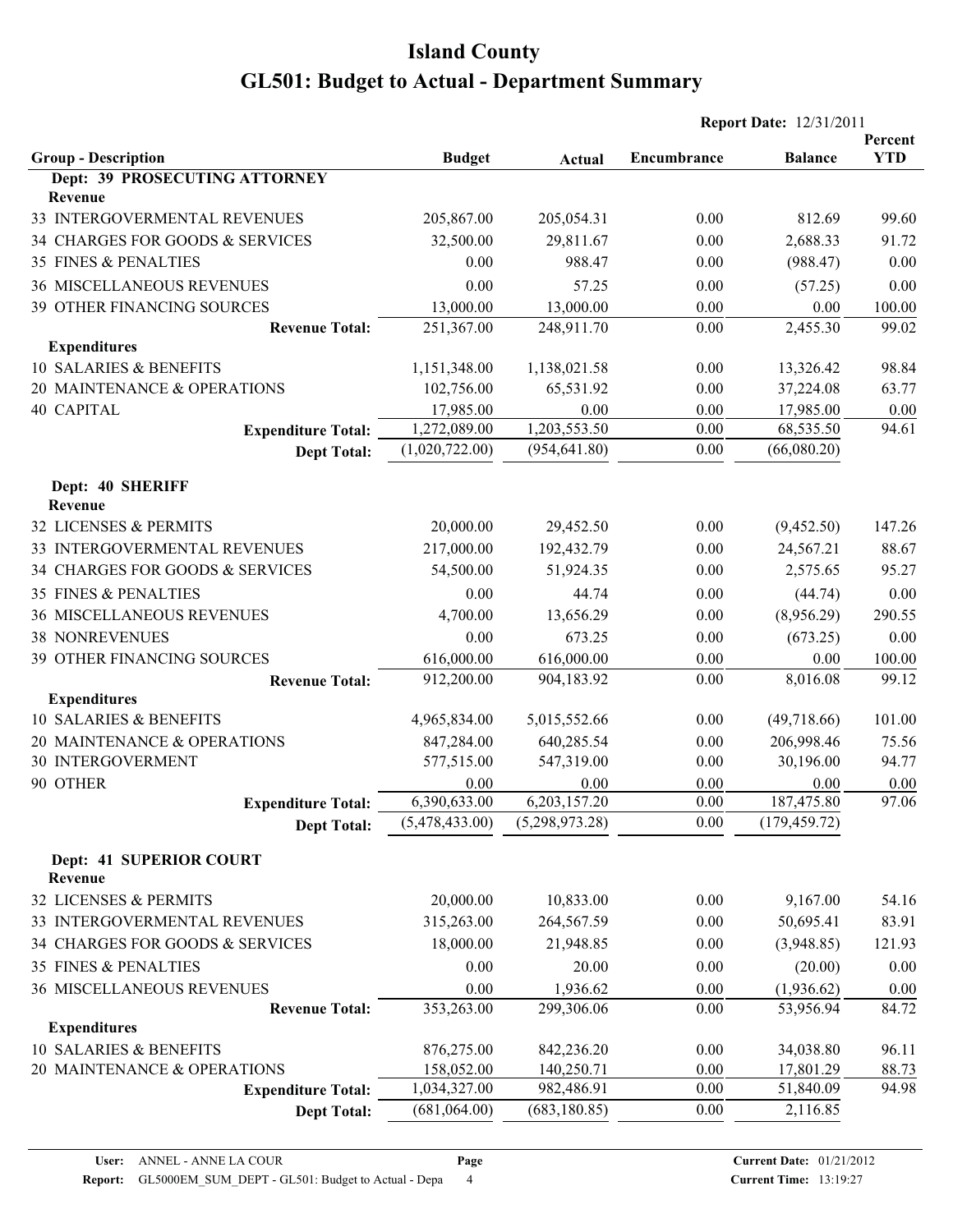| Percent<br><b>YTD</b><br><b>Budget</b><br>Encumbrance<br><b>Balance</b><br>Actual<br><b>Dept: 42 TREASURER</b><br>Revenue<br>83,000.00<br>88,013.22<br>0.00<br>106.04<br>(5,013.22)<br>97.48<br>8,495.00<br>8,281.37<br>213.63<br>0.00<br>206,000.00<br><b>36 MISCELLANEOUS REVENUES</b><br>247,707.19<br>0.00<br>(41,707.19)<br>120.24<br>115.63<br>297,495.00<br>344,001.78<br>0.00<br>(46,506.78)<br><b>Revenue Total:</b><br><b>Expenditures</b><br>9,064.79<br>97.68<br>392,205.00<br>383,140.21<br>0.00<br>10,377.42<br>83.54<br>63,057.00<br>52,679.58<br>0.00<br>17,000.00<br>18,329.36<br>0.00<br>(1,329.36)<br>107.81<br>5,000.00<br>4,224.26<br>0.00<br>775.74<br>84.48<br>477,262.00<br>96.04<br>458,373.41<br>0.00<br>18,888.59<br><b>Expenditure Total:</b><br>(179,767.00)<br>(114, 371.63)<br>0.00<br>(65, 395.37)<br><b>Dept Total:</b><br>Dept: 47 BUDGET<br><b>Expenditures</b><br>10 SALARIES & BENEFITS<br>105.63<br>117,971.00<br>124,614.23<br>0.00<br>(6,643.23)<br>20 MAINTENANCE & OPERATIONS<br>8,300.00<br>8,737.28<br>0.00<br>(437.28)<br>105.26<br>126,271.00<br>133,351.51<br>105.60<br>0.00<br>(7,080.51)<br><b>Expenditure Total:</b><br>(126, 271.00)<br>(133, 351.51)<br>0.00<br>7,080.51<br><b>Dept Total:</b><br>Dept: 48 EMERGENCY MANAGEMENT<br>Revenue<br>213,411.00<br>79,568.45<br>0.00<br>133,842.55<br>37.28<br>37.28<br>213,411.00<br>79,568.45<br>0.00<br>133,842.55<br><b>Revenue Total:</b><br><b>Expenditures</b><br>10 SALARIES & BENEFITS<br>0.00<br>4,778.00<br>90.57<br>50,677.00<br>45,899.00<br>20 MAINTENANCE & OPERATIONS<br>179,133.00<br>91,332.11<br>0.00<br>87,800.89<br>50.98<br><b>30 INTERGOVERMENT</b><br>25,000.00<br>2,884.00<br>0.00<br>22,116.00<br>11.53<br><b>40 CAPITAL</b><br>9,601.17<br>17,278.00<br>7,676.83<br>0.00<br>44.43<br>54.31<br>147,791.94<br>272,088.00<br>0.00<br>124,296.06<br><b>Expenditure Total:</b><br>(58,677.00)<br>(68, 223.49)<br>0.00<br>9,546.49<br><b>Dept Total:</b><br>Dept: 51 CIVIL SERVICE<br>Revenue<br>0.00<br>500.00<br>0.00<br>500.00<br>0.00<br>500.00<br>0.00<br>500.00<br>0.00<br><b>Revenue Total:</b><br>0.00<br><b>Expenditures</b><br>10 SALARIES & BENEFITS<br>0.00<br>3.04<br>0.00<br>(3.04)<br>0.00<br>(365.19)<br>20 MAINTENANCE & OPERATIONS<br>0.00<br>365.19<br>0.00<br>0.00<br>368.23<br>0.00<br>0.00<br>(368.23)<br>0.00<br><b>Expenditure Total:</b><br>500.00<br>(368.23)<br>0.00<br>868.23<br><b>Dept Total:</b><br>Dept: 53 PLANNING<br>Revenue<br>870,000.00<br>115.12<br>1,001,567.67<br>0.00<br>(131, 567.67)<br>211,200.00<br>174,458.14<br>0.00<br>36,741.86<br>82.60<br>491,100.00<br>84.80<br>34 CHARGES FOR GOODS & SERVICES<br>416,489.28<br>0.00<br>74,610.72 |                                 |  | <b>Report Date: 12/31/2011</b> |  |
|-----------------------------------------------------------------------------------------------------------------------------------------------------------------------------------------------------------------------------------------------------------------------------------------------------------------------------------------------------------------------------------------------------------------------------------------------------------------------------------------------------------------------------------------------------------------------------------------------------------------------------------------------------------------------------------------------------------------------------------------------------------------------------------------------------------------------------------------------------------------------------------------------------------------------------------------------------------------------------------------------------------------------------------------------------------------------------------------------------------------------------------------------------------------------------------------------------------------------------------------------------------------------------------------------------------------------------------------------------------------------------------------------------------------------------------------------------------------------------------------------------------------------------------------------------------------------------------------------------------------------------------------------------------------------------------------------------------------------------------------------------------------------------------------------------------------------------------------------------------------------------------------------------------------------------------------------------------------------------------------------------------------------------------------------------------------------------------------------------------------------------------------------------------------------------------------------------------------------------------------------------------------------------------------------------------------------------------------------------------------------------------------------------------------------------------------------------------------------------------------------------------------------------------------------------------------------------------------------------------------------------------------------------------------------------------------------------------|---------------------------------|--|--------------------------------|--|
|                                                                                                                                                                                                                                                                                                                                                                                                                                                                                                                                                                                                                                                                                                                                                                                                                                                                                                                                                                                                                                                                                                                                                                                                                                                                                                                                                                                                                                                                                                                                                                                                                                                                                                                                                                                                                                                                                                                                                                                                                                                                                                                                                                                                                                                                                                                                                                                                                                                                                                                                                                                                                                                                                                           | <b>Group - Description</b>      |  |                                |  |
|                                                                                                                                                                                                                                                                                                                                                                                                                                                                                                                                                                                                                                                                                                                                                                                                                                                                                                                                                                                                                                                                                                                                                                                                                                                                                                                                                                                                                                                                                                                                                                                                                                                                                                                                                                                                                                                                                                                                                                                                                                                                                                                                                                                                                                                                                                                                                                                                                                                                                                                                                                                                                                                                                                           |                                 |  |                                |  |
|                                                                                                                                                                                                                                                                                                                                                                                                                                                                                                                                                                                                                                                                                                                                                                                                                                                                                                                                                                                                                                                                                                                                                                                                                                                                                                                                                                                                                                                                                                                                                                                                                                                                                                                                                                                                                                                                                                                                                                                                                                                                                                                                                                                                                                                                                                                                                                                                                                                                                                                                                                                                                                                                                                           |                                 |  |                                |  |
|                                                                                                                                                                                                                                                                                                                                                                                                                                                                                                                                                                                                                                                                                                                                                                                                                                                                                                                                                                                                                                                                                                                                                                                                                                                                                                                                                                                                                                                                                                                                                                                                                                                                                                                                                                                                                                                                                                                                                                                                                                                                                                                                                                                                                                                                                                                                                                                                                                                                                                                                                                                                                                                                                                           | 31 TAXES                        |  |                                |  |
|                                                                                                                                                                                                                                                                                                                                                                                                                                                                                                                                                                                                                                                                                                                                                                                                                                                                                                                                                                                                                                                                                                                                                                                                                                                                                                                                                                                                                                                                                                                                                                                                                                                                                                                                                                                                                                                                                                                                                                                                                                                                                                                                                                                                                                                                                                                                                                                                                                                                                                                                                                                                                                                                                                           | 34 CHARGES FOR GOODS & SERVICES |  |                                |  |
|                                                                                                                                                                                                                                                                                                                                                                                                                                                                                                                                                                                                                                                                                                                                                                                                                                                                                                                                                                                                                                                                                                                                                                                                                                                                                                                                                                                                                                                                                                                                                                                                                                                                                                                                                                                                                                                                                                                                                                                                                                                                                                                                                                                                                                                                                                                                                                                                                                                                                                                                                                                                                                                                                                           |                                 |  |                                |  |
|                                                                                                                                                                                                                                                                                                                                                                                                                                                                                                                                                                                                                                                                                                                                                                                                                                                                                                                                                                                                                                                                                                                                                                                                                                                                                                                                                                                                                                                                                                                                                                                                                                                                                                                                                                                                                                                                                                                                                                                                                                                                                                                                                                                                                                                                                                                                                                                                                                                                                                                                                                                                                                                                                                           |                                 |  |                                |  |
|                                                                                                                                                                                                                                                                                                                                                                                                                                                                                                                                                                                                                                                                                                                                                                                                                                                                                                                                                                                                                                                                                                                                                                                                                                                                                                                                                                                                                                                                                                                                                                                                                                                                                                                                                                                                                                                                                                                                                                                                                                                                                                                                                                                                                                                                                                                                                                                                                                                                                                                                                                                                                                                                                                           |                                 |  |                                |  |
|                                                                                                                                                                                                                                                                                                                                                                                                                                                                                                                                                                                                                                                                                                                                                                                                                                                                                                                                                                                                                                                                                                                                                                                                                                                                                                                                                                                                                                                                                                                                                                                                                                                                                                                                                                                                                                                                                                                                                                                                                                                                                                                                                                                                                                                                                                                                                                                                                                                                                                                                                                                                                                                                                                           | 10 SALARIES & BENEFITS          |  |                                |  |
|                                                                                                                                                                                                                                                                                                                                                                                                                                                                                                                                                                                                                                                                                                                                                                                                                                                                                                                                                                                                                                                                                                                                                                                                                                                                                                                                                                                                                                                                                                                                                                                                                                                                                                                                                                                                                                                                                                                                                                                                                                                                                                                                                                                                                                                                                                                                                                                                                                                                                                                                                                                                                                                                                                           | 20 MAINTENANCE & OPERATIONS     |  |                                |  |
|                                                                                                                                                                                                                                                                                                                                                                                                                                                                                                                                                                                                                                                                                                                                                                                                                                                                                                                                                                                                                                                                                                                                                                                                                                                                                                                                                                                                                                                                                                                                                                                                                                                                                                                                                                                                                                                                                                                                                                                                                                                                                                                                                                                                                                                                                                                                                                                                                                                                                                                                                                                                                                                                                                           | 40 CAPITAL                      |  |                                |  |
|                                                                                                                                                                                                                                                                                                                                                                                                                                                                                                                                                                                                                                                                                                                                                                                                                                                                                                                                                                                                                                                                                                                                                                                                                                                                                                                                                                                                                                                                                                                                                                                                                                                                                                                                                                                                                                                                                                                                                                                                                                                                                                                                                                                                                                                                                                                                                                                                                                                                                                                                                                                                                                                                                                           | <b>60 DEBT SERVICE</b>          |  |                                |  |
|                                                                                                                                                                                                                                                                                                                                                                                                                                                                                                                                                                                                                                                                                                                                                                                                                                                                                                                                                                                                                                                                                                                                                                                                                                                                                                                                                                                                                                                                                                                                                                                                                                                                                                                                                                                                                                                                                                                                                                                                                                                                                                                                                                                                                                                                                                                                                                                                                                                                                                                                                                                                                                                                                                           |                                 |  |                                |  |
|                                                                                                                                                                                                                                                                                                                                                                                                                                                                                                                                                                                                                                                                                                                                                                                                                                                                                                                                                                                                                                                                                                                                                                                                                                                                                                                                                                                                                                                                                                                                                                                                                                                                                                                                                                                                                                                                                                                                                                                                                                                                                                                                                                                                                                                                                                                                                                                                                                                                                                                                                                                                                                                                                                           |                                 |  |                                |  |
|                                                                                                                                                                                                                                                                                                                                                                                                                                                                                                                                                                                                                                                                                                                                                                                                                                                                                                                                                                                                                                                                                                                                                                                                                                                                                                                                                                                                                                                                                                                                                                                                                                                                                                                                                                                                                                                                                                                                                                                                                                                                                                                                                                                                                                                                                                                                                                                                                                                                                                                                                                                                                                                                                                           |                                 |  |                                |  |
|                                                                                                                                                                                                                                                                                                                                                                                                                                                                                                                                                                                                                                                                                                                                                                                                                                                                                                                                                                                                                                                                                                                                                                                                                                                                                                                                                                                                                                                                                                                                                                                                                                                                                                                                                                                                                                                                                                                                                                                                                                                                                                                                                                                                                                                                                                                                                                                                                                                                                                                                                                                                                                                                                                           |                                 |  |                                |  |
|                                                                                                                                                                                                                                                                                                                                                                                                                                                                                                                                                                                                                                                                                                                                                                                                                                                                                                                                                                                                                                                                                                                                                                                                                                                                                                                                                                                                                                                                                                                                                                                                                                                                                                                                                                                                                                                                                                                                                                                                                                                                                                                                                                                                                                                                                                                                                                                                                                                                                                                                                                                                                                                                                                           |                                 |  |                                |  |
|                                                                                                                                                                                                                                                                                                                                                                                                                                                                                                                                                                                                                                                                                                                                                                                                                                                                                                                                                                                                                                                                                                                                                                                                                                                                                                                                                                                                                                                                                                                                                                                                                                                                                                                                                                                                                                                                                                                                                                                                                                                                                                                                                                                                                                                                                                                                                                                                                                                                                                                                                                                                                                                                                                           |                                 |  |                                |  |
|                                                                                                                                                                                                                                                                                                                                                                                                                                                                                                                                                                                                                                                                                                                                                                                                                                                                                                                                                                                                                                                                                                                                                                                                                                                                                                                                                                                                                                                                                                                                                                                                                                                                                                                                                                                                                                                                                                                                                                                                                                                                                                                                                                                                                                                                                                                                                                                                                                                                                                                                                                                                                                                                                                           |                                 |  |                                |  |
|                                                                                                                                                                                                                                                                                                                                                                                                                                                                                                                                                                                                                                                                                                                                                                                                                                                                                                                                                                                                                                                                                                                                                                                                                                                                                                                                                                                                                                                                                                                                                                                                                                                                                                                                                                                                                                                                                                                                                                                                                                                                                                                                                                                                                                                                                                                                                                                                                                                                                                                                                                                                                                                                                                           |                                 |  |                                |  |
|                                                                                                                                                                                                                                                                                                                                                                                                                                                                                                                                                                                                                                                                                                                                                                                                                                                                                                                                                                                                                                                                                                                                                                                                                                                                                                                                                                                                                                                                                                                                                                                                                                                                                                                                                                                                                                                                                                                                                                                                                                                                                                                                                                                                                                                                                                                                                                                                                                                                                                                                                                                                                                                                                                           | 33 INTERGOVERMENTAL REVENUES    |  |                                |  |
|                                                                                                                                                                                                                                                                                                                                                                                                                                                                                                                                                                                                                                                                                                                                                                                                                                                                                                                                                                                                                                                                                                                                                                                                                                                                                                                                                                                                                                                                                                                                                                                                                                                                                                                                                                                                                                                                                                                                                                                                                                                                                                                                                                                                                                                                                                                                                                                                                                                                                                                                                                                                                                                                                                           |                                 |  |                                |  |
|                                                                                                                                                                                                                                                                                                                                                                                                                                                                                                                                                                                                                                                                                                                                                                                                                                                                                                                                                                                                                                                                                                                                                                                                                                                                                                                                                                                                                                                                                                                                                                                                                                                                                                                                                                                                                                                                                                                                                                                                                                                                                                                                                                                                                                                                                                                                                                                                                                                                                                                                                                                                                                                                                                           |                                 |  |                                |  |
|                                                                                                                                                                                                                                                                                                                                                                                                                                                                                                                                                                                                                                                                                                                                                                                                                                                                                                                                                                                                                                                                                                                                                                                                                                                                                                                                                                                                                                                                                                                                                                                                                                                                                                                                                                                                                                                                                                                                                                                                                                                                                                                                                                                                                                                                                                                                                                                                                                                                                                                                                                                                                                                                                                           |                                 |  |                                |  |
|                                                                                                                                                                                                                                                                                                                                                                                                                                                                                                                                                                                                                                                                                                                                                                                                                                                                                                                                                                                                                                                                                                                                                                                                                                                                                                                                                                                                                                                                                                                                                                                                                                                                                                                                                                                                                                                                                                                                                                                                                                                                                                                                                                                                                                                                                                                                                                                                                                                                                                                                                                                                                                                                                                           |                                 |  |                                |  |
|                                                                                                                                                                                                                                                                                                                                                                                                                                                                                                                                                                                                                                                                                                                                                                                                                                                                                                                                                                                                                                                                                                                                                                                                                                                                                                                                                                                                                                                                                                                                                                                                                                                                                                                                                                                                                                                                                                                                                                                                                                                                                                                                                                                                                                                                                                                                                                                                                                                                                                                                                                                                                                                                                                           |                                 |  |                                |  |
|                                                                                                                                                                                                                                                                                                                                                                                                                                                                                                                                                                                                                                                                                                                                                                                                                                                                                                                                                                                                                                                                                                                                                                                                                                                                                                                                                                                                                                                                                                                                                                                                                                                                                                                                                                                                                                                                                                                                                                                                                                                                                                                                                                                                                                                                                                                                                                                                                                                                                                                                                                                                                                                                                                           |                                 |  |                                |  |
|                                                                                                                                                                                                                                                                                                                                                                                                                                                                                                                                                                                                                                                                                                                                                                                                                                                                                                                                                                                                                                                                                                                                                                                                                                                                                                                                                                                                                                                                                                                                                                                                                                                                                                                                                                                                                                                                                                                                                                                                                                                                                                                                                                                                                                                                                                                                                                                                                                                                                                                                                                                                                                                                                                           |                                 |  |                                |  |
|                                                                                                                                                                                                                                                                                                                                                                                                                                                                                                                                                                                                                                                                                                                                                                                                                                                                                                                                                                                                                                                                                                                                                                                                                                                                                                                                                                                                                                                                                                                                                                                                                                                                                                                                                                                                                                                                                                                                                                                                                                                                                                                                                                                                                                                                                                                                                                                                                                                                                                                                                                                                                                                                                                           |                                 |  |                                |  |
|                                                                                                                                                                                                                                                                                                                                                                                                                                                                                                                                                                                                                                                                                                                                                                                                                                                                                                                                                                                                                                                                                                                                                                                                                                                                                                                                                                                                                                                                                                                                                                                                                                                                                                                                                                                                                                                                                                                                                                                                                                                                                                                                                                                                                                                                                                                                                                                                                                                                                                                                                                                                                                                                                                           |                                 |  |                                |  |
|                                                                                                                                                                                                                                                                                                                                                                                                                                                                                                                                                                                                                                                                                                                                                                                                                                                                                                                                                                                                                                                                                                                                                                                                                                                                                                                                                                                                                                                                                                                                                                                                                                                                                                                                                                                                                                                                                                                                                                                                                                                                                                                                                                                                                                                                                                                                                                                                                                                                                                                                                                                                                                                                                                           | 34 CHARGES FOR GOODS & SERVICES |  |                                |  |
|                                                                                                                                                                                                                                                                                                                                                                                                                                                                                                                                                                                                                                                                                                                                                                                                                                                                                                                                                                                                                                                                                                                                                                                                                                                                                                                                                                                                                                                                                                                                                                                                                                                                                                                                                                                                                                                                                                                                                                                                                                                                                                                                                                                                                                                                                                                                                                                                                                                                                                                                                                                                                                                                                                           |                                 |  |                                |  |
|                                                                                                                                                                                                                                                                                                                                                                                                                                                                                                                                                                                                                                                                                                                                                                                                                                                                                                                                                                                                                                                                                                                                                                                                                                                                                                                                                                                                                                                                                                                                                                                                                                                                                                                                                                                                                                                                                                                                                                                                                                                                                                                                                                                                                                                                                                                                                                                                                                                                                                                                                                                                                                                                                                           |                                 |  |                                |  |
|                                                                                                                                                                                                                                                                                                                                                                                                                                                                                                                                                                                                                                                                                                                                                                                                                                                                                                                                                                                                                                                                                                                                                                                                                                                                                                                                                                                                                                                                                                                                                                                                                                                                                                                                                                                                                                                                                                                                                                                                                                                                                                                                                                                                                                                                                                                                                                                                                                                                                                                                                                                                                                                                                                           |                                 |  |                                |  |
|                                                                                                                                                                                                                                                                                                                                                                                                                                                                                                                                                                                                                                                                                                                                                                                                                                                                                                                                                                                                                                                                                                                                                                                                                                                                                                                                                                                                                                                                                                                                                                                                                                                                                                                                                                                                                                                                                                                                                                                                                                                                                                                                                                                                                                                                                                                                                                                                                                                                                                                                                                                                                                                                                                           |                                 |  |                                |  |
|                                                                                                                                                                                                                                                                                                                                                                                                                                                                                                                                                                                                                                                                                                                                                                                                                                                                                                                                                                                                                                                                                                                                                                                                                                                                                                                                                                                                                                                                                                                                                                                                                                                                                                                                                                                                                                                                                                                                                                                                                                                                                                                                                                                                                                                                                                                                                                                                                                                                                                                                                                                                                                                                                                           |                                 |  |                                |  |
|                                                                                                                                                                                                                                                                                                                                                                                                                                                                                                                                                                                                                                                                                                                                                                                                                                                                                                                                                                                                                                                                                                                                                                                                                                                                                                                                                                                                                                                                                                                                                                                                                                                                                                                                                                                                                                                                                                                                                                                                                                                                                                                                                                                                                                                                                                                                                                                                                                                                                                                                                                                                                                                                                                           |                                 |  |                                |  |
|                                                                                                                                                                                                                                                                                                                                                                                                                                                                                                                                                                                                                                                                                                                                                                                                                                                                                                                                                                                                                                                                                                                                                                                                                                                                                                                                                                                                                                                                                                                                                                                                                                                                                                                                                                                                                                                                                                                                                                                                                                                                                                                                                                                                                                                                                                                                                                                                                                                                                                                                                                                                                                                                                                           |                                 |  |                                |  |
|                                                                                                                                                                                                                                                                                                                                                                                                                                                                                                                                                                                                                                                                                                                                                                                                                                                                                                                                                                                                                                                                                                                                                                                                                                                                                                                                                                                                                                                                                                                                                                                                                                                                                                                                                                                                                                                                                                                                                                                                                                                                                                                                                                                                                                                                                                                                                                                                                                                                                                                                                                                                                                                                                                           | 32 LICENSES & PERMITS           |  |                                |  |
|                                                                                                                                                                                                                                                                                                                                                                                                                                                                                                                                                                                                                                                                                                                                                                                                                                                                                                                                                                                                                                                                                                                                                                                                                                                                                                                                                                                                                                                                                                                                                                                                                                                                                                                                                                                                                                                                                                                                                                                                                                                                                                                                                                                                                                                                                                                                                                                                                                                                                                                                                                                                                                                                                                           | 33 INTERGOVERMENTAL REVENUES    |  |                                |  |
|                                                                                                                                                                                                                                                                                                                                                                                                                                                                                                                                                                                                                                                                                                                                                                                                                                                                                                                                                                                                                                                                                                                                                                                                                                                                                                                                                                                                                                                                                                                                                                                                                                                                                                                                                                                                                                                                                                                                                                                                                                                                                                                                                                                                                                                                                                                                                                                                                                                                                                                                                                                                                                                                                                           |                                 |  |                                |  |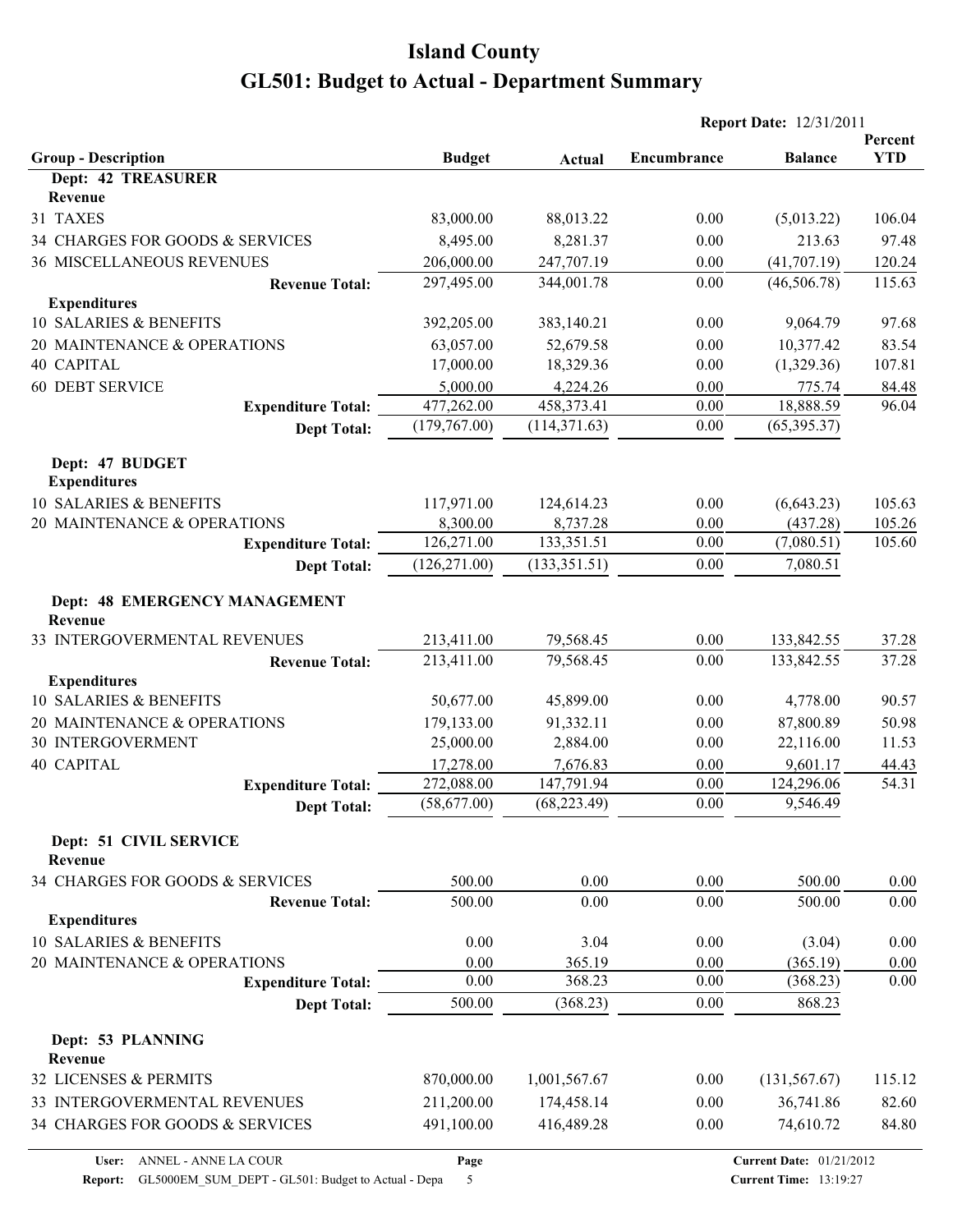| Encumbrance<br><b>Group - Description</b><br><b>Budget</b><br><b>Balance</b><br>Actual<br><b>36 MISCELLANEOUS REVENUES</b><br>2,000.00<br>774.34<br>0.00<br>1,225.66<br>49,000.00<br>49,000.00<br><b>39 OTHER FINANCING SOURCES</b><br>0.00<br>0.00 | Percent<br><b>YTD</b><br>38.71<br>100.00<br>101.16 |
|-----------------------------------------------------------------------------------------------------------------------------------------------------------------------------------------------------------------------------------------------------|----------------------------------------------------|
|                                                                                                                                                                                                                                                     |                                                    |
|                                                                                                                                                                                                                                                     |                                                    |
|                                                                                                                                                                                                                                                     |                                                    |
| (18,989.43)<br>1,623,300.00<br>1,642,289.43<br>0.00<br><b>Revenue Total:</b>                                                                                                                                                                        |                                                    |
| <b>Expenditures</b>                                                                                                                                                                                                                                 |                                                    |
| 10 SALARIES & BENEFITS<br>1,307,081.00<br>27,716.33<br>1,279,364.67<br>0.00                                                                                                                                                                         | 97.87                                              |
| 20 MAINTENANCE & OPERATIONS<br>252,308.00<br>306,259.52<br>0.00<br>(53,951.52)                                                                                                                                                                      | 121.38                                             |
| <b>40 CAPITAL</b><br>0.00<br>32,568.41<br>0.00<br>(32, 568.41)                                                                                                                                                                                      | 0.00                                               |
| 1,559,389.00<br>1,618,192.60<br>0.00<br>(58, 803.60)<br><b>Expenditure Total:</b>                                                                                                                                                                   | 103.77                                             |
| 63,911.00<br>$0.00\,$<br>39,814.17<br><b>Dept Total:</b><br>24,096.83                                                                                                                                                                               |                                                    |
| Dept: 54 GENERAL SERVICES ADMIN<br>Revenue                                                                                                                                                                                                          |                                                    |
| 31 TAXES<br>0.00<br>0.00<br>0.00<br>0.00                                                                                                                                                                                                            | 0.00                                               |
| 32 LICENSES & PERMITS<br>0.00<br>1,054.00<br>(1,054.00)<br>0.00                                                                                                                                                                                     | 0.00                                               |
| 101,897.00<br>33 INTERGOVERMENTAL REVENUES<br>29,077.00<br>72,820.00<br>0.00                                                                                                                                                                        | 28.53                                              |
| 34 CHARGES FOR GOODS & SERVICES<br>48,500.00<br>30,253.80<br>0.00<br>18,246.20                                                                                                                                                                      | 62.37                                              |
| 5,000.00<br>35 FINES & PENALTIES<br>3,995.00<br>0.00<br>1,005.00                                                                                                                                                                                    | 79.90                                              |
| 7,000.00<br>3,738.38<br>0.00<br>3,261.62<br><b>36 MISCELLANEOUS REVENUES</b>                                                                                                                                                                        | 53.40                                              |
| 162,397.00<br>68,118.18<br>0.00<br>94,278.82<br><b>Revenue Total:</b>                                                                                                                                                                               | 41.94                                              |
| <b>Expenditures</b>                                                                                                                                                                                                                                 |                                                    |
| 10 SALARIES & BENEFITS<br>103,133.00<br>93,582.43<br>9,550.57<br>0.00                                                                                                                                                                               | 90.73                                              |
| 20 MAINTENANCE & OPERATIONS<br>1,049,532.00<br>1,064,424.52<br>0.00<br>(14,892.52)                                                                                                                                                                  | 101.41                                             |
| 10,170.16<br>30 INTERGOVERMENT<br>11,044.00<br>873.84<br>0.00                                                                                                                                                                                       | 92.08                                              |
| <b>40 CAPITAL</b><br>0.00<br>0.00<br>0.00<br>0.00                                                                                                                                                                                                   | 0.00                                               |
| <b>60 DEBT SERVICE</b><br>0.00<br>0.00<br>0.00<br>0.00                                                                                                                                                                                              | 0.00                                               |
| 1,163,709.00<br>1,168,177.11<br>0.00<br>(4,468.11)<br><b>Expenditure Total:</b>                                                                                                                                                                     | 100.38                                             |
| 98,746.93<br>(1,001,312.00)<br>(1,100,058.93)<br>0.00<br><b>Dept Total:</b>                                                                                                                                                                         |                                                    |
| <b>Dept: 59 HUMAN RESOURCES</b><br>Revenue                                                                                                                                                                                                          |                                                    |
| 34 CHARGES FOR GOODS & SERVICES<br>2,500.00<br>0.00<br>5,676.57<br>(3,176.57)                                                                                                                                                                       | 227.06                                             |
| 36 MISCELLANEOUS REVENUES<br>0.00<br>925.52<br>$0.00\,$<br>(925.52)                                                                                                                                                                                 | $0.00\,$                                           |
| 2,500.00<br>$0.00\,$<br>6,602.09<br>(4,102.09)<br><b>Revenue Total:</b><br><b>Expenditures</b>                                                                                                                                                      | 264.08                                             |
| 10 SALARIES & BENEFITS<br>129,833.00<br>118,852.91<br>0.00<br>10,980.09                                                                                                                                                                             | 91.54                                              |
| 20 MAINTENANCE & OPERATIONS<br>18,550.00<br>16,601.01<br>0.00<br>1,948.99                                                                                                                                                                           | 89.49                                              |
| 148,383.00<br>135,453.92<br>0.00<br>12,929.08<br><b>Expenditure Total:</b>                                                                                                                                                                          | 91.28                                              |
| (145, 883.00)<br>(128, 851.83)<br>0.00<br>(17, 031.17)<br><b>Dept Total:</b>                                                                                                                                                                        |                                                    |
| Dept: 90 FUND NON-DEPARTMENTAL<br>Revenue                                                                                                                                                                                                           |                                                    |
| 30 USE OF FUND BALANCE/RESERVES<br>185,250.00<br>0.00<br>0.00<br>185,250.00                                                                                                                                                                         | 0.00                                               |
| (344,763.61)<br>31 TAXES<br>13,237,934.00<br>13,582,697.61<br>0.00                                                                                                                                                                                  | 102.60                                             |
| 33 INTERGOVERMENTAL REVENUES<br>1,001,500.00<br>1,008,827.05<br>0.00<br>(7,327.05)                                                                                                                                                                  | 100.73                                             |
| 34 CHARGES FOR GOODS & SERVICES<br>0.00<br>5,139.84<br>(5, 139.84)<br>0.00                                                                                                                                                                          | 0.00                                               |
| 36 MISCELLANEOUS REVENUES<br>14,000.00<br>4,436.35<br>9,563.65<br>0.00                                                                                                                                                                              | 31.68                                              |
| 39 OTHER FINANCING SOURCES<br>1,192,000.00<br>1,192,000.00<br>0.00<br>0.00                                                                                                                                                                          | 100.00                                             |

**Page**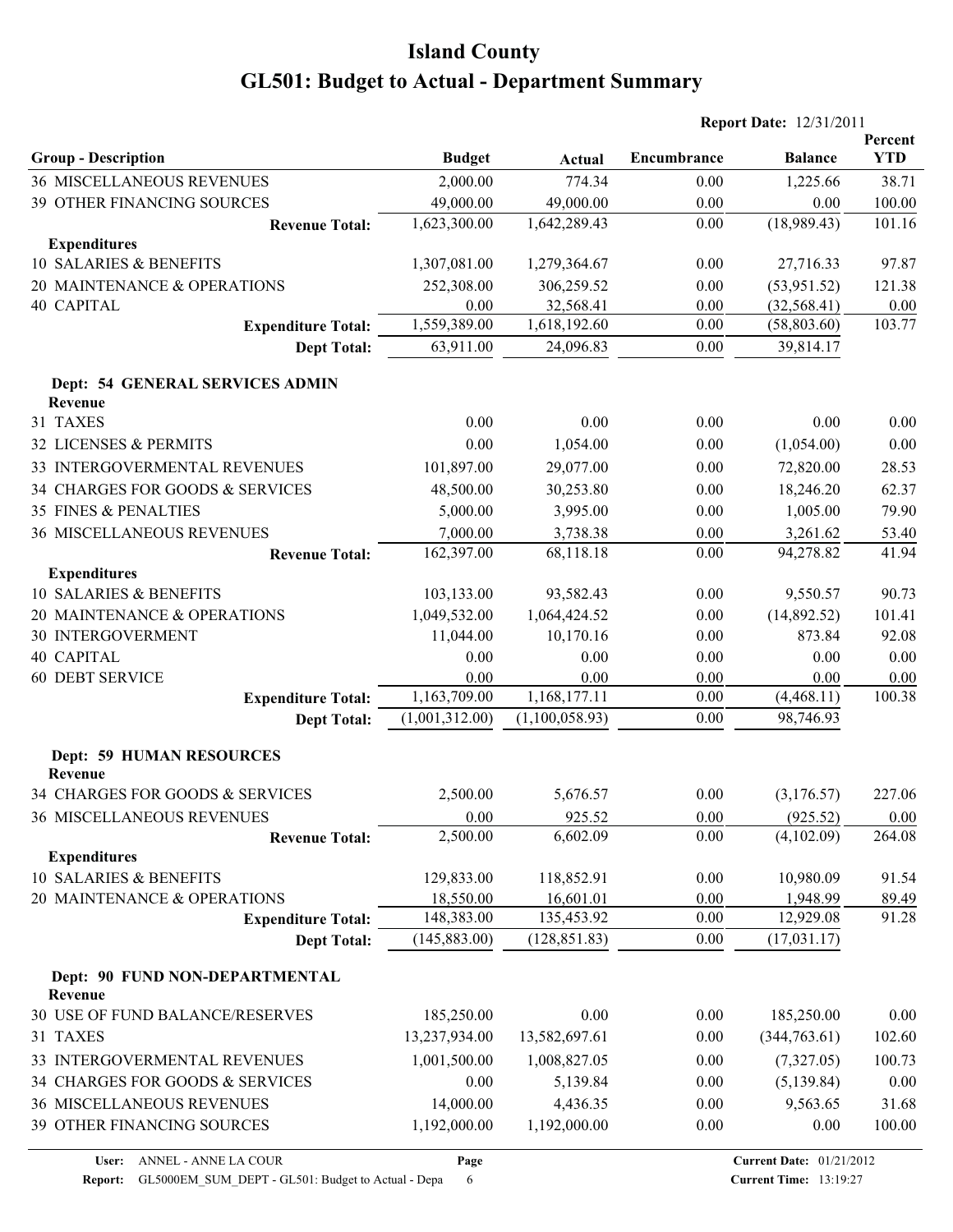|                             |               |               |                    | <b>Report Date: 12/31/2011</b> |            |
|-----------------------------|---------------|---------------|--------------------|--------------------------------|------------|
|                             |               |               |                    |                                | Percent    |
| <b>Group - Description</b>  | <b>Budget</b> | Actual        | <b>Encumbrance</b> | <b>Balance</b>                 | <b>YTD</b> |
| <b>Revenue Total:</b>       | 15,630,684.00 | 15,793,100.85 | 0.00               | (162, 416.85)                  | 101.03     |
| <b>Expenditures</b>         |               |               |                    |                                |            |
| 10 SALARIES & BENEFITS      | 32,870.00     | 32,869.68     | 0.00               | 0.32                           | 100.00     |
| 20 MAINTENANCE & OPERATIONS | 0.00          | 0.00          | 0.00               | 0.00                           | 0.00       |
| <b>30 INTERGOVERMENT</b>    | 0.00          | 0.00          | 0.00               | 0.00                           | 0.00       |
| 40 CAPITAL                  | 33,000.00     | 0.00          | 0.00               | 33,000.00                      | 0.00       |
| 50 INTERDEPT & TRANSFERS    | 1,674,607.00  | 1,184,545.02  | 0.00               | 490,061.98                     | 70.73      |
| <b>60 DEBT SERVICE</b>      | 0.00          | 0.00          | 0.00               | 0.00                           | 0.00       |
| 90 OTHER                    | 344,665.00    | 0.00          | 0.00               | 344,665.00                     | 0.00       |
| <b>Expenditure Total:</b>   | 2,085,142.00  | 1,217,414.70  | 0.00               | 867,727.30                     | 58.38      |
| <b>Dept Total:</b>          | 13,545,542.00 | 14,575,686.15 | 0.00               | (1,030,144.15)                 |            |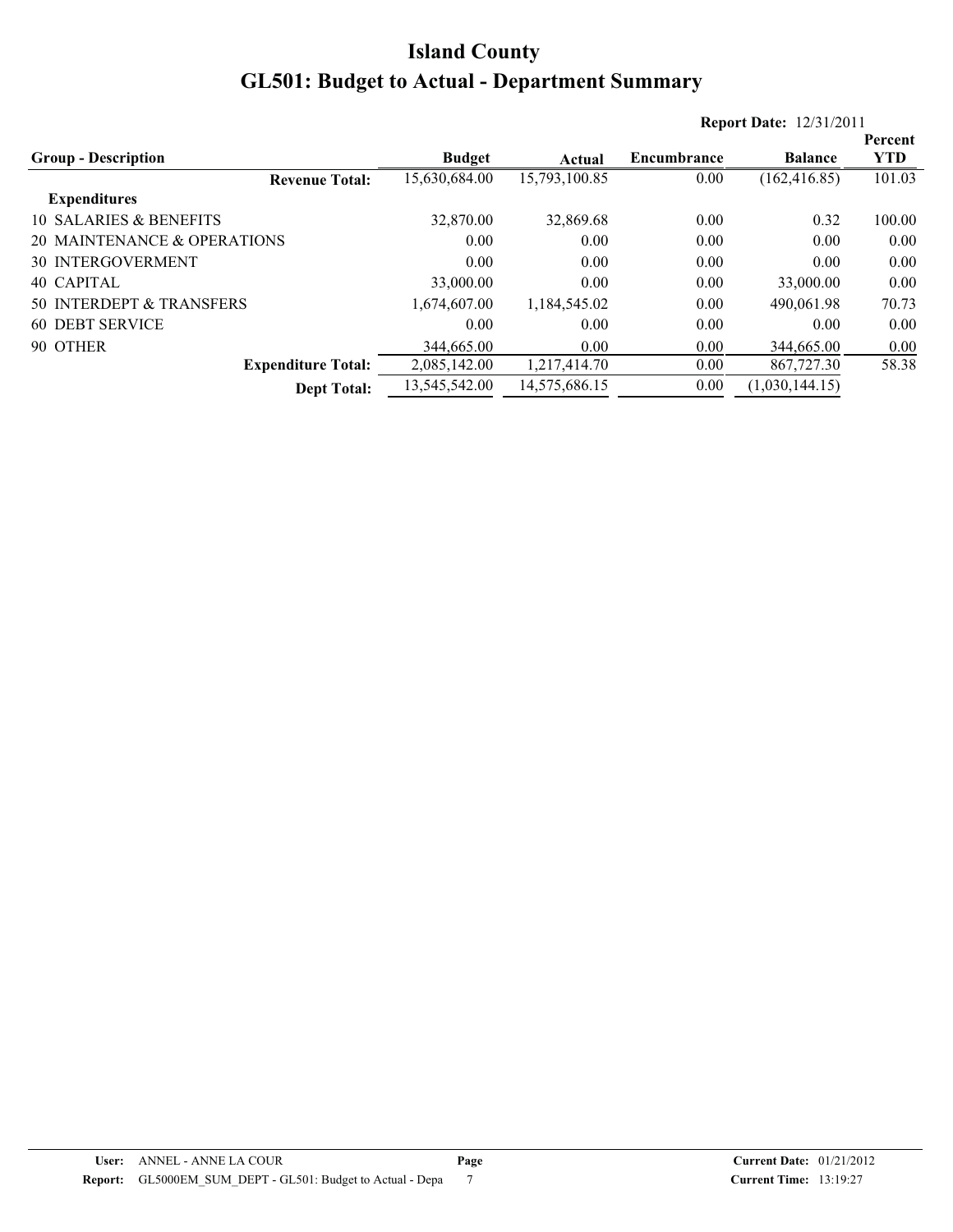|                                                                                                         | <b>Prior Years to Date Actuals</b> |               | 2011<br>Approved    | 2011<br><b>Month</b><br>to Date @ | 2011<br>Year to<br>Date @ | 2011<br><b>Encumbered</b><br>Amount @ | 2011<br>Balance @ | Percent                                                          |
|---------------------------------------------------------------------------------------------------------|------------------------------------|---------------|---------------------|-----------------------------------|---------------------------|---------------------------------------|-------------------|------------------------------------------------------------------|
| <b>Object</b><br><b>Description</b>                                                                     | 2009                               | 2010          | <b>Budget</b>       | 12/31/2011                        | 12/31/2011                | 12/31/2011                            | 12/31/2011        | <b>YTD</b>                                                       |
| 2% HOTEL/MOTEL PUBLIC FACILITI (124)                                                                    |                                    |               |                     |                                   |                           |                                       |                   |                                                                  |
| USE OF FUND BALANCE                                                                                     | 0.00                               | 0.00          | 10,000.00           | 0.00                              | 0.00                      | 0.00                                  | 10,000.00         | $0\%$                                                            |
| <b>REVENUES</b>                                                                                         | 116,153.44                         | 124,546.92    | 116,000.00          | 6,475.24                          | 148,259.33                | 0.00                                  | (32, 259.33)      | 128 %                                                            |
| <b>EXPENDITURES</b>                                                                                     | (87,599.05)                        | (121, 676.99) | (120, 400.00)       | (6,830.76)                        | (101, 117.09)             | 0.00                                  | (19, 282.91)      | 84 %                                                             |
| <b>TRANSFERS OUT</b>                                                                                    | (3,852.00)                         | (5, 162.75)   | (5,600.00)          | 0.00                              | (4,500.00)                | 0.00                                  | (1,100.00)        | 80%                                                              |
| Net 2% HOTEL/MOTEL PUBLIC FACILITI (124)                                                                | 24,702.39                          | (2, 292.82)   | 0.00                | (355.52)                          | 42,642.24                 | 0.00                                  | (42, 642.24)      |                                                                  |
| <b>ALCOHOL/SUBSTANCE ABUSE (123)</b>                                                                    |                                    |               |                     |                                   |                           |                                       |                   |                                                                  |
| USE OF FUND BALANCE                                                                                     | 0.00                               | 0.00          | 0.00                | 0.00                              | 0.00                      | 0.00                                  | 0.00              | 0%                                                               |
| <b>REVENUES</b>                                                                                         | 84,640.05                          | 71,524.14     | 12,280.00           | 1,767.04                          | 23,905.64                 | 0.00                                  | (11,625.64)       | 195 %                                                            |
| <b>GRANT REVENUES</b>                                                                                   | 417,655.97                         | 564,557.27    | 584,395.00          | 4,430.70                          | 344,524.66                | 0.00                                  | 239,870.34        | 59 %                                                             |
| <b>EXPENDITURES</b>                                                                                     | (586,092.05)                       | (569, 623.78) | (602, 175.00)       | (45, 457.25)                      | (546, 130.01)             | 0.00                                  | (56,044.99)       | 91%                                                              |
| <b>TRANSFERS IN</b>                                                                                     | 33,095.00                          | 28,883.00     | 6,500.00            | 0.00                              | 0.00                      | 0.00                                  | 6,500.00          | $0\%$                                                            |
| <b>TRANSFERS OUT</b>                                                                                    | (16,691.48)                        | (388.38)      | (1,000.00)          | 0.00                              | (1,587.40)                | 0.00                                  | 587.40            | 159 %                                                            |
| Net ALCOHOL/SUBSTANCE ABUSE (123)                                                                       | (67, 392.51)                       | 94,952.25     | 0.00                | (39, 259.51)                      | (179, 287, 11)            | 0.00                                  | 179,287.11        |                                                                  |
| <b>ANTI-PROFITEERING (136)</b>                                                                          |                                    |               |                     |                                   |                           |                                       |                   |                                                                  |
| <b>USE OF FUND BALANCE</b>                                                                              | 0.00                               | 0.00          | 0.00                | 0.00                              | 0.00                      | 0.00                                  | 0.00              | $0\%$                                                            |
| <b>REVENUES</b>                                                                                         | 125.68                             | 33.46         | 0.00                | 1.41                              | 21.16                     | 0.00                                  | (21.16)           | $0\%$                                                            |
| <b>TRANSFERS OUT</b>                                                                                    | (20,000.00)                        | 0.00          | 0.00                | 0.00                              | 0.00                      | 0.00                                  | 0.00              | $0\%$                                                            |
| Net ANTI-PROFITEERING (136)                                                                             | (19, 874.32)                       | 33.46         | 0.00                | 1.41                              | 21.16                     | 0.00                                  | (21.16)           |                                                                  |
| <b>AUDITOR'S O &amp; M (118)</b>                                                                        |                                    |               |                     |                                   |                           |                                       |                   |                                                                  |
| USE OF FUND BALANCE                                                                                     | 0.00                               | 0.00          | 0.00                | 0.00                              | 0.00                      | 0.00                                  | 0.00              | $0\%$                                                            |
| <b>REVENUES</b>                                                                                         | 166,823.03                         | 132,472.11    | 126,825.00          | 5,065.00                          | 123,111.02                | 0.00                                  | 3,713.98          | 97%                                                              |
| <b>EXPENDITURES</b>                                                                                     | (156, 220.45)                      | (168, 291.19) | (150, 225.00)       | (9,331.82)                        | (133, 619.41)             | 0.00                                  | (16,605.59)       | 89%                                                              |
| <b>TRANSFERS IN</b>                                                                                     | 25,865.00                          | 25,400.00     | 25,400.00           | 0.00                              | 25,400.00                 | 0.00                                  | 0.00              | 100 %                                                            |
| <b>TRANSFERS OUT</b>                                                                                    | (4,912.65)                         | (1,681.59)    | (2,000.00)          | 0.00                              | 0.00                      | 0.00                                  | (2,000.00)        | $0\%$                                                            |
| Net AUDITOR'S O & M (118)                                                                               | 31,554.93                          | (12, 100.67)  | 0.00                | (4, 266.82)                       | 14,891.61                 | 0.00                                  | (14, 891.61)      |                                                                  |
| <b>CAPITAL DRAINAGE (321)</b>                                                                           |                                    |               |                     |                                   |                           |                                       |                   |                                                                  |
| <b>REVENUES</b>                                                                                         | 0.00                               | 0.00          | 70.00               | 0.00                              | 0.00                      | 0.00                                  | 70.00             | $0\%$                                                            |
| <b>EXPENDITURES</b>                                                                                     | (278, 940.36)                      | (115, 227.10) | (393, 270.00)       | (49, 189.68)                      | (240, 318.32)             | 0.00                                  | (152, 951.68)     | 61%                                                              |
| <b>TRANSFERS IN</b>                                                                                     | 318,336.00                         | 225,000.00    | 410,000.00          | 0.00                              | 111,000.00                | 0.00                                  | 299,000.00        | 27 %                                                             |
| <b>TRANSFERS OUT</b>                                                                                    | 0.00                               | (22,700.00)   | (16,800.00)         | 0.00                              | (16,800.00)               | 0.00                                  | 0.00              | 100 %                                                            |
| Net CAPITAL DRAINAGE (321)                                                                              | 39,395.64                          | 87,072.90     | 0.00                | (49, 189.68)                      | (146, 118.32)             | 0.00                                  | 146,118.32        |                                                                  |
| CASA FUND (131)                                                                                         |                                    |               |                     |                                   |                           |                                       |                   |                                                                  |
| <b>USE OF FUND BALANCE</b>                                                                              | 0.00                               | 0.00          | 1,905.00            | 0.00                              | 0.00                      | 0.00                                  | 1,905.00          | 0%                                                               |
| <b>REVENUES</b>                                                                                         | 2,166.05                           | 430.87        | 1,270.00            | 0.00                              | 4,570.85                  | 0.00                                  | (3,300.85)        | 360 %                                                            |
| <b>GRANT REVENUES</b>                                                                                   | 66,025.50                          | 59,031.00     | 59,031.00           | 5,024.00                          | 47,643.65                 | 0.00                                  | 11,387.35         | 81%                                                              |
| <b>EXPENDITURES</b>                                                                                     | (120, 835.80)                      | (110, 826.91) | (111,797.00)        | (7, 877.08)                       | (102, 779.04)             | 0.00                                  | (9,017.96)        | 92 %                                                             |
| <b>TRANSFERS IN</b>                                                                                     | 50,591.00                          | 50,591.00     | 50,591.00           | 0.00                              | 50,591.00                 | 0.00                                  | 0.00              | 100 %                                                            |
| User: ANNEL - ANNE LA COUR<br><b>Report:</b> GL5010EM FUND - GL535: Multi Year Budget to Actual by Fund |                                    |               | Page<br>$\mathbf 1$ |                                   |                           |                                       |                   | <b>Current Date: 01/21/2012</b><br><b>Current Time: 13:22:41</b> |

**Report:** 1 **Current Time:** GL5010EM\_FUND - GL535: Multi Year Budget to Actual by Fund 13:22:41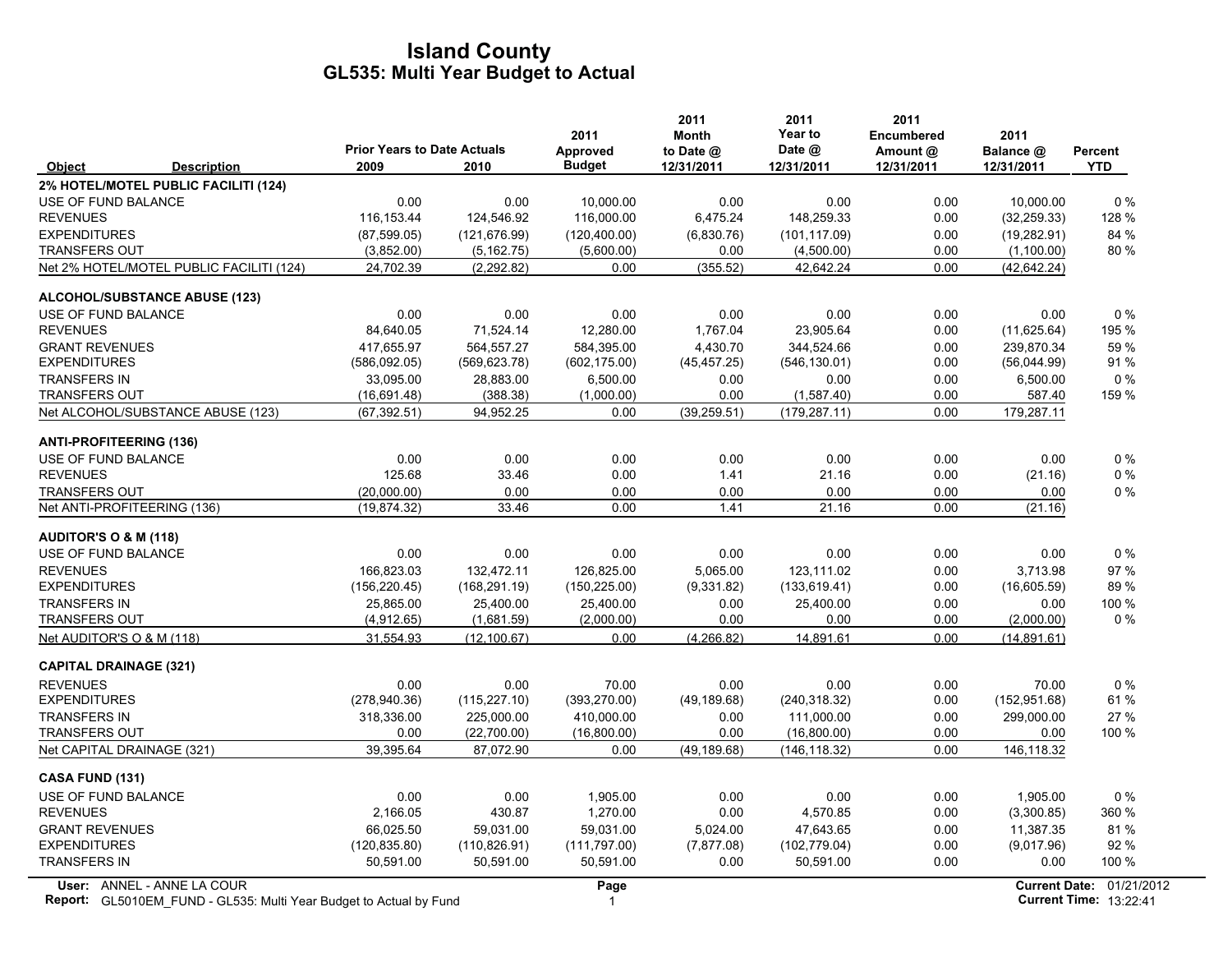| <b>Prior Years to Date Actuals</b><br><b>Budget</b><br>2009<br>12/31/2011<br>12/31/2011<br>12/31/2011<br><b>YTD</b><br><b>Description</b><br>2010<br>12/31/2011<br><b>Object</b><br>(1,216.05)<br>$0\%$<br><b>TRANSFERS OUT</b><br>(430.87)<br>(1,000.00)<br>0.00<br>0.00<br>0.00<br>(1,000.00)<br>Net CASA FUND (131)<br>(3,269.30)<br>(1,204.91)<br>0.00<br>(2,853.08)<br>26.46<br>0.00<br>(26.46)<br><b>CLEAN WATER UTILITY (154)</b><br><b>REVENUES</b><br>0.00<br>600.000.00<br>0.00<br>0.00<br>0.00<br>600.000.00<br>$0\%$<br>0.00<br>$0\%$<br><b>EXPENDITURES</b><br>0.00<br>0.00<br>(600,000.00)<br>0.00<br>0.00<br>0.00<br>(600,000.00)<br>Net CLEAN WATER UTILITY (154)<br>0.00<br>0.00<br>0.00<br>0.00<br>0.00<br>0.00<br>0.00<br><b>COMM MENTAL HEALTH FACILITY (148)</b><br>5,787.12<br>6,566.00<br>964.52<br>5,787.12<br>88 %<br><b>REVENUES</b><br>6,269.38<br>0.00<br>778.88<br><b>EXPENDITURES</b><br>0.00<br>422.54<br>(5,272.08)<br>(4,915.32)<br>(5,566.00)<br>(409.61)<br>(5,988.54)<br>108 %<br>$0\%$<br>0.00<br>(1,000.00)<br>0.00<br>0.00<br>0.00<br><b>TRANSFERS OUT</b><br>0.00<br>(1,000.00)<br>Net COMM MENTAL HEALTH FACILITY (148)<br>1,354.06<br>554.91<br>0.00<br>515.04<br>0.00<br>(201.42)<br>201.42<br><b>CONSERVATION FUTURES (132)</b><br>0.00<br>$0\%$<br>USE OF FUND BALANCE<br>0.00<br>0.00<br>0.00<br>0.00<br>0.00<br>0.00<br><b>REVENUES</b><br>699,058.58<br>686,572.02<br>792,597.00<br>681,416.78<br>0.00<br>111,180.22<br>86 %<br>4,500.61<br>835,339.21<br>605.64<br>99%<br><b>GRANT REVENUES</b><br>295,218.35<br>47,000.00<br>0.00<br>46,394.36<br>0.00<br><b>EXPENDITURES</b><br>(2, 198, 864.08)<br>(473, 824.20)<br>(834, 597.00)<br>(198, 891.50)<br>(316, 382.59)<br>0.00<br>(518, 214.41)<br>38 %<br><b>TRANSFERS OUT</b><br>(106, 412.60)<br>(4,228.41)<br>(5,000.00)<br>0.00<br>0.00<br>0.00<br>(5,000.00)<br>$0\%$<br>503,737.76<br>(194, 390.89)<br>411,428.55<br>0.00<br>Net CONSERVATION FUTURES (132)<br>(770, 878.89)<br>0.00<br>(411, 428.55)<br><b>CONSTRUCTION &amp; ACQUISITION (308)</b><br>0.00<br>0.00<br>0.00<br>0.00<br>0.00<br>0.00<br>$0\%$<br>USE OF FUND BALANCE<br>0.00<br>0.00<br>0.00<br>0.00<br>$0\%$<br><b>EXPENDITURES</b><br>0.00<br>0.00<br>0.00<br>0.00<br>TRANSFERS IN<br>0.00<br>$0\%$<br>0.00<br>0.00<br>0.00<br>0.00<br>0.00<br>0.00<br>Net CONSTRUCTION & ACQUISITION (308)<br>0.00<br>0.00<br>0.00<br>0.00<br>0.00<br>0.00<br>0.00<br><b>CORNET BAY DOCK (119)</b><br><b>REVENUES</b><br>16,173.29<br>14,073.84<br>5,470.00<br>0.00<br>120 %<br>18,690.00<br>22,440.00<br>(3,750.00)<br>43 %<br><b>EXPENDITURES</b><br>(9,517.52)<br>(6,927.02)<br>(16,990.00)<br>(657.53)<br>(7,350.03)<br>0.00<br>(9,639.97)<br><b>TRANSFERS OUT</b><br>(16.01)<br>(635.54)<br>(1,700.00)<br>0.00<br>(700.00)<br>0.00<br>41 %<br>(1,000.00)<br>0.00<br>Net CORNET BAY DOCK (119)<br>6.639.76<br>6.511.28<br>0.00<br>4.812.47<br>14.389.97<br>(14, 389.97)<br><b>COUNTY FAIR (110)</b><br><b>REVENUES</b><br>249,869.53<br>238,700.43<br>319,000.00<br>7,143.15<br>253.331.98<br>0.00<br>65.668.02<br>79 %<br>0.00<br><b>GRANT REVENUES</b><br>0.00<br>21,138.00<br>0.00<br>0.00<br>0.00<br>0.00<br>$0\%$<br>82%<br><b>EXPENDITURES</b><br>(297, 329.70)<br>(288, 160.46)<br>(348,000.00)<br>(23, 517.93)<br>(286, 160.38)<br>0.00<br>(61, 839.62)<br><b>TRANSFERS IN</b><br>30,000.00<br>29,899.37<br>10,337.37<br>100 %<br>30,000.00<br>29,989.17<br>0.00<br>10.83<br>0%<br><b>TRANSFERS OUT</b><br>(16.68)<br>(1,000.00)<br>0.00<br>(601.38)<br>0.00<br>0.00<br>(1,000.00) |  |  | 2011     | 2011<br><b>Month</b> | 2011<br><b>Year to</b> | 2011<br><b>Encumbered</b> | 2011      |         |
|-----------------------------------------------------------------------------------------------------------------------------------------------------------------------------------------------------------------------------------------------------------------------------------------------------------------------------------------------------------------------------------------------------------------------------------------------------------------------------------------------------------------------------------------------------------------------------------------------------------------------------------------------------------------------------------------------------------------------------------------------------------------------------------------------------------------------------------------------------------------------------------------------------------------------------------------------------------------------------------------------------------------------------------------------------------------------------------------------------------------------------------------------------------------------------------------------------------------------------------------------------------------------------------------------------------------------------------------------------------------------------------------------------------------------------------------------------------------------------------------------------------------------------------------------------------------------------------------------------------------------------------------------------------------------------------------------------------------------------------------------------------------------------------------------------------------------------------------------------------------------------------------------------------------------------------------------------------------------------------------------------------------------------------------------------------------------------------------------------------------------------------------------------------------------------------------------------------------------------------------------------------------------------------------------------------------------------------------------------------------------------------------------------------------------------------------------------------------------------------------------------------------------------------------------------------------------------------------------------------------------------------------------------------------------------------------------------------------------------------------------------------------------------------------------------------------------------------------------------------------------------------------------------------------------------------------------------------------------------------------------------------------------------------------------------------------------------------------------------------------------------------------------------------------------------------------------------------------------------------------------------------------------------------------------------------------------------------------------------------------------------------------------------------------------------------------------------------------------------------------------------------------------------------------------------------|--|--|----------|----------------------|------------------------|---------------------------|-----------|---------|
|                                                                                                                                                                                                                                                                                                                                                                                                                                                                                                                                                                                                                                                                                                                                                                                                                                                                                                                                                                                                                                                                                                                                                                                                                                                                                                                                                                                                                                                                                                                                                                                                                                                                                                                                                                                                                                                                                                                                                                                                                                                                                                                                                                                                                                                                                                                                                                                                                                                                                                                                                                                                                                                                                                                                                                                                                                                                                                                                                                                                                                                                                                                                                                                                                                                                                                                                                                                                                                                                                                                                                           |  |  | Approved | to Date @            | Date @                 | Amount @                  | Balance @ | Percent |
|                                                                                                                                                                                                                                                                                                                                                                                                                                                                                                                                                                                                                                                                                                                                                                                                                                                                                                                                                                                                                                                                                                                                                                                                                                                                                                                                                                                                                                                                                                                                                                                                                                                                                                                                                                                                                                                                                                                                                                                                                                                                                                                                                                                                                                                                                                                                                                                                                                                                                                                                                                                                                                                                                                                                                                                                                                                                                                                                                                                                                                                                                                                                                                                                                                                                                                                                                                                                                                                                                                                                                           |  |  |          |                      |                        |                           |           |         |
|                                                                                                                                                                                                                                                                                                                                                                                                                                                                                                                                                                                                                                                                                                                                                                                                                                                                                                                                                                                                                                                                                                                                                                                                                                                                                                                                                                                                                                                                                                                                                                                                                                                                                                                                                                                                                                                                                                                                                                                                                                                                                                                                                                                                                                                                                                                                                                                                                                                                                                                                                                                                                                                                                                                                                                                                                                                                                                                                                                                                                                                                                                                                                                                                                                                                                                                                                                                                                                                                                                                                                           |  |  |          |                      |                        |                           |           |         |
|                                                                                                                                                                                                                                                                                                                                                                                                                                                                                                                                                                                                                                                                                                                                                                                                                                                                                                                                                                                                                                                                                                                                                                                                                                                                                                                                                                                                                                                                                                                                                                                                                                                                                                                                                                                                                                                                                                                                                                                                                                                                                                                                                                                                                                                                                                                                                                                                                                                                                                                                                                                                                                                                                                                                                                                                                                                                                                                                                                                                                                                                                                                                                                                                                                                                                                                                                                                                                                                                                                                                                           |  |  |          |                      |                        |                           |           |         |
|                                                                                                                                                                                                                                                                                                                                                                                                                                                                                                                                                                                                                                                                                                                                                                                                                                                                                                                                                                                                                                                                                                                                                                                                                                                                                                                                                                                                                                                                                                                                                                                                                                                                                                                                                                                                                                                                                                                                                                                                                                                                                                                                                                                                                                                                                                                                                                                                                                                                                                                                                                                                                                                                                                                                                                                                                                                                                                                                                                                                                                                                                                                                                                                                                                                                                                                                                                                                                                                                                                                                                           |  |  |          |                      |                        |                           |           |         |
|                                                                                                                                                                                                                                                                                                                                                                                                                                                                                                                                                                                                                                                                                                                                                                                                                                                                                                                                                                                                                                                                                                                                                                                                                                                                                                                                                                                                                                                                                                                                                                                                                                                                                                                                                                                                                                                                                                                                                                                                                                                                                                                                                                                                                                                                                                                                                                                                                                                                                                                                                                                                                                                                                                                                                                                                                                                                                                                                                                                                                                                                                                                                                                                                                                                                                                                                                                                                                                                                                                                                                           |  |  |          |                      |                        |                           |           |         |
|                                                                                                                                                                                                                                                                                                                                                                                                                                                                                                                                                                                                                                                                                                                                                                                                                                                                                                                                                                                                                                                                                                                                                                                                                                                                                                                                                                                                                                                                                                                                                                                                                                                                                                                                                                                                                                                                                                                                                                                                                                                                                                                                                                                                                                                                                                                                                                                                                                                                                                                                                                                                                                                                                                                                                                                                                                                                                                                                                                                                                                                                                                                                                                                                                                                                                                                                                                                                                                                                                                                                                           |  |  |          |                      |                        |                           |           |         |
|                                                                                                                                                                                                                                                                                                                                                                                                                                                                                                                                                                                                                                                                                                                                                                                                                                                                                                                                                                                                                                                                                                                                                                                                                                                                                                                                                                                                                                                                                                                                                                                                                                                                                                                                                                                                                                                                                                                                                                                                                                                                                                                                                                                                                                                                                                                                                                                                                                                                                                                                                                                                                                                                                                                                                                                                                                                                                                                                                                                                                                                                                                                                                                                                                                                                                                                                                                                                                                                                                                                                                           |  |  |          |                      |                        |                           |           |         |
|                                                                                                                                                                                                                                                                                                                                                                                                                                                                                                                                                                                                                                                                                                                                                                                                                                                                                                                                                                                                                                                                                                                                                                                                                                                                                                                                                                                                                                                                                                                                                                                                                                                                                                                                                                                                                                                                                                                                                                                                                                                                                                                                                                                                                                                                                                                                                                                                                                                                                                                                                                                                                                                                                                                                                                                                                                                                                                                                                                                                                                                                                                                                                                                                                                                                                                                                                                                                                                                                                                                                                           |  |  |          |                      |                        |                           |           |         |
|                                                                                                                                                                                                                                                                                                                                                                                                                                                                                                                                                                                                                                                                                                                                                                                                                                                                                                                                                                                                                                                                                                                                                                                                                                                                                                                                                                                                                                                                                                                                                                                                                                                                                                                                                                                                                                                                                                                                                                                                                                                                                                                                                                                                                                                                                                                                                                                                                                                                                                                                                                                                                                                                                                                                                                                                                                                                                                                                                                                                                                                                                                                                                                                                                                                                                                                                                                                                                                                                                                                                                           |  |  |          |                      |                        |                           |           |         |
|                                                                                                                                                                                                                                                                                                                                                                                                                                                                                                                                                                                                                                                                                                                                                                                                                                                                                                                                                                                                                                                                                                                                                                                                                                                                                                                                                                                                                                                                                                                                                                                                                                                                                                                                                                                                                                                                                                                                                                                                                                                                                                                                                                                                                                                                                                                                                                                                                                                                                                                                                                                                                                                                                                                                                                                                                                                                                                                                                                                                                                                                                                                                                                                                                                                                                                                                                                                                                                                                                                                                                           |  |  |          |                      |                        |                           |           |         |
|                                                                                                                                                                                                                                                                                                                                                                                                                                                                                                                                                                                                                                                                                                                                                                                                                                                                                                                                                                                                                                                                                                                                                                                                                                                                                                                                                                                                                                                                                                                                                                                                                                                                                                                                                                                                                                                                                                                                                                                                                                                                                                                                                                                                                                                                                                                                                                                                                                                                                                                                                                                                                                                                                                                                                                                                                                                                                                                                                                                                                                                                                                                                                                                                                                                                                                                                                                                                                                                                                                                                                           |  |  |          |                      |                        |                           |           |         |
|                                                                                                                                                                                                                                                                                                                                                                                                                                                                                                                                                                                                                                                                                                                                                                                                                                                                                                                                                                                                                                                                                                                                                                                                                                                                                                                                                                                                                                                                                                                                                                                                                                                                                                                                                                                                                                                                                                                                                                                                                                                                                                                                                                                                                                                                                                                                                                                                                                                                                                                                                                                                                                                                                                                                                                                                                                                                                                                                                                                                                                                                                                                                                                                                                                                                                                                                                                                                                                                                                                                                                           |  |  |          |                      |                        |                           |           |         |
|                                                                                                                                                                                                                                                                                                                                                                                                                                                                                                                                                                                                                                                                                                                                                                                                                                                                                                                                                                                                                                                                                                                                                                                                                                                                                                                                                                                                                                                                                                                                                                                                                                                                                                                                                                                                                                                                                                                                                                                                                                                                                                                                                                                                                                                                                                                                                                                                                                                                                                                                                                                                                                                                                                                                                                                                                                                                                                                                                                                                                                                                                                                                                                                                                                                                                                                                                                                                                                                                                                                                                           |  |  |          |                      |                        |                           |           |         |
|                                                                                                                                                                                                                                                                                                                                                                                                                                                                                                                                                                                                                                                                                                                                                                                                                                                                                                                                                                                                                                                                                                                                                                                                                                                                                                                                                                                                                                                                                                                                                                                                                                                                                                                                                                                                                                                                                                                                                                                                                                                                                                                                                                                                                                                                                                                                                                                                                                                                                                                                                                                                                                                                                                                                                                                                                                                                                                                                                                                                                                                                                                                                                                                                                                                                                                                                                                                                                                                                                                                                                           |  |  |          |                      |                        |                           |           |         |
|                                                                                                                                                                                                                                                                                                                                                                                                                                                                                                                                                                                                                                                                                                                                                                                                                                                                                                                                                                                                                                                                                                                                                                                                                                                                                                                                                                                                                                                                                                                                                                                                                                                                                                                                                                                                                                                                                                                                                                                                                                                                                                                                                                                                                                                                                                                                                                                                                                                                                                                                                                                                                                                                                                                                                                                                                                                                                                                                                                                                                                                                                                                                                                                                                                                                                                                                                                                                                                                                                                                                                           |  |  |          |                      |                        |                           |           |         |
|                                                                                                                                                                                                                                                                                                                                                                                                                                                                                                                                                                                                                                                                                                                                                                                                                                                                                                                                                                                                                                                                                                                                                                                                                                                                                                                                                                                                                                                                                                                                                                                                                                                                                                                                                                                                                                                                                                                                                                                                                                                                                                                                                                                                                                                                                                                                                                                                                                                                                                                                                                                                                                                                                                                                                                                                                                                                                                                                                                                                                                                                                                                                                                                                                                                                                                                                                                                                                                                                                                                                                           |  |  |          |                      |                        |                           |           |         |
|                                                                                                                                                                                                                                                                                                                                                                                                                                                                                                                                                                                                                                                                                                                                                                                                                                                                                                                                                                                                                                                                                                                                                                                                                                                                                                                                                                                                                                                                                                                                                                                                                                                                                                                                                                                                                                                                                                                                                                                                                                                                                                                                                                                                                                                                                                                                                                                                                                                                                                                                                                                                                                                                                                                                                                                                                                                                                                                                                                                                                                                                                                                                                                                                                                                                                                                                                                                                                                                                                                                                                           |  |  |          |                      |                        |                           |           |         |
|                                                                                                                                                                                                                                                                                                                                                                                                                                                                                                                                                                                                                                                                                                                                                                                                                                                                                                                                                                                                                                                                                                                                                                                                                                                                                                                                                                                                                                                                                                                                                                                                                                                                                                                                                                                                                                                                                                                                                                                                                                                                                                                                                                                                                                                                                                                                                                                                                                                                                                                                                                                                                                                                                                                                                                                                                                                                                                                                                                                                                                                                                                                                                                                                                                                                                                                                                                                                                                                                                                                                                           |  |  |          |                      |                        |                           |           |         |
|                                                                                                                                                                                                                                                                                                                                                                                                                                                                                                                                                                                                                                                                                                                                                                                                                                                                                                                                                                                                                                                                                                                                                                                                                                                                                                                                                                                                                                                                                                                                                                                                                                                                                                                                                                                                                                                                                                                                                                                                                                                                                                                                                                                                                                                                                                                                                                                                                                                                                                                                                                                                                                                                                                                                                                                                                                                                                                                                                                                                                                                                                                                                                                                                                                                                                                                                                                                                                                                                                                                                                           |  |  |          |                      |                        |                           |           |         |
|                                                                                                                                                                                                                                                                                                                                                                                                                                                                                                                                                                                                                                                                                                                                                                                                                                                                                                                                                                                                                                                                                                                                                                                                                                                                                                                                                                                                                                                                                                                                                                                                                                                                                                                                                                                                                                                                                                                                                                                                                                                                                                                                                                                                                                                                                                                                                                                                                                                                                                                                                                                                                                                                                                                                                                                                                                                                                                                                                                                                                                                                                                                                                                                                                                                                                                                                                                                                                                                                                                                                                           |  |  |          |                      |                        |                           |           |         |
|                                                                                                                                                                                                                                                                                                                                                                                                                                                                                                                                                                                                                                                                                                                                                                                                                                                                                                                                                                                                                                                                                                                                                                                                                                                                                                                                                                                                                                                                                                                                                                                                                                                                                                                                                                                                                                                                                                                                                                                                                                                                                                                                                                                                                                                                                                                                                                                                                                                                                                                                                                                                                                                                                                                                                                                                                                                                                                                                                                                                                                                                                                                                                                                                                                                                                                                                                                                                                                                                                                                                                           |  |  |          |                      |                        |                           |           |         |
|                                                                                                                                                                                                                                                                                                                                                                                                                                                                                                                                                                                                                                                                                                                                                                                                                                                                                                                                                                                                                                                                                                                                                                                                                                                                                                                                                                                                                                                                                                                                                                                                                                                                                                                                                                                                                                                                                                                                                                                                                                                                                                                                                                                                                                                                                                                                                                                                                                                                                                                                                                                                                                                                                                                                                                                                                                                                                                                                                                                                                                                                                                                                                                                                                                                                                                                                                                                                                                                                                                                                                           |  |  |          |                      |                        |                           |           |         |
|                                                                                                                                                                                                                                                                                                                                                                                                                                                                                                                                                                                                                                                                                                                                                                                                                                                                                                                                                                                                                                                                                                                                                                                                                                                                                                                                                                                                                                                                                                                                                                                                                                                                                                                                                                                                                                                                                                                                                                                                                                                                                                                                                                                                                                                                                                                                                                                                                                                                                                                                                                                                                                                                                                                                                                                                                                                                                                                                                                                                                                                                                                                                                                                                                                                                                                                                                                                                                                                                                                                                                           |  |  |          |                      |                        |                           |           |         |
|                                                                                                                                                                                                                                                                                                                                                                                                                                                                                                                                                                                                                                                                                                                                                                                                                                                                                                                                                                                                                                                                                                                                                                                                                                                                                                                                                                                                                                                                                                                                                                                                                                                                                                                                                                                                                                                                                                                                                                                                                                                                                                                                                                                                                                                                                                                                                                                                                                                                                                                                                                                                                                                                                                                                                                                                                                                                                                                                                                                                                                                                                                                                                                                                                                                                                                                                                                                                                                                                                                                                                           |  |  |          |                      |                        |                           |           |         |
|                                                                                                                                                                                                                                                                                                                                                                                                                                                                                                                                                                                                                                                                                                                                                                                                                                                                                                                                                                                                                                                                                                                                                                                                                                                                                                                                                                                                                                                                                                                                                                                                                                                                                                                                                                                                                                                                                                                                                                                                                                                                                                                                                                                                                                                                                                                                                                                                                                                                                                                                                                                                                                                                                                                                                                                                                                                                                                                                                                                                                                                                                                                                                                                                                                                                                                                                                                                                                                                                                                                                                           |  |  |          |                      |                        |                           |           |         |
|                                                                                                                                                                                                                                                                                                                                                                                                                                                                                                                                                                                                                                                                                                                                                                                                                                                                                                                                                                                                                                                                                                                                                                                                                                                                                                                                                                                                                                                                                                                                                                                                                                                                                                                                                                                                                                                                                                                                                                                                                                                                                                                                                                                                                                                                                                                                                                                                                                                                                                                                                                                                                                                                                                                                                                                                                                                                                                                                                                                                                                                                                                                                                                                                                                                                                                                                                                                                                                                                                                                                                           |  |  |          |                      |                        |                           |           |         |
|                                                                                                                                                                                                                                                                                                                                                                                                                                                                                                                                                                                                                                                                                                                                                                                                                                                                                                                                                                                                                                                                                                                                                                                                                                                                                                                                                                                                                                                                                                                                                                                                                                                                                                                                                                                                                                                                                                                                                                                                                                                                                                                                                                                                                                                                                                                                                                                                                                                                                                                                                                                                                                                                                                                                                                                                                                                                                                                                                                                                                                                                                                                                                                                                                                                                                                                                                                                                                                                                                                                                                           |  |  |          |                      |                        |                           |           |         |
|                                                                                                                                                                                                                                                                                                                                                                                                                                                                                                                                                                                                                                                                                                                                                                                                                                                                                                                                                                                                                                                                                                                                                                                                                                                                                                                                                                                                                                                                                                                                                                                                                                                                                                                                                                                                                                                                                                                                                                                                                                                                                                                                                                                                                                                                                                                                                                                                                                                                                                                                                                                                                                                                                                                                                                                                                                                                                                                                                                                                                                                                                                                                                                                                                                                                                                                                                                                                                                                                                                                                                           |  |  |          |                      |                        |                           |           |         |
|                                                                                                                                                                                                                                                                                                                                                                                                                                                                                                                                                                                                                                                                                                                                                                                                                                                                                                                                                                                                                                                                                                                                                                                                                                                                                                                                                                                                                                                                                                                                                                                                                                                                                                                                                                                                                                                                                                                                                                                                                                                                                                                                                                                                                                                                                                                                                                                                                                                                                                                                                                                                                                                                                                                                                                                                                                                                                                                                                                                                                                                                                                                                                                                                                                                                                                                                                                                                                                                                                                                                                           |  |  |          |                      |                        |                           |           |         |
|                                                                                                                                                                                                                                                                                                                                                                                                                                                                                                                                                                                                                                                                                                                                                                                                                                                                                                                                                                                                                                                                                                                                                                                                                                                                                                                                                                                                                                                                                                                                                                                                                                                                                                                                                                                                                                                                                                                                                                                                                                                                                                                                                                                                                                                                                                                                                                                                                                                                                                                                                                                                                                                                                                                                                                                                                                                                                                                                                                                                                                                                                                                                                                                                                                                                                                                                                                                                                                                                                                                                                           |  |  |          |                      |                        |                           |           |         |
|                                                                                                                                                                                                                                                                                                                                                                                                                                                                                                                                                                                                                                                                                                                                                                                                                                                                                                                                                                                                                                                                                                                                                                                                                                                                                                                                                                                                                                                                                                                                                                                                                                                                                                                                                                                                                                                                                                                                                                                                                                                                                                                                                                                                                                                                                                                                                                                                                                                                                                                                                                                                                                                                                                                                                                                                                                                                                                                                                                                                                                                                                                                                                                                                                                                                                                                                                                                                                                                                                                                                                           |  |  |          |                      |                        |                           |           |         |
|                                                                                                                                                                                                                                                                                                                                                                                                                                                                                                                                                                                                                                                                                                                                                                                                                                                                                                                                                                                                                                                                                                                                                                                                                                                                                                                                                                                                                                                                                                                                                                                                                                                                                                                                                                                                                                                                                                                                                                                                                                                                                                                                                                                                                                                                                                                                                                                                                                                                                                                                                                                                                                                                                                                                                                                                                                                                                                                                                                                                                                                                                                                                                                                                                                                                                                                                                                                                                                                                                                                                                           |  |  |          |                      |                        |                           |           |         |
|                                                                                                                                                                                                                                                                                                                                                                                                                                                                                                                                                                                                                                                                                                                                                                                                                                                                                                                                                                                                                                                                                                                                                                                                                                                                                                                                                                                                                                                                                                                                                                                                                                                                                                                                                                                                                                                                                                                                                                                                                                                                                                                                                                                                                                                                                                                                                                                                                                                                                                                                                                                                                                                                                                                                                                                                                                                                                                                                                                                                                                                                                                                                                                                                                                                                                                                                                                                                                                                                                                                                                           |  |  |          |                      |                        |                           |           |         |
|                                                                                                                                                                                                                                                                                                                                                                                                                                                                                                                                                                                                                                                                                                                                                                                                                                                                                                                                                                                                                                                                                                                                                                                                                                                                                                                                                                                                                                                                                                                                                                                                                                                                                                                                                                                                                                                                                                                                                                                                                                                                                                                                                                                                                                                                                                                                                                                                                                                                                                                                                                                                                                                                                                                                                                                                                                                                                                                                                                                                                                                                                                                                                                                                                                                                                                                                                                                                                                                                                                                                                           |  |  |          |                      |                        |                           |           |         |
|                                                                                                                                                                                                                                                                                                                                                                                                                                                                                                                                                                                                                                                                                                                                                                                                                                                                                                                                                                                                                                                                                                                                                                                                                                                                                                                                                                                                                                                                                                                                                                                                                                                                                                                                                                                                                                                                                                                                                                                                                                                                                                                                                                                                                                                                                                                                                                                                                                                                                                                                                                                                                                                                                                                                                                                                                                                                                                                                                                                                                                                                                                                                                                                                                                                                                                                                                                                                                                                                                                                                                           |  |  |          |                      |                        |                           |           |         |
| (6,037.41)<br>(2,839.23)<br>Net COUNTY FAIR (110)<br>(18,061.55)<br>1,560.66<br>0.00<br>0.00<br>2,839.23                                                                                                                                                                                                                                                                                                                                                                                                                                                                                                                                                                                                                                                                                                                                                                                                                                                                                                                                                                                                                                                                                                                                                                                                                                                                                                                                                                                                                                                                                                                                                                                                                                                                                                                                                                                                                                                                                                                                                                                                                                                                                                                                                                                                                                                                                                                                                                                                                                                                                                                                                                                                                                                                                                                                                                                                                                                                                                                                                                                                                                                                                                                                                                                                                                                                                                                                                                                                                                                  |  |  |          |                      |                        |                           |           |         |

**COUNTY LAW LIBRARY (103)**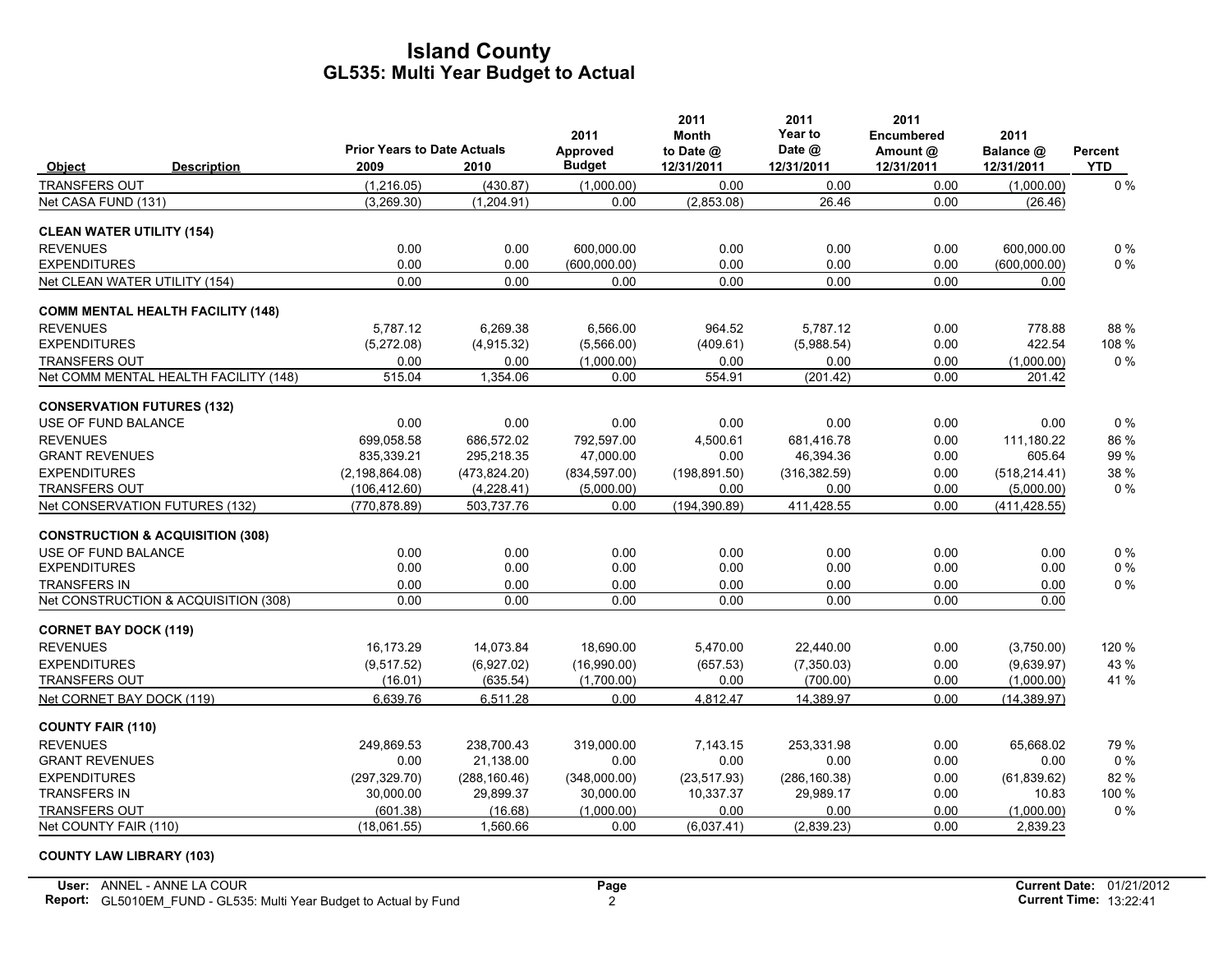|                               |                                         | <b>Prior Years to Date Actuals</b> |                   | 2011                      | 2011<br><b>Month</b>      | 2011<br>Year to<br>Date @ | 2011<br><b>Encumbered</b> | 2011                    |                       |
|-------------------------------|-----------------------------------------|------------------------------------|-------------------|---------------------------|---------------------------|---------------------------|---------------------------|-------------------------|-----------------------|
| <b>Object</b>                 | <b>Description</b>                      | 2009                               | 2010              | Approved<br><b>Budget</b> | to Date $@$<br>12/31/2011 | 12/31/2011                | Amount @<br>12/31/2011    | Balance @<br>12/31/2011 | Percent<br><b>YTD</b> |
| USE OF FUND BALANCE           |                                         | 0.00                               | 0.00              | 6,780.00                  | 0.00                      | 0.00                      | 0.00                      | 6,780.00                | $0\%$                 |
| <b>REVENUES</b>               |                                         | 27,016.36                          | 26,099.55         | 27,100.00                 | 2,262.50                  | 26,520.85                 | 0.00                      | 579.15                  | 98 %                  |
| <b>EXPENDITURES</b>           |                                         | (34, 535.91)                       | (36, 839.66)      | (32,880.00)               | (4,234.18)                | (34, 252.59)              | 0.00                      | 1,372.59                | 104 %                 |
| <b>TRANSFERS OUT</b>          |                                         | 0.00                               | 0.00              | (1,000.00)                | 0.00                      | 0.00                      | 0.00                      | (1,000.00)              | 0%                    |
|                               | Net COUNTY LAW LIBRARY (103)            | (7, 519.55)                        | (10, 740.11)      | 0.00                      | (1,971.68)                | (7, 731.74)               | 0.00                      | 7,731.74                |                       |
| <b>COUNTY ROAD (101)</b>      |                                         |                                    |                   |                           |                           |                           |                           |                         |                       |
| USE OF FUND BALANCE           |                                         | 0.00                               | 0.00              | 13,113.00                 | 0.00                      | 0.00                      | 0.00                      | 13,113.00               | $0\%$                 |
| <b>REVENUES</b>               |                                         | 14,553,426.32                      | 14,716,321.71     | 14,861,971.00             | 589,174.27                | 14,793,008.65             | 0.00                      | 68,962.35               | 100 %                 |
| <b>GRANT REVENUES</b>         |                                         | 3,138,397.05                       | 1,105,247.46      | 4,541,277.00              | 19,768.43                 | 2,393,352.46              | 0.00                      | 2,147,924.54            | 53 %                  |
| <b>EXPENDITURES</b>           |                                         | (12,878,495.10)                    | (12, 138, 515.30) | (17,786,764.00)           | (1, 113, 396.87)          | (15,366,781.44)           | 0.00                      | (2,419,982.56)          | 86 %                  |
| <b>TRANSFERS IN</b>           |                                         | 0.00                               | 79,222.00         | 0.00                      | 0.00                      | 0.00                      | 0.00                      | 0.00                    | $0\%$                 |
| <b>TRANSFERS OUT</b>          |                                         | (1,715,178.93)                     | (1,688,742.44)    | (1,629,597.00)            | 0.00                      | (1,514,967.00)            | 0.00                      | (114, 630.00)           | 93%                   |
| Net COUNTY ROAD (101)         |                                         | 3,098,149.34                       | 2,073,533.43      | 0.00                      | (504, 454.17)             | 304,612.67                | 0.00                      | (304, 612.67)           |                       |
|                               | <b>COURTHOUSE EXPANSION (309)</b>       |                                    |                   |                           |                           |                           |                           |                         |                       |
| <b>REVENUES</b>               |                                         | 65.78                              | 25.04             | 0.00                      | 1.05                      | 15.84                     | 0.00                      | (15.84)                 | 0%                    |
|                               | Net COURTHOUSE EXPANSION (309)          | 65.78                              | 25.04             | 0.00                      | 1.05                      | 15.84                     | 0.00                      | (15.84)                 |                       |
|                               | <b>DEVELOPMENTAL DISABILITIES (114)</b> |                                    |                   |                           |                           |                           |                           |                         |                       |
| <b>USE OF FUND BALANCE</b>    |                                         | 0.00                               | 0.00              | 0.00                      | 0.00                      | 0.00                      | 0.00                      | 0.00                    | 0%                    |
| <b>REVENUES</b>               |                                         | 187,482.57                         | 182,100.44        | 192,370.00                | 1,166.78                  | 161,827.48                | 0.00                      | 30,542.52               | 84 %                  |
| <b>GRANT REVENUES</b>         |                                         | 507.408.35                         | 501.960.02        | 517.107.00                | 40,934.00                 | 390.590.00                | 0.00                      | 126.517.00              | 76 %                  |
| <b>EXPENDITURES</b>           |                                         | (597, 987.26)                      | (573, 248.35)     | (707, 477.00)             | (82, 498.20)              | (545, 649.71)             | 0.00                      | (161, 827.29)           | 77 %                  |
| TRANSFERS OUT                 |                                         | (2,937.32)                         | (1,422.01)        | (2,000.00)                | 0.00                      | (3,968.50)                | 0.00                      | 1,968.50                | 198 %                 |
|                               | Net DEVELOPMENTAL DISABILITIES (114)    | 93,966.34                          | 109,390.10        | 0.00                      | (40, 397.42)              | 2,799.27                  | 0.00                      | (2,799.27)              |                       |
| <b>DRUG SEIZURE (133)</b>     |                                         |                                    |                   |                           |                           |                           |                           |                         |                       |
| USE OF FUND BALANCE           |                                         | 0.00                               | 0.00              | 0.00                      | 0.00                      | 0.00                      | 0.00                      | 0.00                    | 0%                    |
| <b>REVENUES</b>               |                                         | 3.432.67                           | 3,769.88          | 10,000.00                 | 172.43                    | 3,783.14                  | 0.00                      | 6,216.86                | 38 %                  |
| <b>EXPENDITURES</b>           |                                         | (5,925.80)                         | 0.00              | (10,000.00)               | 0.00                      | 0.00                      | 0.00                      | (10,000.00)             | $0\%$                 |
| <b>TRANSFERS OUT</b>          |                                         | (10.000.00)                        | 0.00              | 0.00                      | 0.00                      | 0.00                      | 0.00                      | 0.00                    | $0\%$                 |
| Net DRUG SEIZURE (133)        |                                         | (12, 493.13)                       | 3,769.88          | 0.00                      | 172.43                    | 3,783.14                  | 0.00                      | (3,783.14)              |                       |
| <b>ELECTION RESERVE (111)</b> |                                         |                                    |                   |                           |                           |                           |                           |                         |                       |
| USE OF FUND BALANCE           |                                         | 0.00                               | 0.00              | 0.00                      | 0.00                      | 0.00                      | 0.00                      | 0.00                    | $0\%$                 |
| <b>REVENUES</b>               |                                         | 266,848.24                         | 55,819.65         | 252,130.00                | 0.00                      | 146,198.22                | 0.00                      | 105.931.78              | 58 %                  |
| <b>GRANT REVENUES</b>         |                                         | 0.00                               | 78,757.89         | 0.00                      | 0.00                      | 641.58                    | 0.00                      | (641.58)                | $0\%$                 |
| <b>EXPENDITURES</b>           |                                         | (219, 778.71)                      | (285, 215.01)     | (450, 130.00)             | (9,411.87)                | (232, 453.00)             | 0.00                      | (217, 677.00)           | 52%                   |
| <b>TRANSFERS IN</b>           |                                         | 101,700.00                         | 219,925.00        | 200,000.00                | 0.00                      | 200,000.00                | 0.00                      | 0.00                    | 100 %                 |
| <b>TRANSFERS OUT</b>          |                                         | (112.06)                           | (1,303.90)        | (2,000.00)                | 0.00                      | 0.00                      | 0.00                      | (2,000.00)              | $0\%$                 |
| Net ELECTION RESERVE (111)    |                                         | 148,657.47                         | 67,983.63         | 0.00                      | (9,411.87)                | 114,386.80                | 0.00                      | (114, 386.80)           |                       |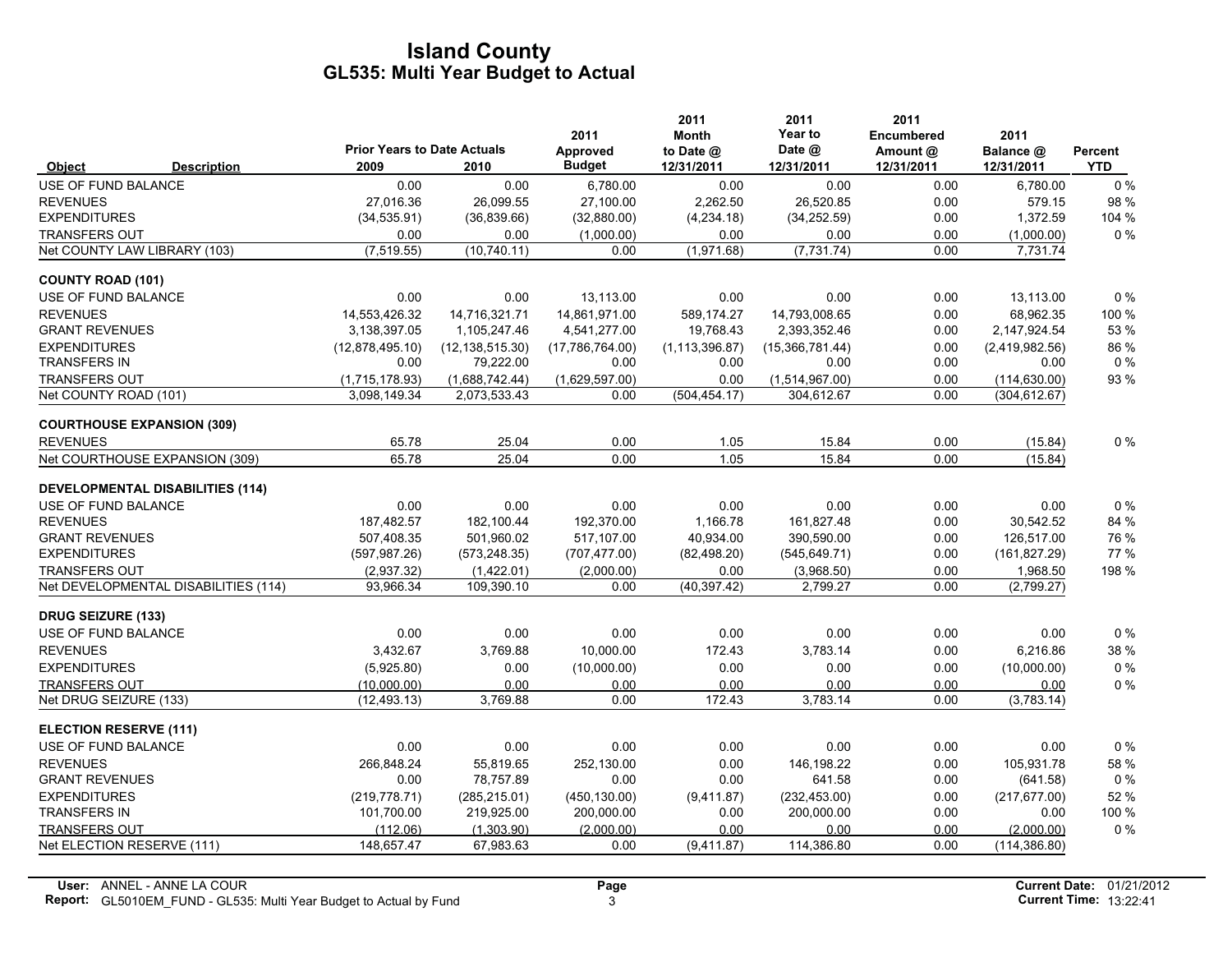|                                        |                                    |               | 2011          | 2011<br><b>Month</b> | 2011<br>Year to | 2011<br><b>Encumbered</b> | 2011                 |            |
|----------------------------------------|------------------------------------|---------------|---------------|----------------------|-----------------|---------------------------|----------------------|------------|
|                                        | <b>Prior Years to Date Actuals</b> |               | Approved      | to Date @            | Date @          | Amount @                  | Balance @            | Percent    |
| <b>Description</b><br><b>Object</b>    | 2009                               | 2010          | <b>Budget</b> | 12/31/2011           | 12/31/2011      | 12/31/2011                | 12/31/2011           | <b>YTD</b> |
| <b>ENHANCED 911 (140)</b>              |                                    |               |               |                      |                 |                           |                      |            |
| <b>REVENUES</b>                        | 539,302.75                         | 458,859.46    | 801,000.00    | 62,598.67            | 501,205.17      | 0.00                      | 299,794.83           | 63 %       |
| <b>GRANT REVENUES</b>                  | 18,010.56                          | 7,490.37      | 0.00          | (8,368.38)           | (8,368.38)      | 0.00                      | 8,368.38             | $0\%$      |
| <b>EXPENDITURES</b>                    | (535, 942.10)                      | (599, 661.89) | (798, 500.00) | (62, 778.67)         | (692, 819.41)   | 0.00                      | (105,680.59)         | 87%        |
| <b>TRANSFERS OUT</b>                   | (1,500.00)                         | (2,362.81)    | (2,500.00)    | 0.00                 | (1,500.00)      | 0.00                      | (1,000.00)           | 60 %       |
| Net ENHANCED 911 (140)                 | 19,871.21                          | (135, 674.87) | 0.00          | (8,548.38)           | (201, 482.62)   | 0.00                      | 201,482.62           |            |
| <b>EXTENSION SERVICES (160)</b>        |                                    |               |               |                      |                 |                           |                      |            |
| <b>REVENUES</b>                        | 289,289.91                         | 126,421.36    | 233,633.00    | 8,557.75             | 200,563.70      | 0.00                      | 33,069.30            | 86 %       |
| <b>GRANT REVENUES</b>                  | 209,730.88                         | 243,443.23    | 176,309.00    | 30,785.70            | 130,982.54      | 0.00                      | 45,326.46            | 74 %       |
| <b>EXPENDITURES</b>                    | (743, 673.58)                      | (564, 879.95) | (515,609.00)  | (23,754.81)          | (416, 310.70)   | 0.00                      | (99, 298.30)         | 81%        |
| <b>TRANSFERS IN</b>                    | 176,769.00                         | 149,321.00    | 106,667.00    | 0.00                 | 95,950.00       | 0.00                      | 10,717.00            | 90 %       |
| <b>TRANSFERS OUT</b>                   | (2,766.95)                         | (513.34)      | (1,000.00)    | 0.00                 | 0.00            | 0.00                      | (1,000.00)           | $0\%$      |
| Net EXTENSION SERVICES (160)           | (70, 650.74)                       | (46, 207.70)  | 0.00          | 15,588.64            | 11,185.54       | 0.00                      | (11, 185.54)         |            |
| <b>FAMILY RES CTR CAMANO (143)</b>     |                                    |               |               |                      |                 |                           |                      |            |
| <b>REVENUES</b>                        | 44,268.25                          | 38,808.57     | 53,465.00     | 5,287.72             | 39,807.62       | 0.00                      | 13,657.38            | 74 %       |
| <b>EXPENDITURES</b>                    | (51, 280.51)                       | (48, 612.08)  | (52, 465.00)  | (3,874.24)           | (45,956.34)     | 0.00                      | (6,508.66)           | 88 %       |
| <b>TRANSFERS OUT</b>                   | (365.84)                           | (57.03)       | (1,000.00)    | 0.00                 | 0.00            | 0.00                      | (1,000.00)           | $0\%$      |
| Net FAMILY RES CTR CAMANO (143)        | (7.378.10)                         | (9,860.54)    | 0.00          | 1,413.48             | (6, 148.72)     | 0.00                      | 6,148.72             |            |
| <b>FAMILY RES CTR OAK HARBOR (141)</b> |                                    |               |               |                      |                 |                           |                      |            |
| USE OF FUND BALANCE                    | 0.00                               | 0.00          | 0.00          | 0.00                 | 0.00            | 0.00                      | 0.00                 | $0\%$      |
| <b>REVENUES</b>                        | 58,865.10                          | 51,864.16     | 56,937.00     | 1.700.00             | 44,762.34       | 0.00                      | 12.174.66            | 79 %       |
| <b>EXPENDITURES</b>                    | (48, 626.51)                       | (50, 182.36)  | (55, 937.00)  | (5,355.13)           | (47, 772.76)    | 0.00                      | (8, 164.24)          | 85%        |
| <b>TRANSFERS OUT</b>                   | 0.00                               | 0.00          | (1,000.00)    | 0.00                 | 0.00            | 0.00                      | (1,000.00)           | $0\%$      |
| Net FAMILY RES CTR OAK HARBOR (141)    | 10,238.59                          | 1,681.80      | 0.00          | (3,655.13)           | (3,010.42)      | 0.00                      | 3,010.42             |            |
| <b>FAMILY RES CTR SO WHIDBEY (142)</b> |                                    |               |               |                      |                 |                           |                      |            |
| <b>REVENUES</b>                        | 9.848.90                           | 6,000.00      | 3.400.00      | 0.00                 | 5.500.00        | 0.00                      | (2,100.00)           | 162 %      |
| <b>EXPENDITURES</b>                    | (44, 592.91)                       | (3,405.72)    | (2,400.00)    | (225.00)             | (345.60)        | 0.00                      | (2,054.40)           | 14 %       |
| <b>TRANSFERS OUT</b>                   | (198.41)                           | 0.00          | (1,000.00)    | 0.00                 | 0.00            | 0.00                      | (1,000.00)           | $0\%$      |
| Net FAMILY RES CTR SO WHIDBEY (142)    | (34, 942.42)                       | 2,594.28      | 0.00          | (225.00)             | 5,154.40        | 0.00                      | (5, 154.40)          |            |
|                                        |                                    |               |               |                      |                 |                           |                      |            |
| <b>FEDERAL ASSET FORFEITURE (147)</b>  |                                    |               |               |                      |                 |                           |                      |            |
| USE OF FUND BALANCE                    | 0.00                               | 0.00          | 0.00          | 0.00                 | 0.00            | 0.00                      | 0.00                 | $0\%$      |
| <b>REVENUES</b>                        | 73.78                              | 5.66          | 5,000.00      | 0.02                 | 0.32            | 0.00                      | 4,999.68             | $0\%$      |
| <b>EXPENDITURES</b>                    | (2, 148.00)                        | (2, 148.00)   | (5,000.00)    | 0.00                 | (2, 148.00)     | 0.00                      | (2,852.00)           | 43 %       |
| <b>TRANSFERS OUT</b>                   | (20,000.00)                        | 0.00          | 0.00          | 0.00                 | 0.00            | 0.00                      | 0.00                 | $0\%$      |
| Net FEDERAL ASSET FORFEITURE (147)     | (22,074.22)                        | (2, 142.34)   | 0.00          | 0.02                 | (2, 147.68)     | 0.00                      | 2,147.68             |            |
| <b>FIRE PERMIT PROGRAM (115)</b>       |                                    |               |               |                      |                 |                           |                      |            |
| <b>REVENUES</b>                        | 32,261.70                          | 46,653.65     | 57,282.00     | 1,660.00             | 32,063.41       | 0.00                      | 25,218.59            | 56 %       |
| User: ANNEL - ANNE LA COUR             |                                    |               | Page          |                      |                 |                           | <b>Current Date:</b> | 01/21/2012 |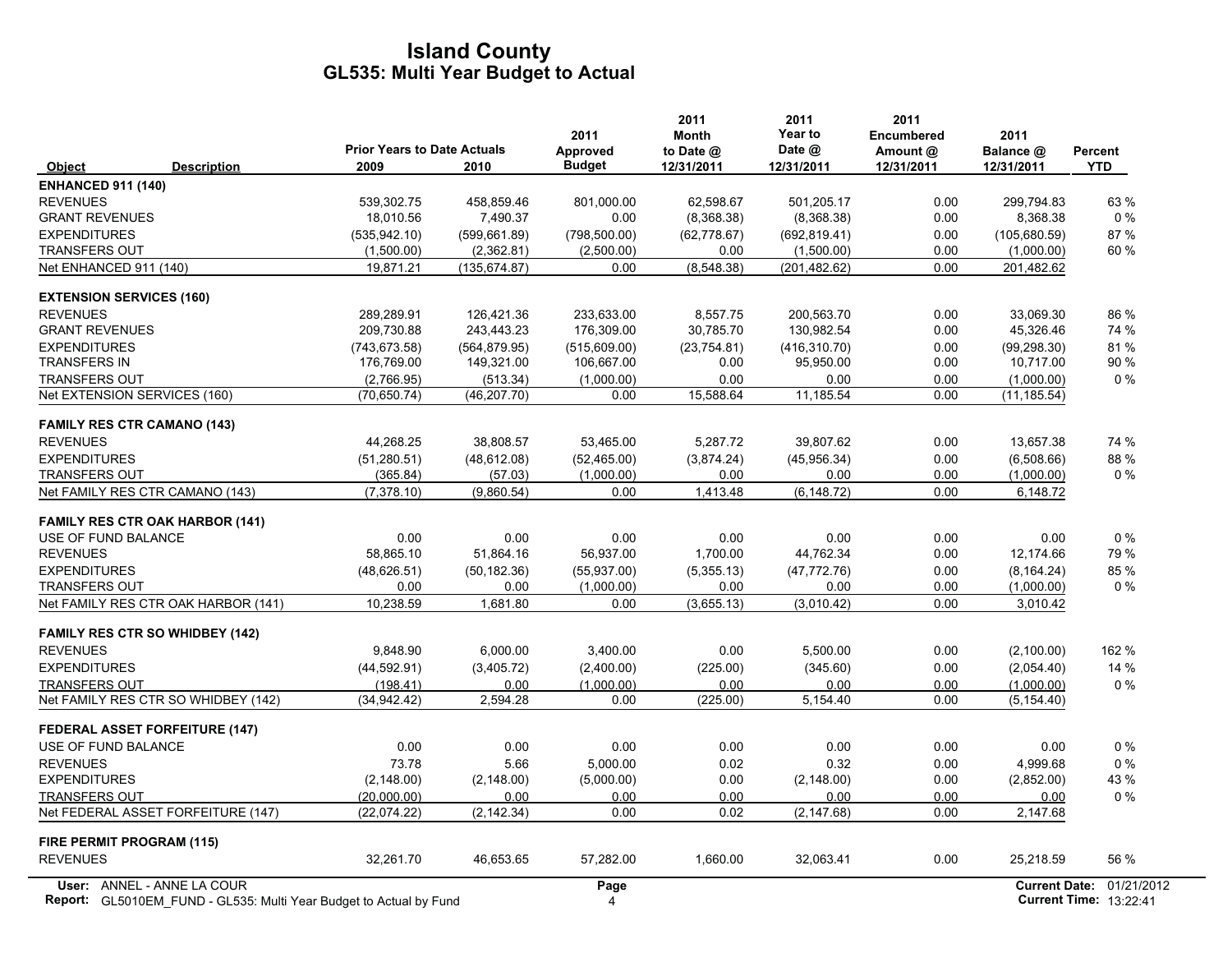|                                           | <b>Prior Years to Date Actuals</b> |                | 2011<br>Approved | 2011<br><b>Month</b><br>to Date @ | 2011<br>Year to<br>Date @ | 2011<br><b>Encumbered</b><br>Amount @ | 2011<br>Balance @ | Percent    |
|-------------------------------------------|------------------------------------|----------------|------------------|-----------------------------------|---------------------------|---------------------------------------|-------------------|------------|
| <b>Description</b><br><b>Object</b>       | 2009                               | 2010           | <b>Budget</b>    | 12/31/2011                        | 12/31/2011                | 12/31/2011                            | 12/31/2011        | <b>YTD</b> |
| <b>EXPENDITURES</b>                       | (47, 405.68)                       | (38, 824.43)   | (56, 282.00)     | (205.07)                          | (26,028.88)               | 0.00                                  | (30, 253.12)      | 46 %       |
| <b>TRANSFERS OUT</b>                      | 0.00                               | 0.00           | (1,000.00)       | 0.00                              | 0.00                      | 0.00                                  | (1,000.00)        | $0\%$      |
| Net FIRE PERMIT PROGRAM (115)             | (15, 143.98)                       | 7,829.22       | 0.00             | 1,454.93                          | 6,034.53                  | 0.00                                  | (6,034.53)        |            |
| <b>HISTORICAL PRESERVATION FUND (180)</b> |                                    |                |                  |                                   |                           |                                       |                   |            |
| <b>USE OF FUND BALANCE</b>                | 0.00                               | 0.00           | 21,500.00        | 0.00                              | 0.00                      | 0.00                                  | 21,500.00         | $0\%$      |
| <b>REVENUES</b>                           | 0.00                               | 22,468.43      | 20,000.00        | 1.776.00                          | 20.208.00                 | 0.00                                  | (208.00)          | 101%       |
| <b>EXPENDITURES</b>                       | 0.00                               | (33,000.00)    | (27,500.00)      | 0.00                              | (26,983.78)               | 0.00                                  | (516.22)          | 98 %       |
| <b>TRANSFERS IN</b>                       | 0.00                               | 79,866.00      | 0.00             | 0.00                              | 0.00                      | 0.00                                  | 0.00              | $0\%$      |
| <b>TRANSFERS OUT</b>                      | 0.00                               | (7.43)         | (14,000.00)      | 0.00                              | (12,000.00)               | 0.00                                  | (2,000.00)        | 86 %       |
| Net HISTORICAL PRESERVATION FUND (180)    | 0.00                               | 69,327.00      | 0.00             | 1,776.00                          | (18, 775.78)              | 0.00                                  | 18,775.78         |            |
| <b>HOMELESS HOUSING (106)</b>             |                                    |                |                  |                                   |                           |                                       |                   |            |
| USE OF FUND BALANCE                       | 0.00                               | 0.00           | 0.00             | 0.00                              | 0.00                      | 0.00                                  | 0.00              | $0\%$      |
| <b>REVENUES</b>                           | 339,515.94                         | 428,827.68     | 320,120.00       | 33,749.01                         | 379,958.41                | 0.00                                  | (59, 838.41)      | 119 %      |
| <b>GRANT REVENUES</b>                     | 151,442.73                         | 138,793.49     | 142,998.00       | 5,000.00                          | 149,103.98                | 0.00                                  | (6, 105.98)       | 104 %      |
| <b>EXPENDITURES</b>                       | (283, 156.55)                      | (295,079.57)   | (460, 118.00)    | (23, 465.65)                      | (323, 338.03)             | 0.00                                  | (136, 779.97)     | 70 %       |
| <b>TRANSFERS OUT</b>                      | 0.00                               | 0.00           | (3,000.00)       | 0.00                              | (1,587.40)                | 0.00                                  | (1,412.60)        | 53 %       |
| Net HOMELESS HOUSING (106)                | 207,802.12                         | 272,541.60     | 0.00             | 15,283.36                         | 204,136.96                | 0.00                                  | (204, 136.96)     |            |
| <b>JOINT TOURISM PROMOTION (146)</b>      |                                    |                |                  |                                   |                           |                                       |                   |            |
| USE OF FUND BALANCE                       | 0.00                               | 0.00           | 20,000.00        | 0.00                              | 0.00                      | 0.00                                  | 20,000.00         | $0\%$      |
| <b>REVENUES</b>                           | 201,918.17                         | 176,813.38     | 230,000.00       | 6,502.05                          | 221,428.10                | 0.00                                  | 8,571.90          | 96 %       |
| <b>EXPENDITURES</b>                       | (211, 445.23)                      | (269, 129.13)  | (250,000.00)     | (17,094.45)                       | (210, 151.93)             | 0.00                                  | (39, 848.07)      | 84 %       |
| Net JOINT TOURISM PROMOTION (146)         | (9,527.06)                         | (92, 315.75)   | 0.00             | (10, 592.40)                      | 11,276.17                 | 0.00                                  | (11, 276.17)      |            |
| <b>JUVENILE DETENTION CENTER (145)</b>    |                                    |                |                  |                                   |                           |                                       |                   |            |
| USE OF FUND BALANCE                       | 0.00                               | 0.00           | 0.00             | 0.00                              | 0.00                      | 0.00                                  | 0.00              | 0%         |
| <b>REVENUES</b>                           | 789.386.32                         | 767,325.09     | 728,050.00       | 55.928.27                         | 748,156.51                | 0.00                                  | (20, 106.51)      | 103 %      |
| <b>GRANT REVENUES</b>                     | 7.851.68                           | 12.840.08      | 8.000.00         | 0.00                              | 6.007.99                  | 0.00                                  | 1.992.01          | 75%        |
| <b>EXPENDITURES</b>                       | (1, 102, 340.12)                   | (1,097,662.55) | (1,093,050.00)   | (88,037.48)                       | (1,001,560.40)            | 0.00                                  | (91, 489.60)      | 92 %       |
| <b>TRANSFERS IN</b>                       | 0.00                               | 0.00           | 403,000.00       | 0.00                              | 403.000.00                | 0.00                                  | 0.00              | 100 %      |
| <b>TRANSFERS OUT</b>                      | (1,077.90)                         | (46,500.00)    | (46,000.00)      | 0.00                              | (45, 400.00)              | 0.00                                  | (600.00)          | 99%        |
| Net JUVENILE DETENTION CENTER (145)       | (306.180.02)                       | (363.997.38)   | 0.00             | (32.109.21)                       | 110.204.10                | 0.00                                  | (110, 204, 10)    |            |
| <b>LOW-INCOME HOUSING SURCHARGE (105)</b> |                                    |                |                  |                                   |                           |                                       |                   |            |
| USE OF FUND BALANCE                       | 0.00                               | 0.00           | 0.00             | 0.00                              | 0.00                      | 0.00                                  | 0.00              | $0\%$      |
| <b>REVENUES</b>                           | 120.006.50                         | 103,491.97     | 124,536.00       | 7,853.64                          | 93,876.12                 | 0.00                                  | 30,659.88         | 75 %       |
| <b>EXPENDITURES</b>                       | (18, 180.00)                       | (90,069,00)    | (124, 536.00)    | (1,514.21)                        | (44, 629.97)              | 0.00                                  | (79,906.03)       | 36 %       |
| <b>TRANSFERS OUT</b>                      | 0.00                               | 0.00           | 0.00             | 0.00                              | 0.00                      | 0.00                                  | 0.00              | $0\%$      |
| Net LOW-INCOME HOUSING SURCHARGE (105)    | 101,826.50                         | 13,422.97      | 0.00             | 6,339.43                          | 49,246.15                 | 0.00                                  | (49, 246.15)      |            |

#### **MENTAL HEALTH (113)**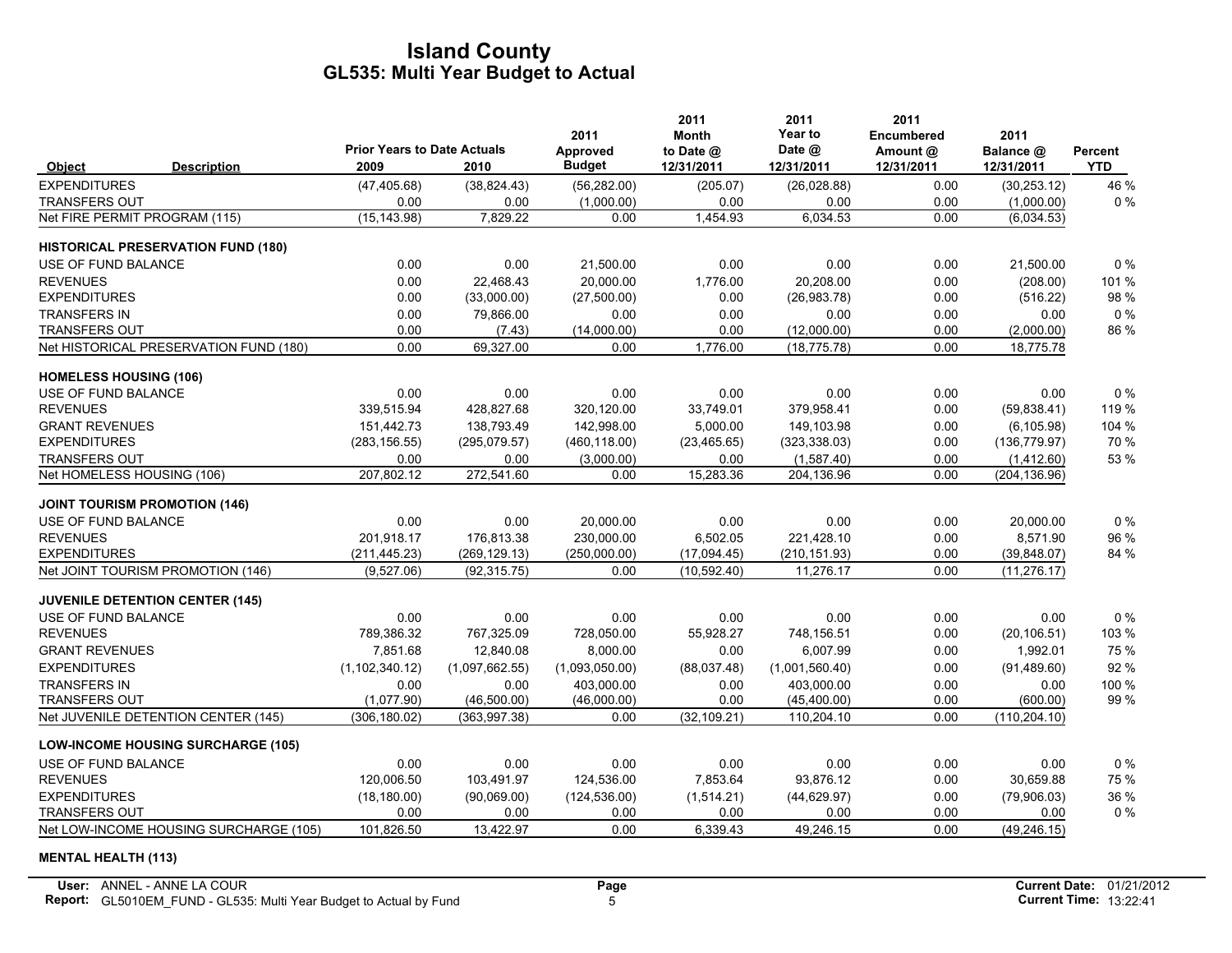|                                          | <b>Prior Years to Date Actuals</b> |                | 2011<br>Approved | 2011<br><b>Month</b><br>to Date @ | 2011<br>Year to<br>Date @ | 2011<br>Encumbered<br>Amount @ | 2011<br>Balance @    | Percent    |
|------------------------------------------|------------------------------------|----------------|------------------|-----------------------------------|---------------------------|--------------------------------|----------------------|------------|
| <b>Description</b><br><b>Object</b>      | 2009                               | 2010           | <b>Budget</b>    | 12/31/2011                        | 12/31/2011                | 12/31/2011                     | 12/31/2011           | <b>YTD</b> |
| USE OF FUND BALANCE                      | 0.00                               | 0.00           | 0.00             | 0.00                              | 0.00                      | 0.00                           | 0.00                 | 0%         |
| <b>REVENUES</b>                          | 321,887.68                         | 182,016.93     | 328,157.00       | 1,166.79                          | 161,827.49                | 0.00                           | 166,329.51           | 49%        |
| <b>GRANT REVENUES</b>                    | 0.00                               | 120,279.76     | 0.00             | 11,254.70                         | 109,459.91                | 0.00                           | (109, 459.91)        | $0\%$      |
| <b>EXPENDITURES</b>                      | (261, 844.19)                      | (247, 432.85)  | (326, 157.00)    | (22, 145.95)                      | (260, 287.03)             | 0.00                           | (65,869.97)          | 80%        |
| <b>TRANSFERS OUT</b>                     | (3,508.41)                         | (1,338.50)     | (2,000.00)       | 0.00                              | (3,968.50)                | 0.00                           | 1,968.50             | 198 %      |
| Net MENTAL HEALTH (113)                  | 56,535.08                          | 53,525.34      | 0.00             | (9,724.46)                        | 7,031.87                  | 0.00                           | (7,031.87)           |            |
| MH THERAPEUTIC COURT SALES TAX (126)     |                                    |                |                  |                                   |                           |                                |                      |            |
| USE OF FUND BALANCE                      | 0.00                               | 0.00           | 21.300.00        | 0.00                              | 0.00                      | 0.00                           | 21.300.00            | $0\%$      |
| <b>REVENUES</b>                          | 806,519.65                         | 756.629.42     | 747,683.00       | 56,069.52                         | 742,984.43                | 0.00                           | 4,698.57             | 99%        |
| <b>GRANT REVENUES</b>                    | 25.390.52                          | 8.765.92       | 28.994.00        | 3.092.75                          | 35.336.84                 | 0.00                           | (6,342.84)           | 122 %      |
| <b>EXPENDITURES</b>                      | (414, 022.08)                      | (541, 113.99)  | (739, 177.00)    | (69, 946.01)                      | (640, 081.57)             | 0.00                           | (99,095.43)          | 87%        |
| <b>TRANSFERS IN</b>                      | 15,873.00                          | 0.00           | 0.00             | 0.00                              | 0.00                      | 0.00                           | 0.00                 | $0\%$      |
| <b>TRANSFERS OUT</b>                     | (13, 853.15)                       | (58, 284.92)   | (58,800.00)      | 0.00                              | (53, 274.80)              | 0.00                           | (5,525.20)           | 91 %       |
| Net MH THERAPEUTIC COURT SALES TAX (126) | 419,907.94                         | 165,996.43     | 0.00             | (10, 783.74)                      | 84,964.90                 | 0.00                           | (84,964.90)          |            |
| PATHS & TRAILS (137)                     |                                    |                |                  |                                   |                           |                                |                      |            |
| <b>REVENUES</b>                          | 13,366.73                          | 10,968.29      | 1,000.00         | 0.00                              | 0.00                      | 0.00                           | 1,000.00             | $0\%$      |
| <b>GRANT REVENUES</b>                    | 52,915.91                          | 10,365.68      | 159,000.00       | 0.00                              | 56.367.40                 | 0.00                           | 102.632.60           | 35 %       |
| <b>EXPENDITURES</b>                      | (254, 045.69)                      | (108, 650.27)  | (244,000.00)     | (23, 713.31)                      | (71.700.05)               | 0.00                           | (172, 299.95)        | 29 %       |
| <b>TRANSFERS IN</b>                      | 0.00                               | 0.00           | 85,000.00        | 0.00                              | 0.00                      | 0.00                           | 85,000.00            | $0\%$      |
| <b>TRANSFERS OUT</b>                     | (30, 516.63)                       | (105.84)       | (1,000.00)       | 0.00                              | 0.00                      | 0.00                           | (1,000.00)           | $0\%$      |
| Net PATHS & TRAILS (137)                 | (218, 279.68)                      | (87, 422.14)   | 0.00             | (23, 713.31)                      | (15, 332.65)              | 0.00                           | 15,332.65            |            |
| <b>PUBLIC HEALTH POOLING (104)</b>       |                                    |                |                  |                                   |                           |                                |                      |            |
| USE OF FUND BALANCE                      | 0.00                               | 0.00           | 0.00             | 0.00                              | 0.00                      | 0.00                           | 0.00                 | $0\%$      |
| <b>REVENUES</b>                          | 1,212,720.43                       | 1,301,211.74   | 1,216,291.00     | 115.178.91                        | 957.345.71                | 0.00                           | 258.945.29           | 79 %       |
| <b>GRANT REVENUES</b>                    | 1,266,908.81                       | 1,312,853.78   | 1,568,830.00     | 80,898.68                         | 1,213,300.44              | 0.00                           | 355,529.56           | 77 %       |
| <b>EXPENDITURES</b>                      | (2,982,384.05)                     | (3,067,437.45) | (3, 119, 642.00) | (204, 701.36)                     | (2,849,202.41)            | 0.00                           | (270, 439.59)        | 91%        |
| <b>TRANSFERS IN</b>                      | 526,388.66                         | 721,159.77     | 509,391.00       | 0.00                              | 425,274.00                | 0.00                           | 84,117.00            | 83 %       |
| <b>TRANSFERS OUT</b>                     | (187, 692.49)                      | (149, 058.90)  | (174, 870.00)    | 0.00                              | (114, 267.00)             | 0.00                           | (60, 603.00)         | 65 %       |
| Net PUBLIC HEALTH POOLING (104)          | (164, 058.64)                      | 118,728.94     | 0.00             | (8,623.77)                        | (367, 549.26)             | 0.00                           | 367,549.26           |            |
| <b>PUBLIC WORKS (139)</b>                |                                    |                |                  |                                   |                           |                                |                      |            |
| <b>USE OF FUND BALANCE</b>               | 0.00                               | 0.00           | 22.865.00        | 0.00                              | 0.00                      | 0.00                           | 22.865.00            | $0\%$      |
| <b>REVENUES</b>                          | 3.553.91                           | 1.910.24       | 3.650.00         | 0.00                              | 0.00                      | 0.00                           | 3.650.00             | $0\%$      |
| <b>EXPENDITURES</b>                      | (437, 418.94)                      | (414, 072.85)  | (445, 115.00)    | (34, 284.73)                      | (425, 114.02)             | 0.00                           | (20,000.98)          | 96 %       |
| <b>TRANSFERS IN</b>                      | 396,045.00                         | 419,912.00     | 421,600.00       | 0.00                              | 431,600.00                | 0.00                           | (10,000.00)          | 102 %      |
| <b>TRANSFERS OUT</b>                     | (3,553.91)                         | (1,910.24)     | (3,000.00)       | 0.00                              | 0.00                      | 0.00                           | (3,000.00)           | $0\%$      |
| Net PUBLIC WORKS (139)                   | (41, 373.94)                       | 5,839.15       | 0.00             | (34, 284, 73)                     | 6,485.98                  | 0.00                           | (6,485.98)           |            |
| <b>REET 1 CAPITAL IMPROVEMENTS (134)</b> |                                    |                |                  |                                   |                           |                                |                      |            |
| USE OF FUND BALANCE                      | 0.00                               | 0.00           | 1,200,000.00     | 0.00                              | 0.00                      | 0.00                           | 1,200,000.00         | $0\%$      |
| User: ANNEL - ANNE LA COUR               |                                    |                | Page             |                                   |                           |                                | <b>Current Date:</b> | 01/21/2012 |

Report: GL5010EM\_FUND - GL535: Multi Year Budget to Actual by Fund 13:22:41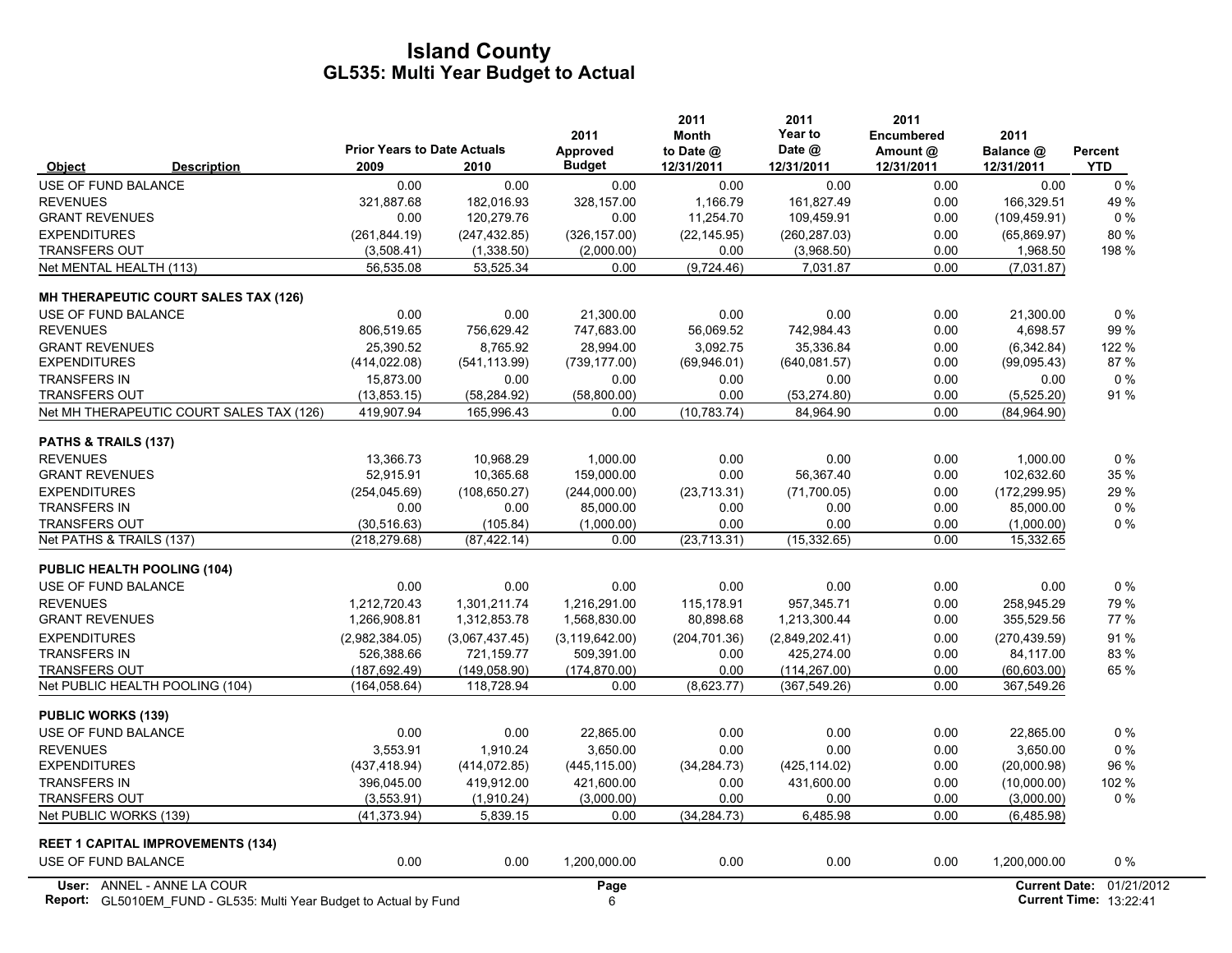|                                         |                                                | <b>Prior Years to Date Actuals</b> |                | 2011<br>Approved | 2011<br>Month<br>to Date @ | 2011<br>Year to<br>Date @ | 2011<br><b>Encumbered</b><br>Amount @ | 2011<br>Balance @ | Percent    |
|-----------------------------------------|------------------------------------------------|------------------------------------|----------------|------------------|----------------------------|---------------------------|---------------------------------------|-------------------|------------|
| Object                                  | <b>Description</b>                             | 2009                               | 2010           | <b>Budget</b>    | 12/31/2011                 | 12/31/2011                | 12/31/2011                            | 12/31/2011        | <b>YTD</b> |
| <b>REVENUES</b>                         |                                                | 672,132.60                         | 698,333.39     | 620,000.00       | 44,422.41                  | 629,103.92                | 0.00                                  | (9, 103.92)       | 101%       |
| <b>EXPENDITURES</b>                     |                                                | (208, 618.14)                      | (882, 144.67)  | (1,750,700.00)   | (393, 530.65)              | (1, 176, 047, 17)         | 0.00                                  | (574, 652.83)     | 67%        |
| <b>TRANSFERS IN</b>                     |                                                | 106,412.60                         | 0.00           | 0.00             | 0.00                       | 0.00                      | 0.00                                  | 0.00              | $0\%$      |
| <b>TRANSFERS OUT</b>                    |                                                | (74,700.00)                        | (171, 026.13)  | (69,300.00)      | (10, 337.37)               | (79, 289.17)              | 0.00                                  | 9,989.17          | 114 %      |
|                                         | Net REET 1 CAPITAL IMPROVEMENTS (134)          | 495,227.06                         | (354, 837.41)  | 0.00             | (359, 445.61)              | (626, 232.42)             | 0.00                                  | 626,232.42        |            |
| <b>REET 2 CAPITAL FACILITIES (135)</b>  |                                                |                                    |                |                  |                            |                           |                                       |                   |            |
| USE OF FUND BALANCE                     |                                                | 0.00                               | 0.00           | 334,505.00       | 0.00                       | 0.00                      | 0.00                                  | 334,505.00        | $0\%$      |
| <b>REVENUES</b>                         |                                                | 679,173.78                         | 6,242,621.62   | 620,000.00       | 44,422.41                  | 629,103.92                | 0.00                                  | (9, 103.92)       | 101%       |
| <b>GRANT REVENUES</b>                   |                                                | 0.00                               | 0.00           | 0.00             | 0.00                       | 0.00                      | 0.00                                  | 0.00              | $0\%$      |
| <b>EXPENDITURES</b>                     |                                                | 49.022.13                          | (6,699,303.74) | (707, 575.00)    | (311, 803.07)              | (493, 676.36)             | 0.00                                  | (213,898.64)      | 70 %       |
| TRANSFERS OUT                           |                                                | (196, 231.73)                      | (193, 276.38)  | (246, 930.00)    | 0.00                       | (186, 230.00)             | 0.00                                  | (60, 700.00)      | 75 %       |
| Net REET 2 CAPITAL FACILITIES (135)     |                                                | 531,964.18                         | (649, 958.50)  | 0.00             | (267, 380.66)              | (50, 802.44)              | 0.00                                  | 50,802.44         |            |
| <b>REET ELECTRONIC TECHNOLOGY (150)</b> |                                                |                                    |                |                  |                            |                           |                                       |                   |            |
| <b>REVENUES</b>                         |                                                | 23,742.20                          | 14,137.21      | 23,000.00        | 0.00                       | 0.00                      | 0.00                                  | 23,000.00         | $0\%$      |
| <b>GRANT REVENUES</b>                   |                                                | 0.00                               | 100,000.00     | 0.00             | 0.00                       | 0.00                      | 0.00                                  | 0.00              | $0\%$      |
| <b>EXPENDITURES</b>                     |                                                | 0.00                               | (110, 775.83)  | (22,000.00)      | (1,201.13)                 | (6,023.04)                | 0.00                                  | (15,976.96)       | 27 %       |
| <b>TRANSFERS OUT</b>                    |                                                | (1,555.02)                         | (525.21)       | (1,000.00)       | 0.00                       | 0.00                      | 0.00                                  | (1,000.00)        | $0\%$      |
|                                         | Net REET ELECTRONIC TECHNOLOGY (150)           | 22,187.18                          | 2,836.17       | 0.00             | (1,201.13)                 | (6,023.04)                | 0.00                                  | 6,023.04          |            |
| <b>RURAL COUNTY SALES TAX (121)</b>     |                                                |                                    |                |                  |                            |                           |                                       |                   |            |
| <b>USE OF FUND BALANCE</b>              |                                                | 0.00                               | 0.00           | 1,991,600.00     | 0.00                       | 0.00                      | 0.00                                  | 1,991,600.00      | $0\%$      |
| <b>REVENUES</b>                         |                                                | 782,063.59                         | 695,804.73     | 742,400.00       | 50,340.72                  | 668,138.50                | 0.00                                  | 74,261.50         | 90 %       |
| <b>EXPENDITURES</b>                     |                                                | (1,484,006.60)                     | (962, 983.33)  | (2,714,300.00)   | (16,750.00)                | (1,647,656.90)            | 0.00                                  | (1,066,643.10)    | 61%        |
| <b>TRANSFERS OUT</b>                    |                                                | (69,992.58)                        | (19,741.00)    | (19,700.00)      | 0.00                       | (2,700.00)                | 0.00                                  | (17,000.00)       | 14%        |
| Net RURAL COUNTY SALES TAX (121)        |                                                | (771, 935.59)                      | (286, 919.60)  | 0.00             | 33,590.72                  | (982, 218.40)             | 0.00                                  | 982,218.40        |            |
|                                         | <b>STORM &amp; SURFACE WATER UTILITY (144)</b> |                                    |                |                  |                            |                           |                                       |                   |            |
| USE OF FUND BALANCE                     |                                                | 0.00                               | 0.00           | 0.00             | 0.00                       | 0.00                      | 0.00                                  | 0.00              | 0%         |
| <b>REVENUES</b>                         |                                                | 2.879.84                           | 95.46          | 610.00           | 0.00                       | 4,579.98                  | 0.00                                  | (3,969.98)        | 751 %      |
| <b>EXPENDITURES</b>                     |                                                | (23, 674.84)                       | (23, 425, 14)  | (26, 540.00)     | (23,018.69)                | (26,085.89)               | 0.00                                  | (454.11)          | 98%        |
| <b>TRANSFERS IN</b>                     |                                                | 6,420.00                           | 23,309.76      | 25,930.00        | 0.00                       | 25.930.00                 | 0.00                                  | 0.00              | 100 %      |
|                                         | Net STORM & SURFACE WATER UTILITY (144)        | (14.375.00)                        | (19.92)        | 0.00             | (23,018.69)                | 4.424.09                  | 0.00                                  | (4,424.09)        |            |
| TREASURER'S M & O (116)                 |                                                |                                    |                |                  |                            |                           |                                       |                   |            |
| USE OF FUND BALANCE                     |                                                | 0.00                               | 0.00           | 30,171.00        | 0.00                       | 0.00                      | 0.00                                  | 30,171.00         | $0\%$      |
| <b>REVENUES</b>                         |                                                | 18,583.63                          | 31,174.25      | 59,010.00        | 12,209.73                  | 68,349.48                 | 0.00                                  | (9,339.48)        | 116 %      |
| <b>EXPENDITURES</b>                     |                                                | (36, 577.12)                       | (42,597.86)    | (88, 181.00)     | (5,757.26)                 | (78,019.16)               | 0.00                                  | (10, 161.84)      | 88%        |
| <b>TRANSFERS OUT</b>                    |                                                | (1,983.68)                         | (519.18)       | (1,000.00)       | 0.00                       | 0.00                      | 0.00                                  | (1,000.00)        | 0%         |
| Net TREASURER'S M & O (116)             |                                                | (19, 977.17)                       | (11, 942.79)   | 0.00             | 6,452.47                   | (9,669.68)                | 0.00                                  | 9,669.68          |            |

#### **TRIAL COURT IMPROVEMENT (157)**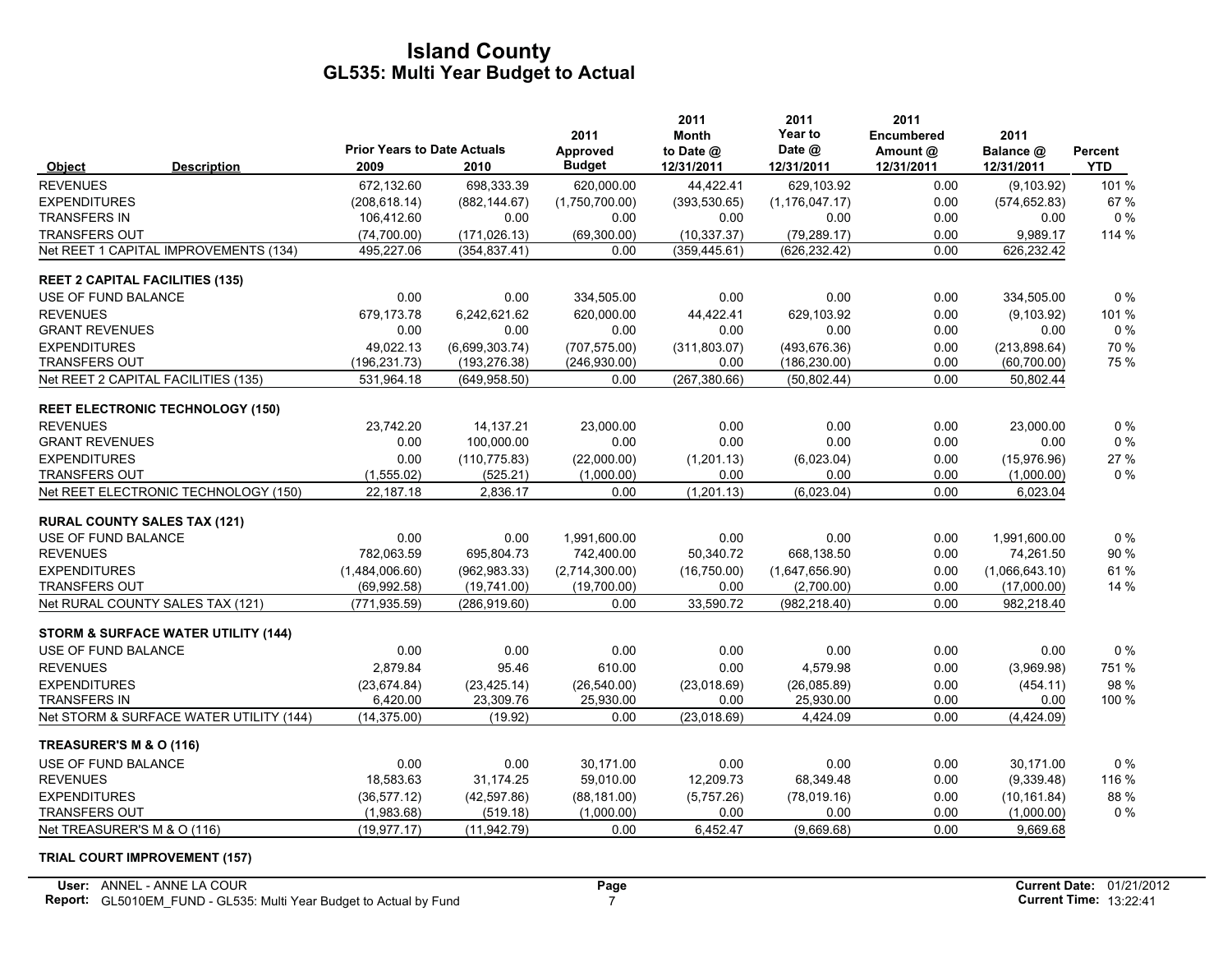|                                  |                                       |                                    |               |               | 2011           | 2011           | 2011              |              |            |
|----------------------------------|---------------------------------------|------------------------------------|---------------|---------------|----------------|----------------|-------------------|--------------|------------|
|                                  |                                       |                                    |               | 2011          | Month          | <b>Year to</b> | <b>Encumbered</b> | 2011         |            |
|                                  |                                       | <b>Prior Years to Date Actuals</b> |               | Approved      | to Date $@$    | Date @         | Amount @          | Balance @    | Percent    |
| Object                           | <b>Description</b>                    | 2009                               | 2010          | <b>Budget</b> | 12/31/2011     | 12/31/2011     | 12/31/2011        | 12/31/2011   | <b>YTD</b> |
| <b>REVENUES</b>                  |                                       | 371.83                             | 23,973.27     | 10,000.00     | 10.25          | 23,785.43      | 0.00              | (13,785.43)  | 238 %      |
| <b>EXPENDITURES</b>              |                                       | (1,904.46)                         | (5,380.65)    | (10,000.00)   | 0.00           | (2,535.08)     | 0.00              | (7,464.92)   | 25 %       |
|                                  | Net TRIAL COURT IMPROVEMENT (157)     | (1,532.63)                         | 18,592.62     | 0.00          | 10.25          | 21,250.35      | 0.00              | (21, 250.35) |            |
| <b>VETERANS ASSISTANCE (107)</b> |                                       |                                    |               |               |                |                |                   |              |            |
| USE OF FUND BALANCE              |                                       | 0.00                               | 0.00          | 84,988.00     | 0.00           | 0.00           | 0.00              | 84,988.00    | $0\%$      |
| <b>REVENUES</b>                  |                                       | 2,915.89                           | 3,746.51      | 35,030.00     | 19.12          | 796.55         | 0.00              | 34,233.45    | 2%         |
| <b>EXPENDITURES</b>              |                                       | (66, 736.35)                       | (75, 596.57)  | (117, 518.00) | (4,600.87)     | (71, 482.20)   | 0.00              | (46,035.80)  | 61%        |
| <b>TRANSFERS OUT</b>             |                                       | 0.00                               | 0.00          | (2,500.00)    | 0.00           | (1,587.40)     | 0.00              | (912.60)     | 63 %       |
|                                  | Net VETERANS ASSISTANCE (107)         | (63,820.46)                        | (71, 850.06)  | 0.00          | (4,581.75)     | (72, 273.05)   | 0.00              | 72,273.05    |            |
|                                  | <b>WATER QUALITY ASSISTANCE (149)</b> |                                    |               |               |                |                |                   |              |            |
| <b>REVENUES</b>                  |                                       | 318,937.00                         | 260,794.98    | 243,130.00    | 2,672.83       | 90,946.40      | 0.00              | 152,183.60   | 37 %       |
| <b>GRANT REVENUES</b>            |                                       | 40,023.06                          | 0.00          | 100,000.00    | 17,979.81      | 83,026.15      | 0.00              | 16,973.85    | 83 %       |
| <b>EXPENDITURES</b>              |                                       | (289, 865.96)                      | (242, 385.90) | (342, 130.00) | (41,713.31)    | (323, 391.48)  | 0.00              | (18, 738.52) | 95 %       |
| <b>TRANSFERS IN</b>              |                                       | 0.00                               | 0.00          | 0.00          | 0.00           | 0.00           | 0.00              | 0.00         | 0%         |
| <b>TRANSFERS OUT</b>             |                                       | (1,441.32)                         | (279.61)      | (1,000.00)    | 0.00           | 0.00           | 0.00              | (1,000.00)   | $0\%$      |
|                                  | Net WATER QUALITY ASSISTANCE (149)    | 67,652.78                          | 18,129.47     | 0.00          | (21,060.67)    | (149,418.93)   | 0.00              | 149,418.93   |            |
| <b>Grand Total All Funds</b>     |                                       | 2,716,120.43                       | 1,561,481.93  | 0.00          | (1,584,085.12) | (1,416,870.16) | 0.00              | 1,416,870.16 |            |